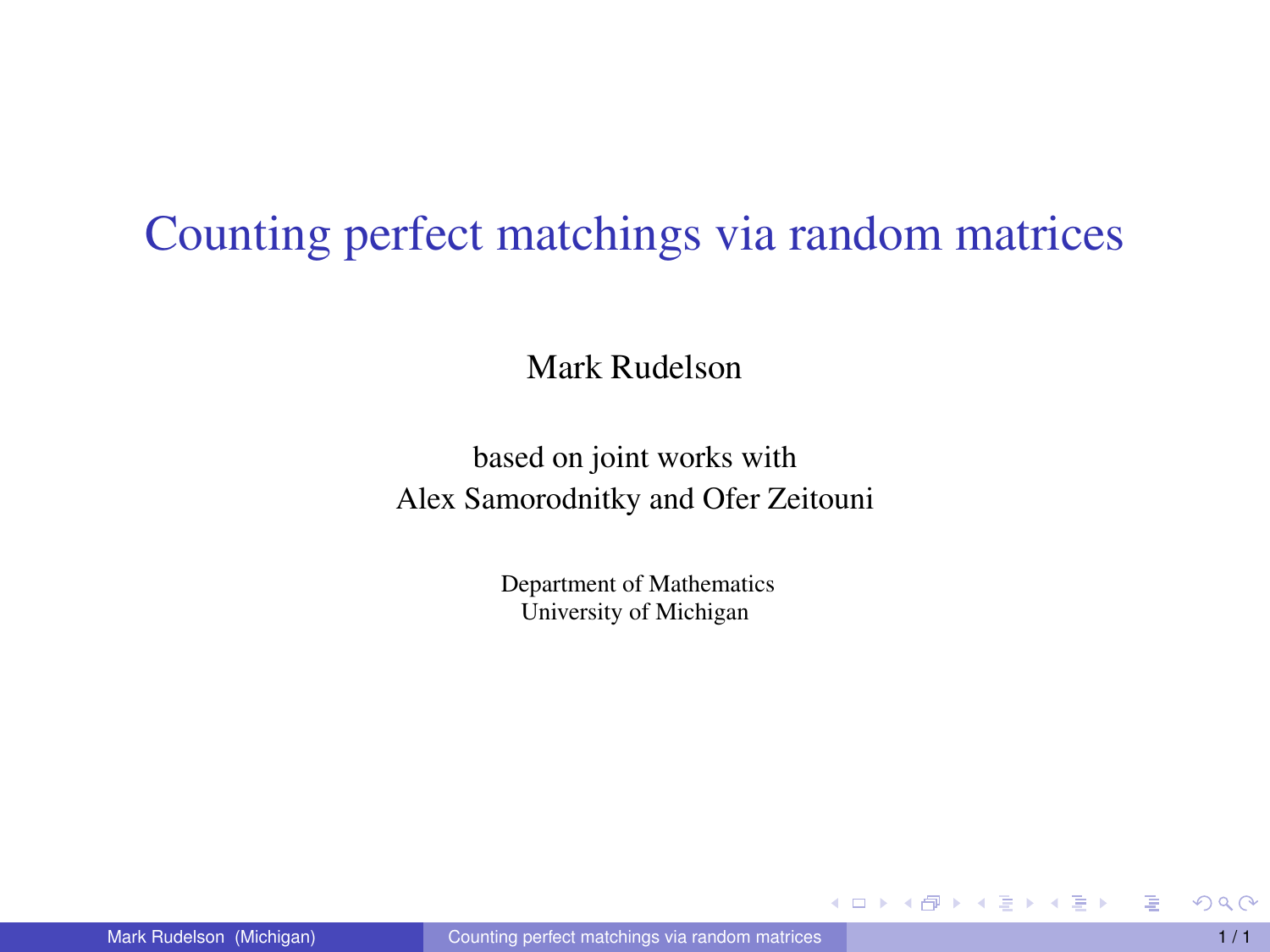Let  $\Gamma = (L, R, V)$  be an  $n \times n$  bipartite graph.



メロトメ 倒 トメ ミトメ ミト

E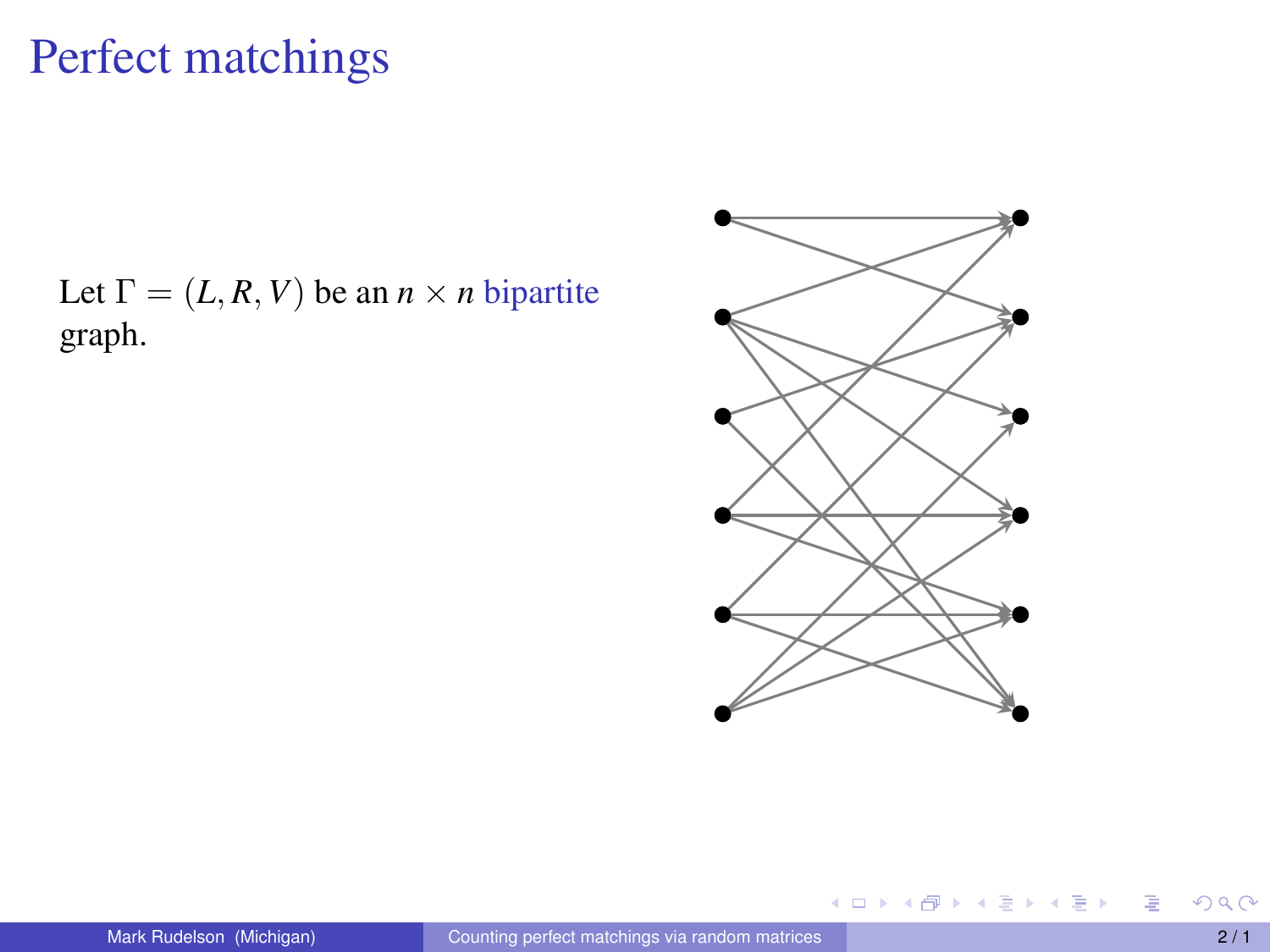Let  $\Gamma = (L, R, V)$  be an  $n \times n$  bipartite graph.

A perfect matching is a permutation  $\pi \in \Pi_n$  such that  $(j, \pi(j) \in E$  for all  $j \in [n]$ .



メロトメ 倒 トメ ミトメ ミト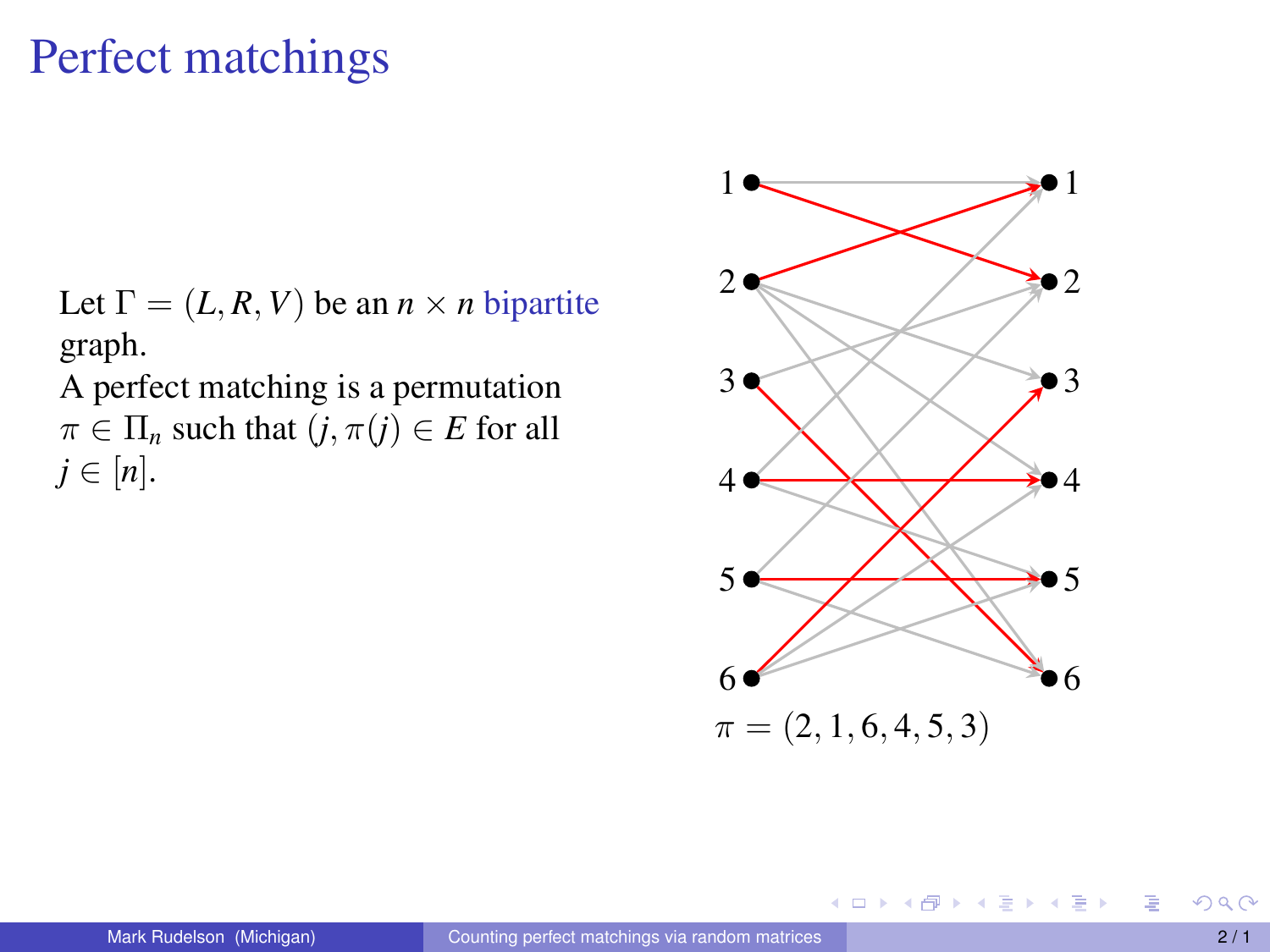Let  $\Gamma = (L, R, V)$  be an  $n \times n$  bipartite graph.

A perfect matching is a permutation  $\pi \in \Pi_n$  such that  $(j, \pi(j) \in E$  for all  $j \in [n]$ .



イロト イタト イミト イミト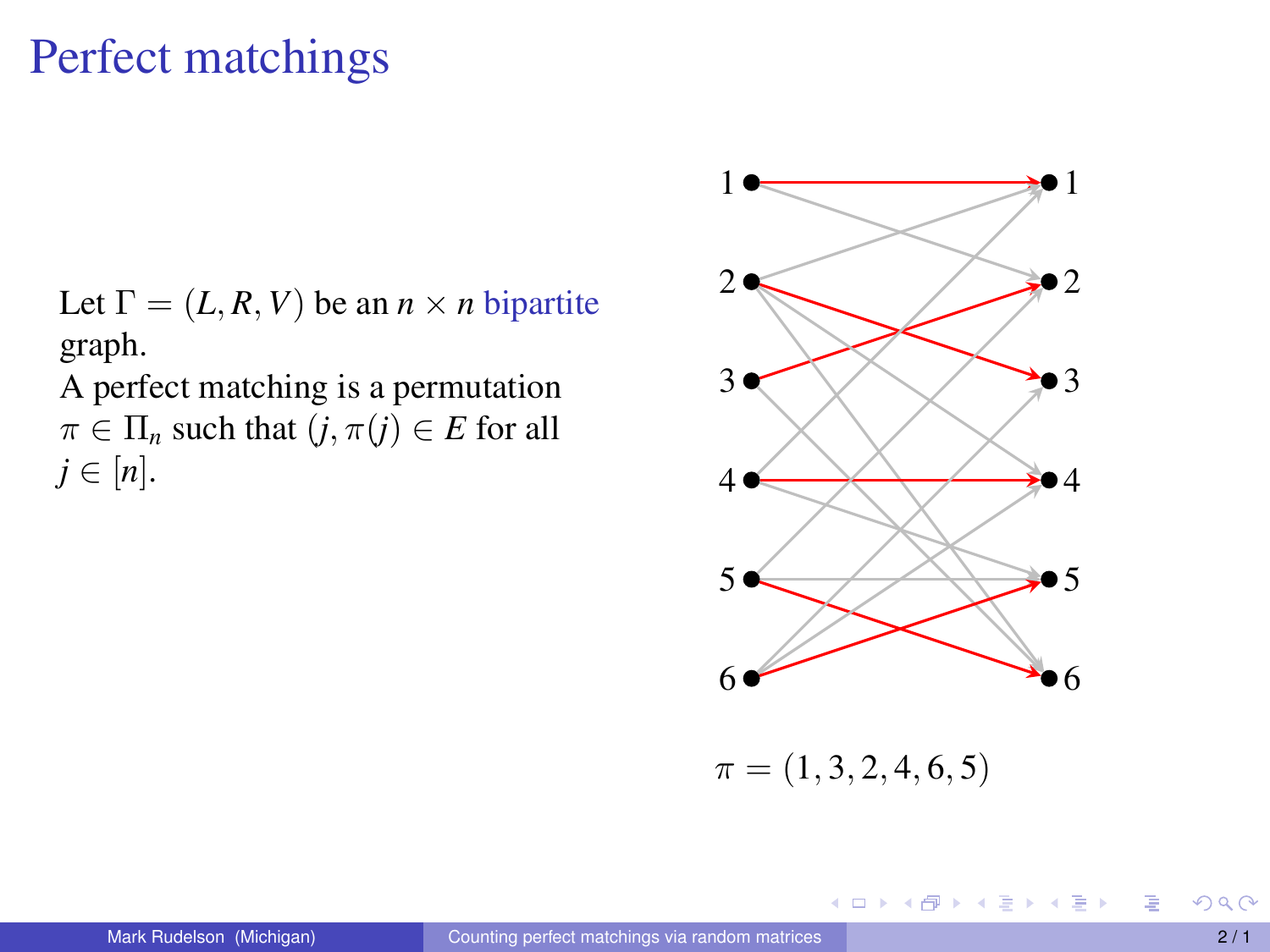Let  $\Gamma = (L, R, V)$  be an  $n \times n$  bipartite graph.

A perfect matching is a permutation  $\pi \in \Pi_n$  such that  $(j, \pi(j) \in E$  for all  $j \in [n]$ .

 $#$ (perfect matchings) = per(*A*),

where *A* is the adjacency matrix of the graph.



イロト イ母 トイラ トイラト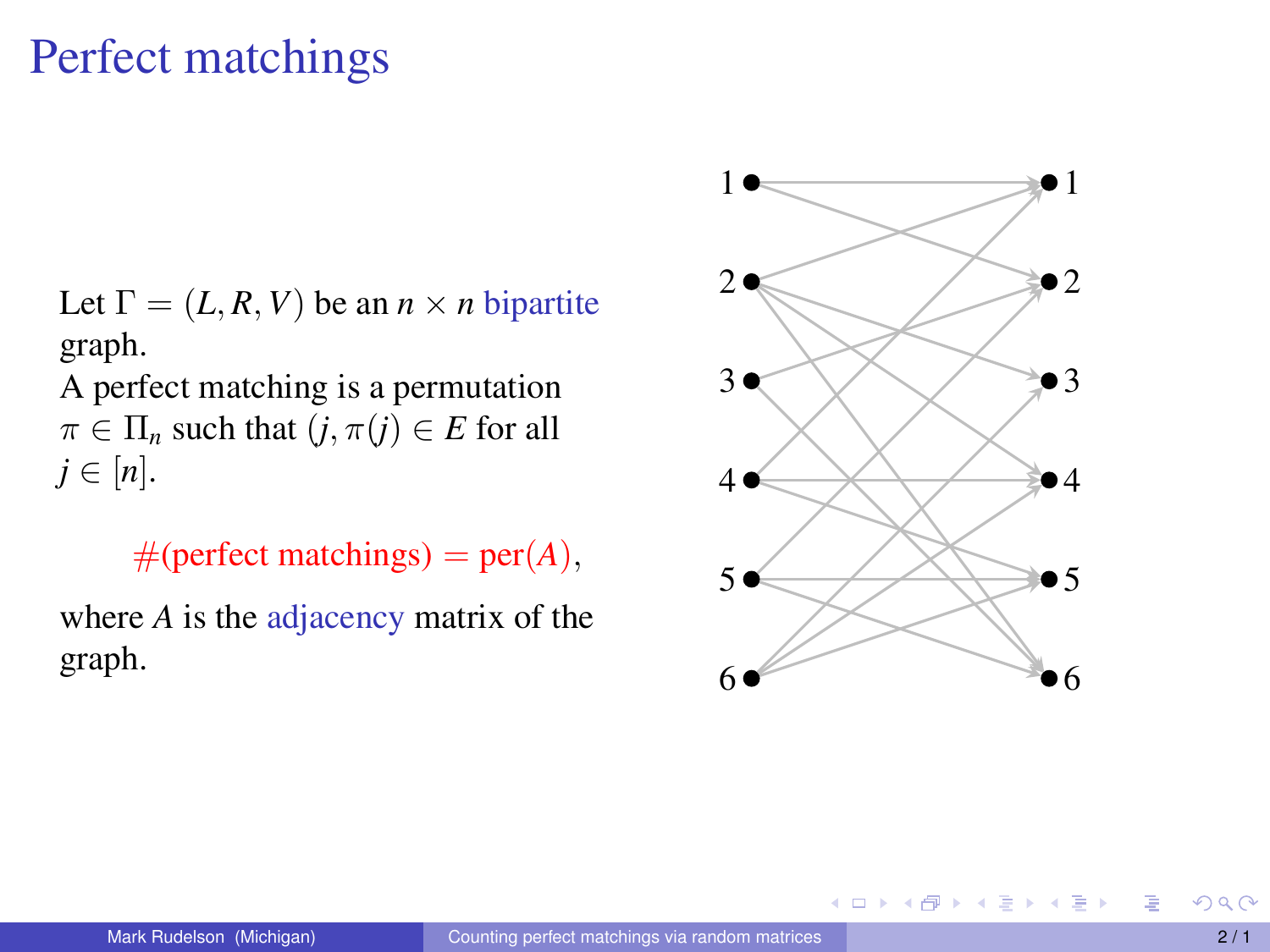Let *A* be an  $n \times n$  matrix with  $a_{i,j} \geq 0$ .



E

メロトメ 御 トメ 君 トメ 君 トー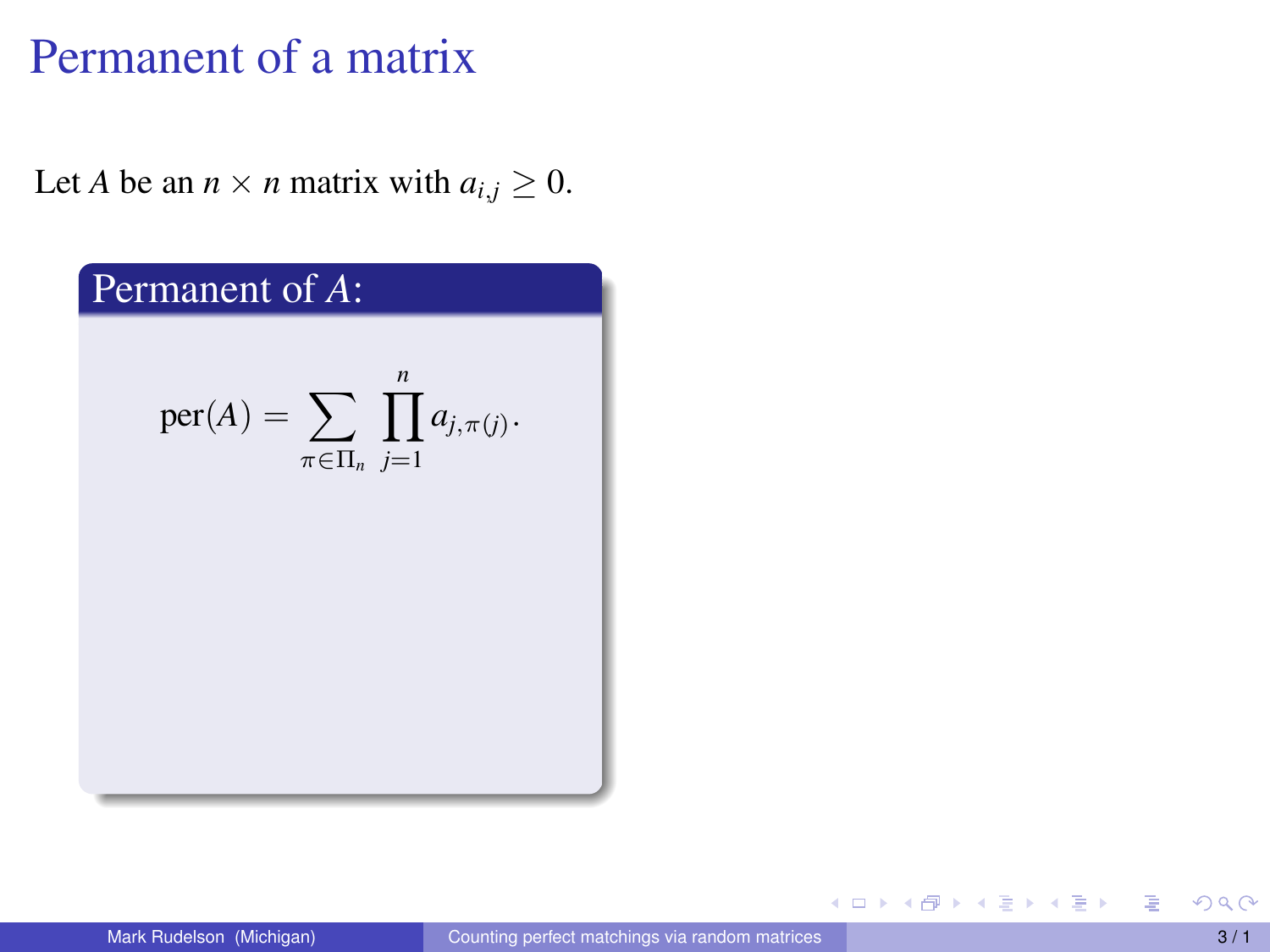Let *A* be an  $n \times n$  matrix with  $a_{i,j} \geq 0$ .



イロト (御) (道) (道)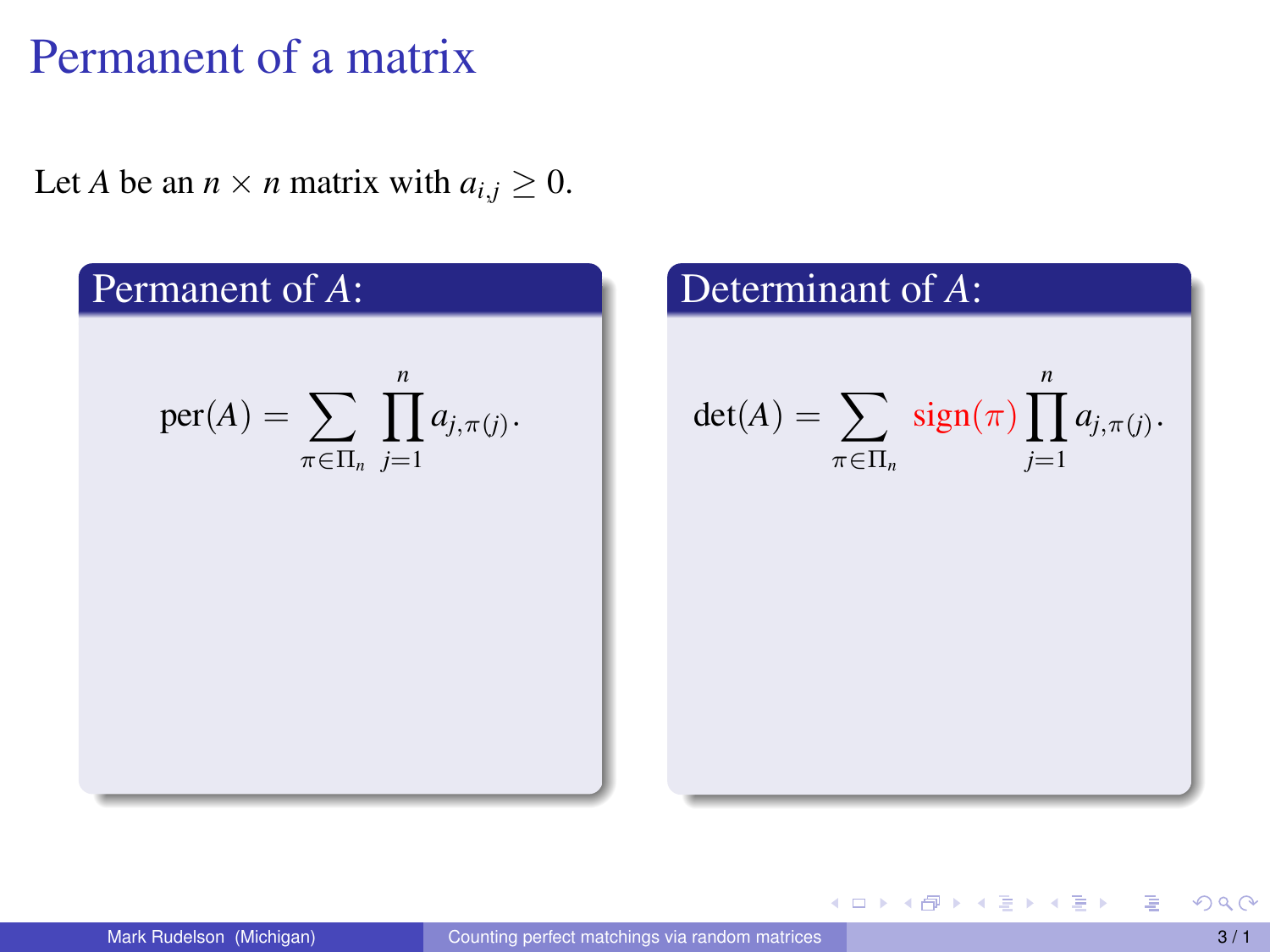Let *A* be an  $n \times n$  matrix with  $a_{i,j} \geq 0$ .

Permanent of *A*:

\n
$$
\text{per}(A) = \sum_{\pi \in \Pi_n} \prod_{j=1}^n a_{j,\pi(j)}.
$$

#### Determinant of *A*:

$$
\det(A) = \sum_{\pi \in \Pi_n} sign(\pi) \prod_{j=1}^n a_{j,\pi(j)}.
$$

Evaluation of determinants is fast: use e.g., triangularization by Gaussian elimination.

Coppersmith-Winograd algorithm: Running time:  $O(n^{2.376})$ .

イロト イ母ト イヨト イヨト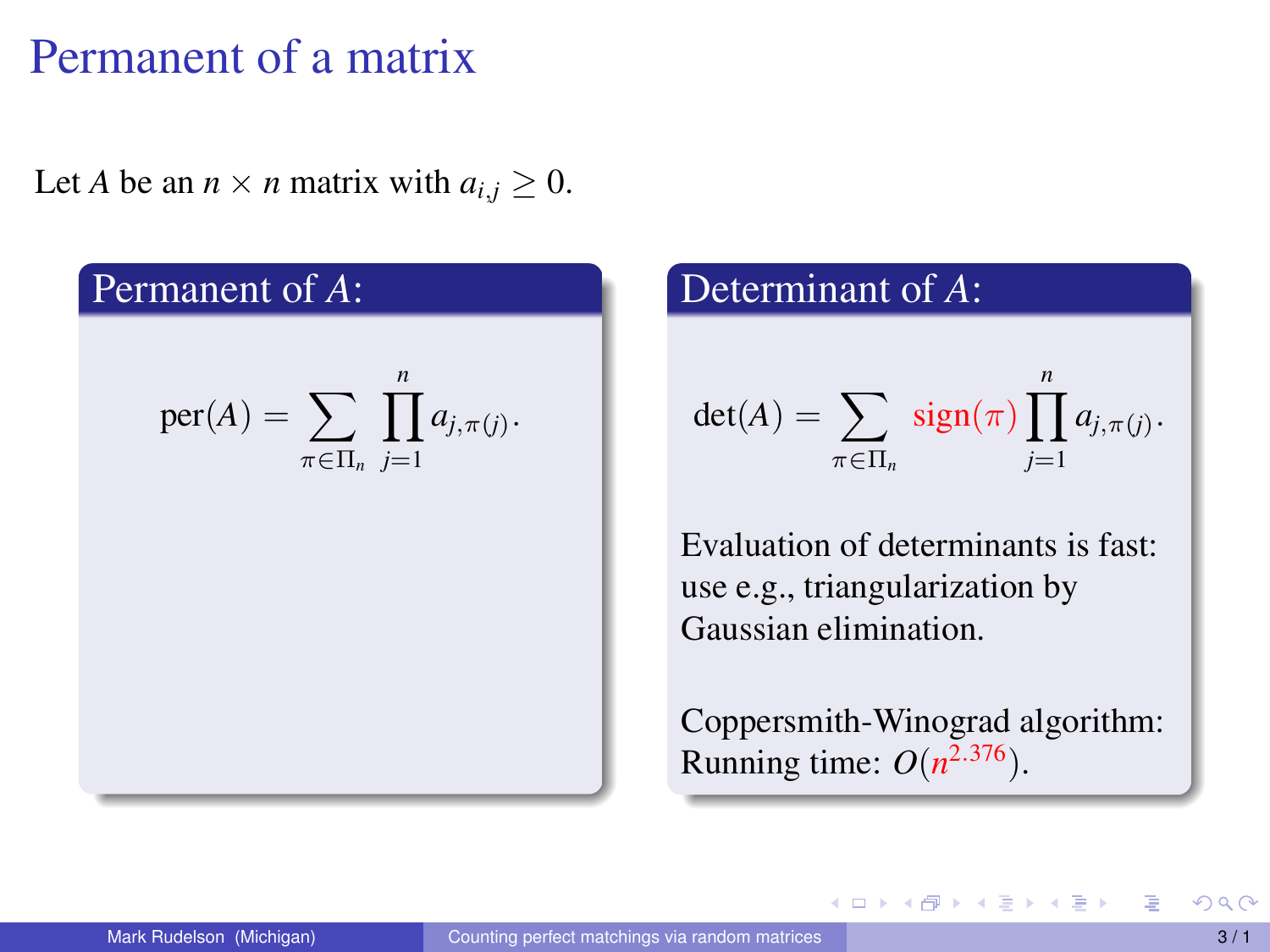Let *A* be an  $n \times n$  matrix with  $a_{i,j} \geq 0$ .

#### Permanent of *A*:

$$
\mathrm{per}(A) = \sum_{\pi \in \Pi_n} \prod_{j=1}^n a_{j,\pi(j)}.
$$

Evaluation of permanents is #*P*-complete (Valiant 1979)

#### Determinant of *A*:

$$
\det(A) = \sum_{\pi \in \Pi_n} sign(\pi) \prod_{j=1}^n a_{j,\pi(j)}.
$$

Evaluation of determinants is fast: use e.g., triangularization by Gaussian elimination.

Coppersmith-Winograd algorithm: Running time:  $O(n^{2.376})$ .

イロト イ母ト イヨト イヨト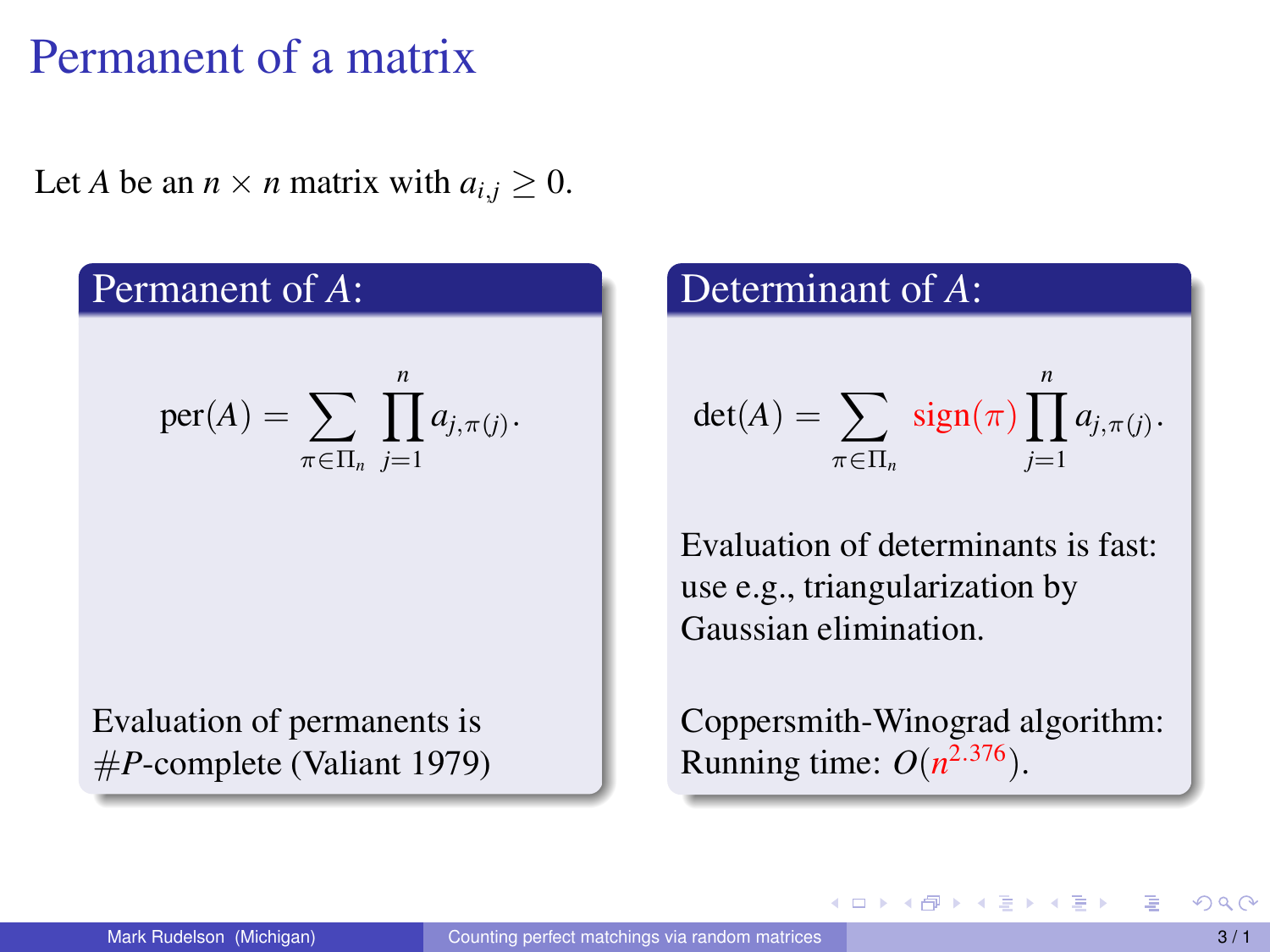• Linial–Samorodnitsky–Wigderson algoritm: if  $per(A) > 0$ , then one can find in polynomial time diagonal matrices  $D, D'$  such that the renormalized matrix  $A' = D'AD$  is almost doubly stochastic:

$$
1 - \varepsilon < \sum_{i=1}^{n} a'_{i,j} < 1 + \varepsilon, \qquad \text{for all } j = 1, \dots, n
$$
\n
$$
1 - \varepsilon < \sum_{j=1}^{n} a'_{i,j} < 1 + \varepsilon, \qquad \text{for all } i = 1, \dots, n
$$

イロト イ母 トイラ トイラト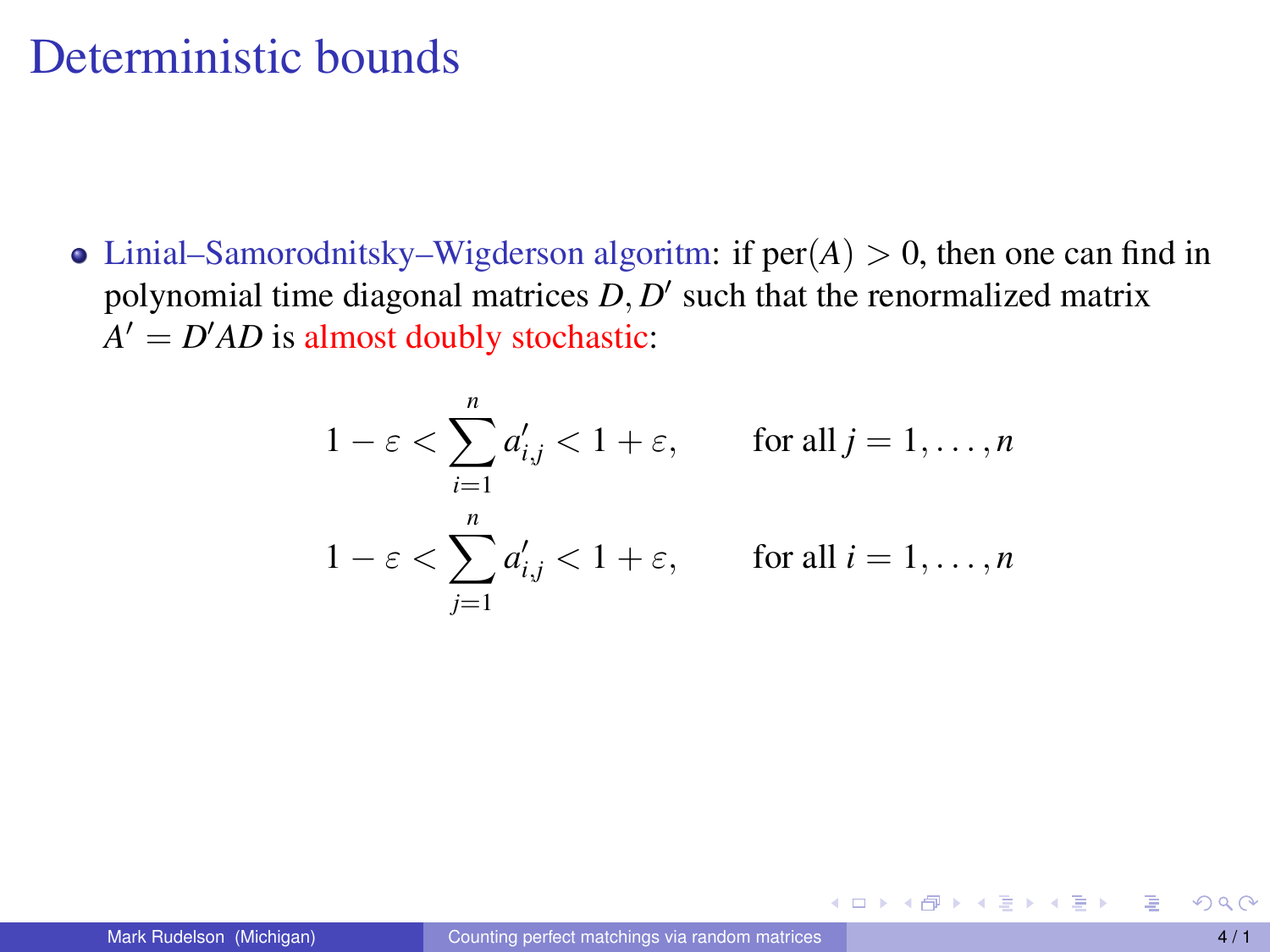• Linial–Samorodnitsky–Wigderson algoritm: if  $per(A) > 0$ , then one can find in polynomial time diagonal matrices  $D, D'$  such that the renormalized matrix  $A' = D'AD$  is almost doubly stochastic:

$$
1 - \varepsilon < \sum_{i=1}^{n} a'_{i,j} < 1 + \varepsilon, \qquad \text{for all } j = 1, \dots, n
$$
\n
$$
1 - \varepsilon < \sum_{j=1}^{n} a'_{i,j} < 1 + \varepsilon, \qquad \text{for all } i = 1, \dots, n
$$

 $per(A) = \prod_{i=1}^{n} d_i \cdot \prod_{j=1}^{n} d'_j \cdot per(A')$ 

イロト イ母 トイラ トイラトー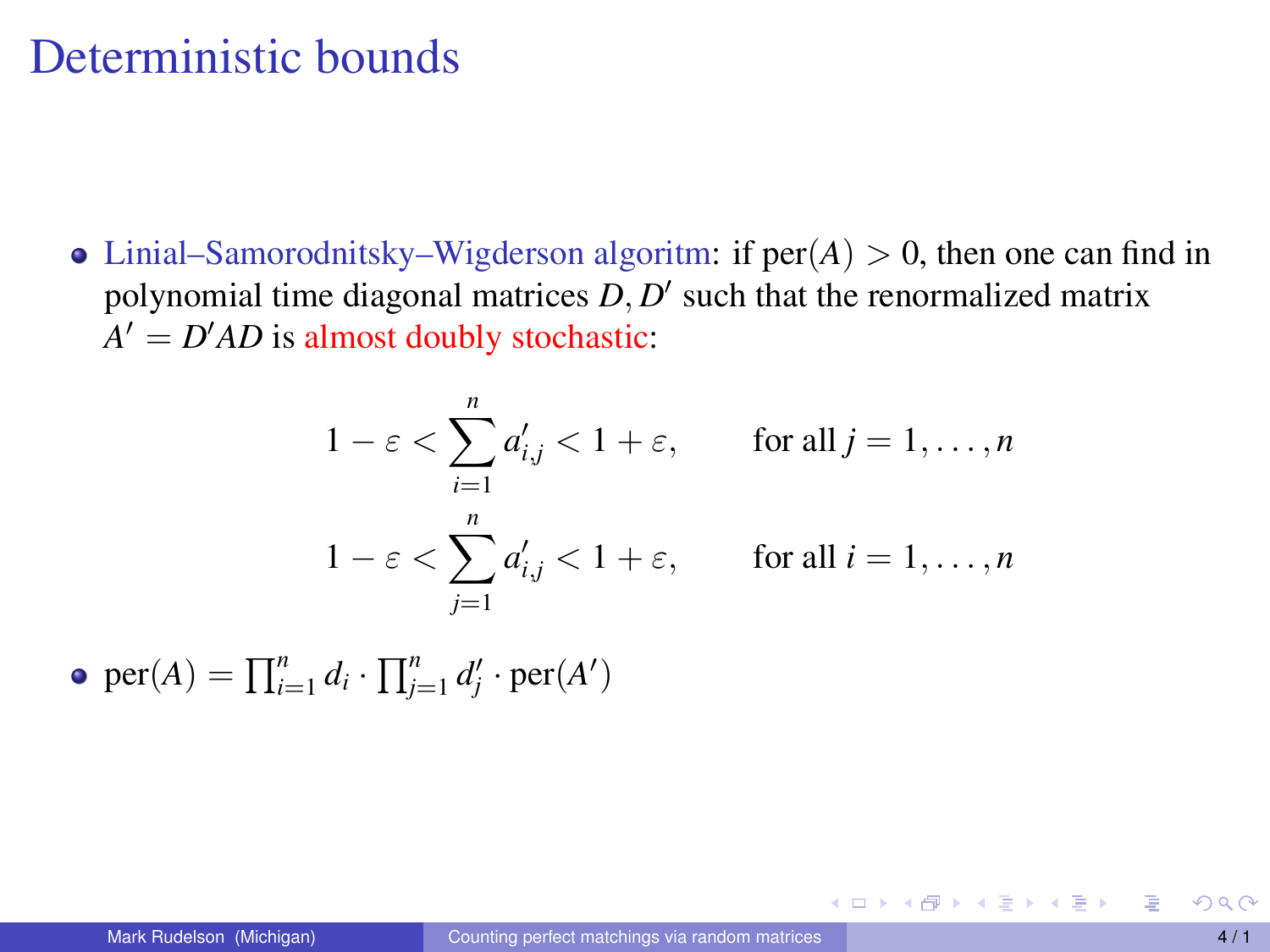- Linial–Samorodnitsky–Wigderson algoritm: reduces permanent estimates to almost doubly stochastic matrices
- Van der Waerden conjecture, proved by Falikman and Egorychev: if *A* is doubly stochastic, then

$$
1 \ge \text{per}(A) \ge \frac{n!}{n^n} \approx e^{-n}
$$

Linial–Samorodnitsky–Wigderson algorithm estimates the permanent with the multiplicative error at most *e n*

イロト イ母 トイヨ トイヨ トー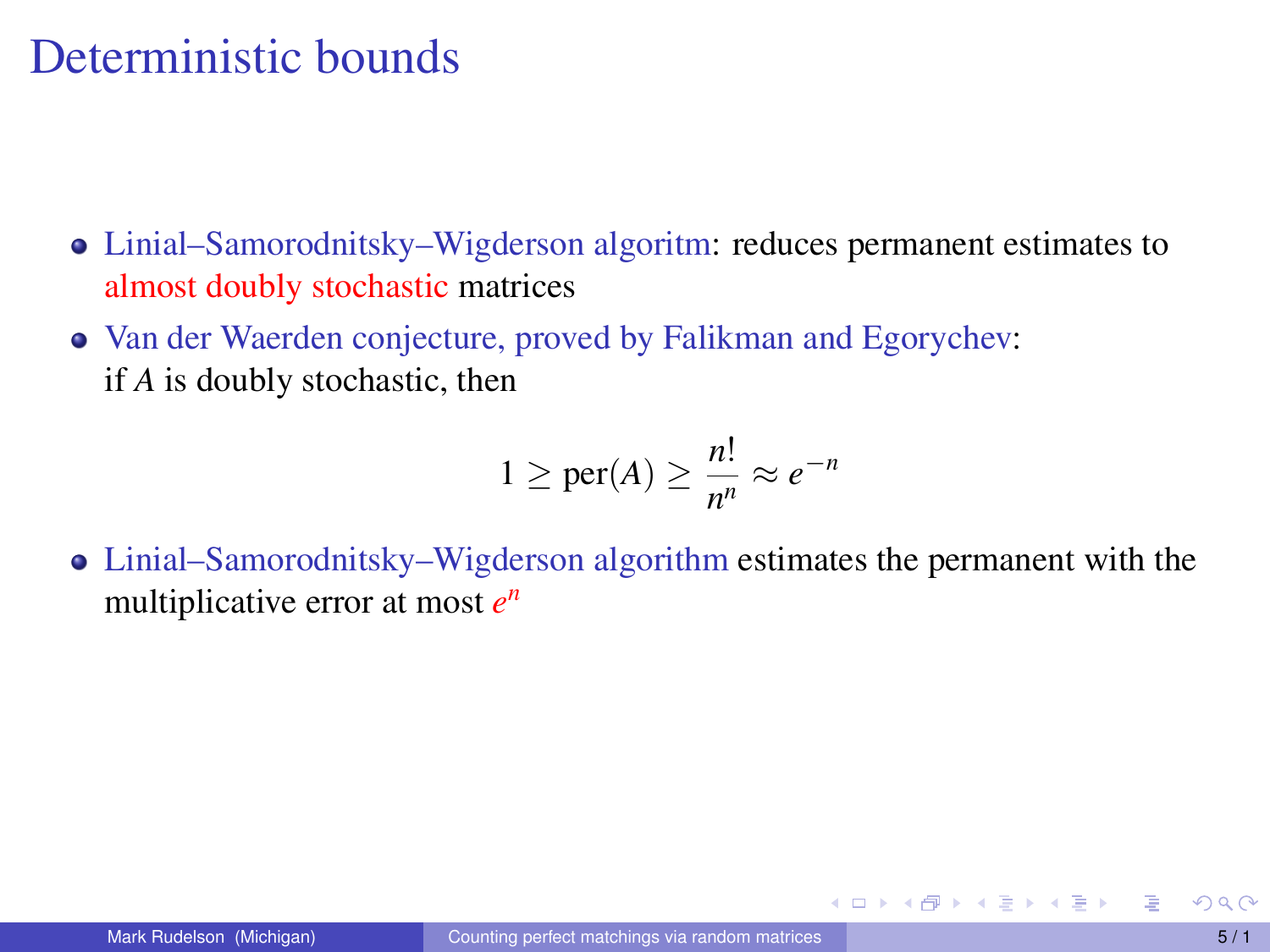- Linial–Samorodnitsky–Wigderson algoritm: reduces permanent estimates to almost doubly stochastic matrices
- Van der Waerden conjecture, proved by Falikman and Egorychev: if *A* is doubly stochastic, then

$$
1 \ge \text{per}(A) \ge \frac{n!}{n^n} \approx e^{-n}
$$

- Linial–Samorodnitsky–Wigderson algorithm estimates the permanent with the multiplicative error at most *e n*
- Gurvits-Samorodnitsky estimator  $(2014) +$  Linial–Samorodnitsky–Wigderson algorithm yields the multiplicative error 2*<sup>n</sup>* .

メロトメ 御 トメ 君 トメ 君 トー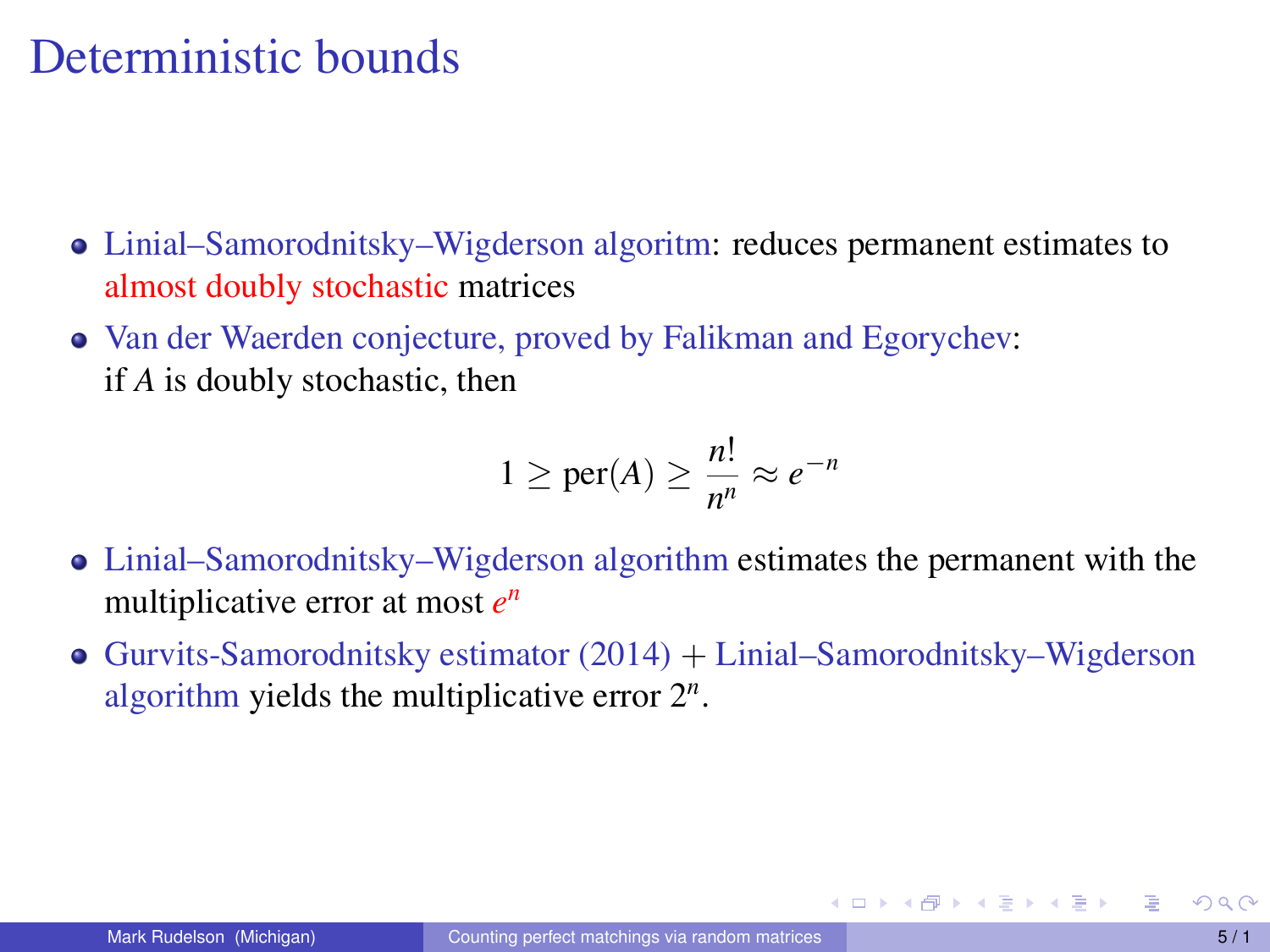• Jerrum–Sinclair–Vigoda algorithm estimates the permanent of any matrix with constant multiplicative error with high probability.

メロトメ 伊 トメ ミトメ ミトー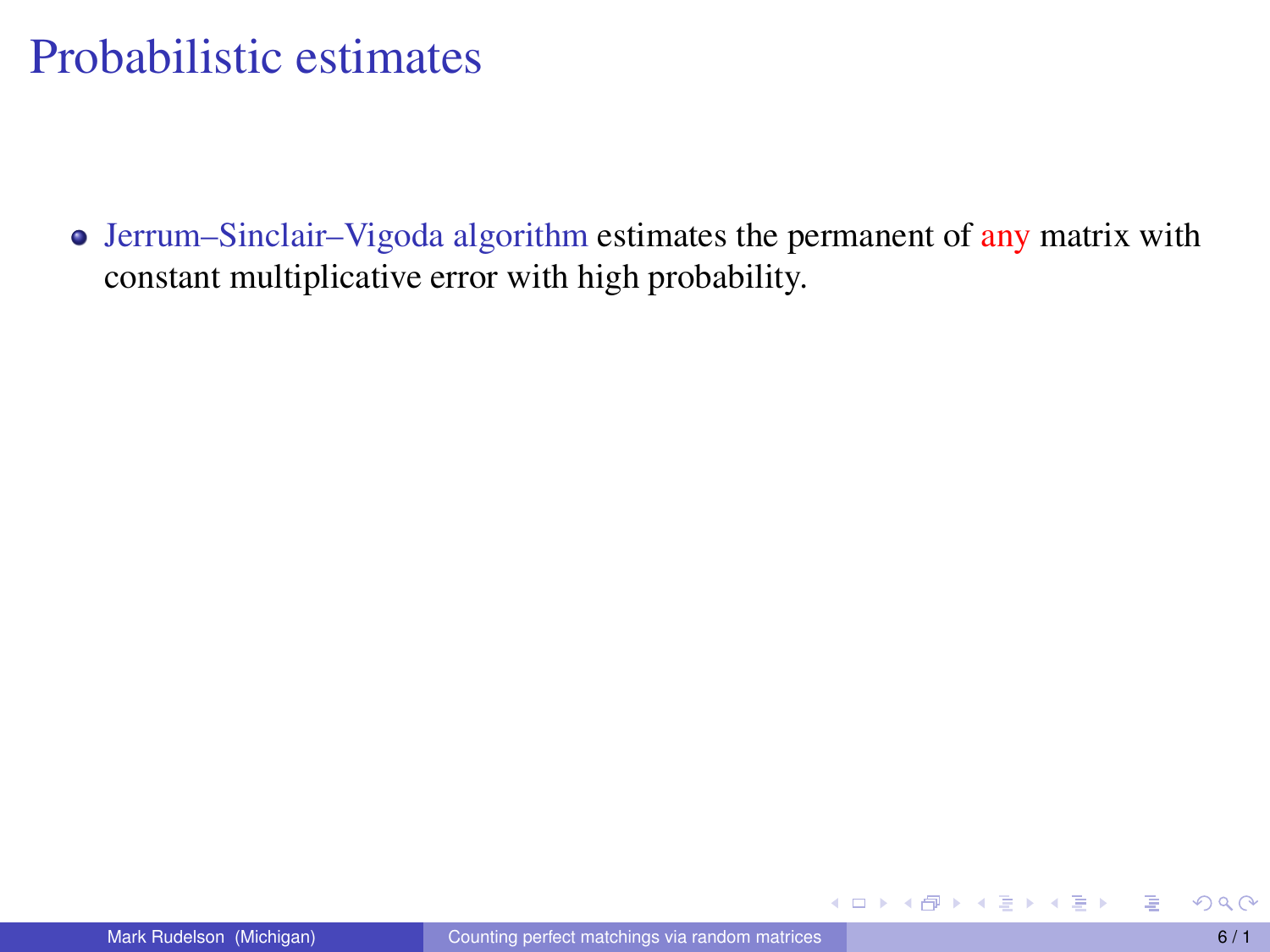- Jerrum–Sinclair–Vigoda algorithm estimates the permanent of any matrix with constant multiplicative error with high probability.
- Deficiency: running time is  $O(n^{10})$  (improved later to  $O(n^7 \log^4 n)$ ).

イロトス 御 トス ヨ トス ヨ トー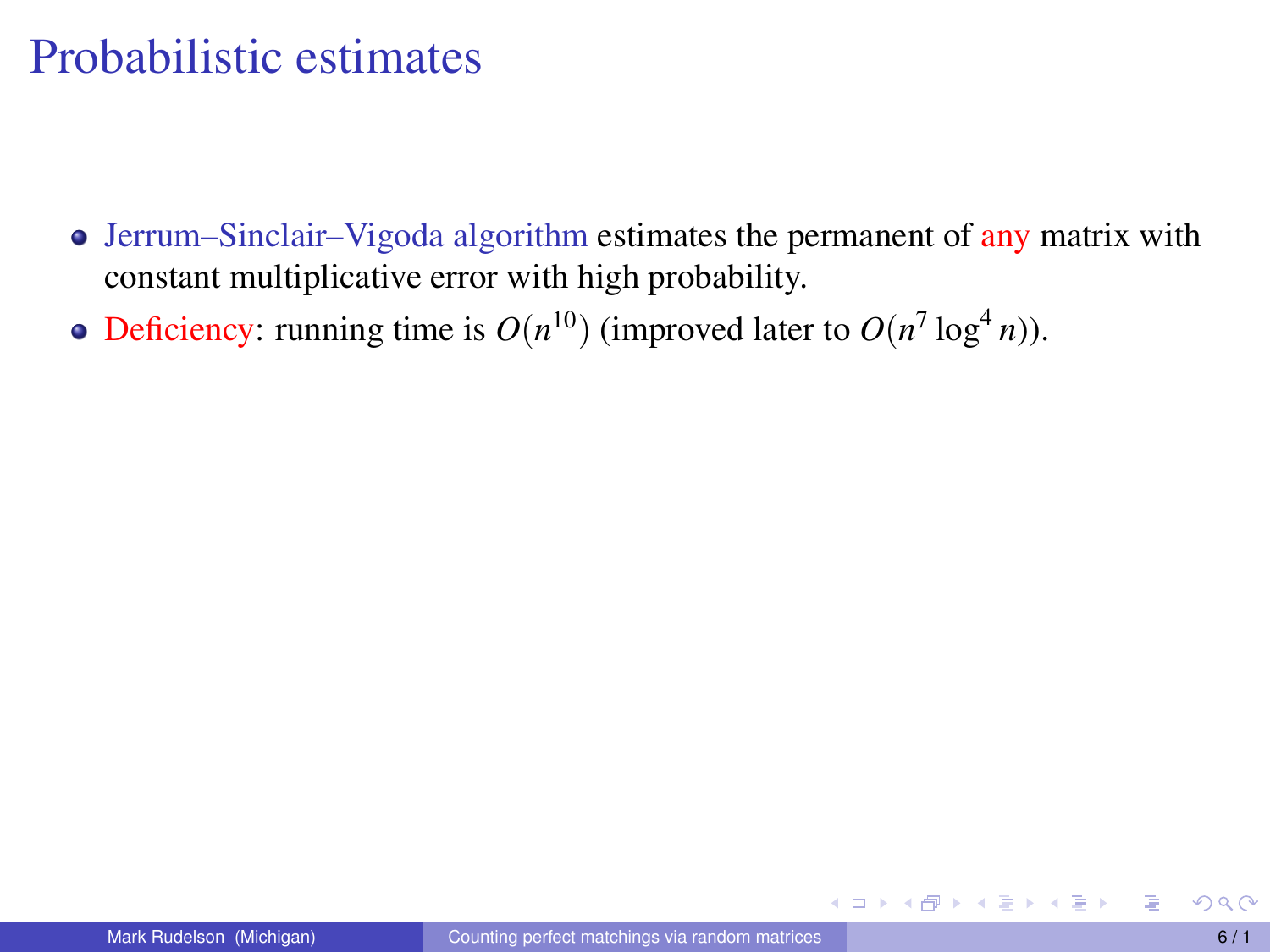- Jerrum–Sinclair–Vigoda algorithm estimates the permanent of any matrix with constant multiplicative error with high probability.
- Deficiency: running time is  $O(n^{10})$  (improved later to  $O(n^7 \log^4 n)$ ).
- Barvinok's estimator (improves Godsil–Gutman estimator). Let *A* be the adjacency matrix.

Let  $\Gamma$  be an  $n \times n$  random matrix having independent  $N(0, a_{ii})$  entries. Then

$$
per(A) = \mathbb{E} det^2(\Gamma).
$$

Estimator:  $\text{per}(A) \approx \text{det}^2(\Gamma)$ .

イロトス 倒 トス きょうぼう 一番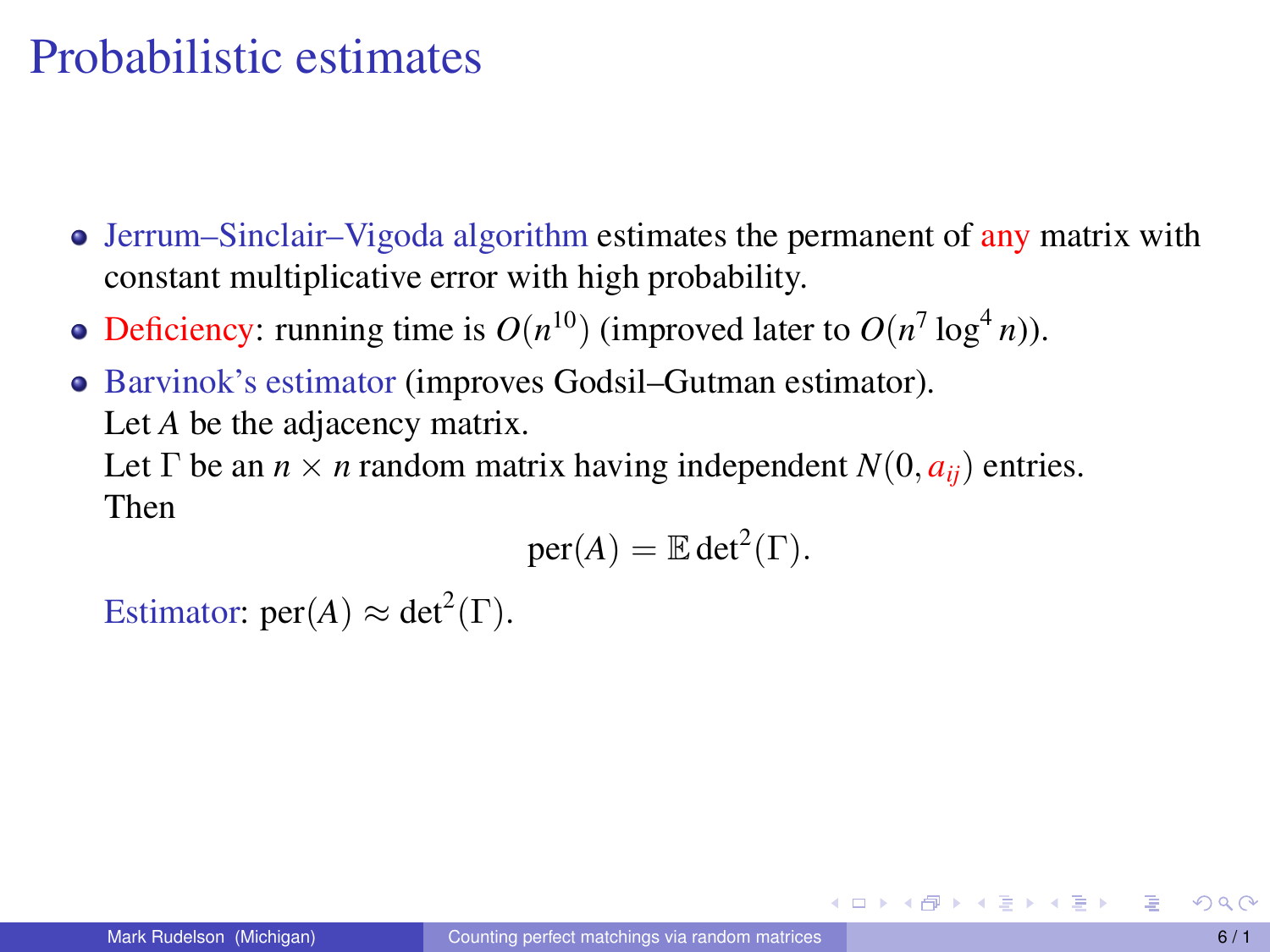- Jerrum–Sinclair–Vigoda algorithm estimates the permanent of any matrix with constant multiplicative error with high probability.
- Deficiency: running time is  $O(n^{10})$  (improved later to  $O(n^7 \log^4 n)$ ).
- Barvinok's estimator (improves Godsil–Gutman estimator). Let *A* be the adjacency matrix.

Let  $\Gamma$  be an  $n \times n$  random matrix having independent  $N(0, a_{ii})$  entries. Then

$$
per(A) = \mathbb{E} det^2(\Gamma).
$$

Estimator:  $\text{per}(A) \approx \text{det}^2(\Gamma)$ .

Advantage: Barvinok's estimator is faster than any other algorithm.

イロメイタメイミメイミメーミ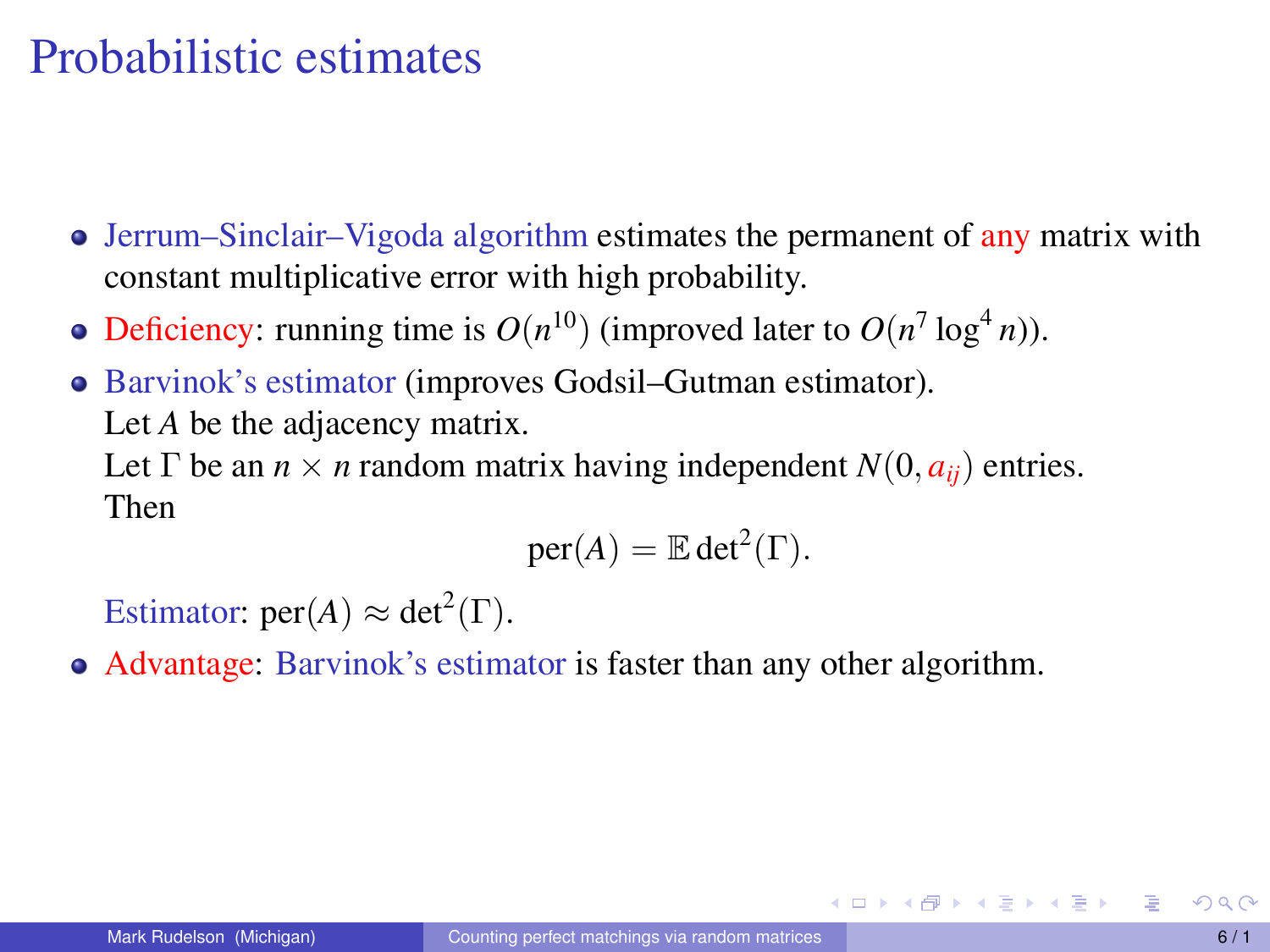- Jerrum–Sinclair–Vigoda algorithm estimates the permanent of any matrix with constant multiplicative error with high probability.
- Deficiency: running time is  $O(n^{10})$  (improved later to  $O(n^7 \log^4 n)$ ).
- Barvinok's estimator (improves Godsil–Gutman estimator). Let *A* be the adjacency matrix.

Let  $\Gamma$  be an  $n \times n$  random matrix having independent  $N(0, a_{ii})$  entries. Then

$$
per(A) = \mathbb{E} det^2(\Gamma).
$$

Estimator:  $\text{per}(A) \approx \text{det}^2(\Gamma)$ .

- Advantage: Barvinok's estimator is faster than any other algorithm.
- How accurate is it?

イロトメ 倒 トメ きょくきょうき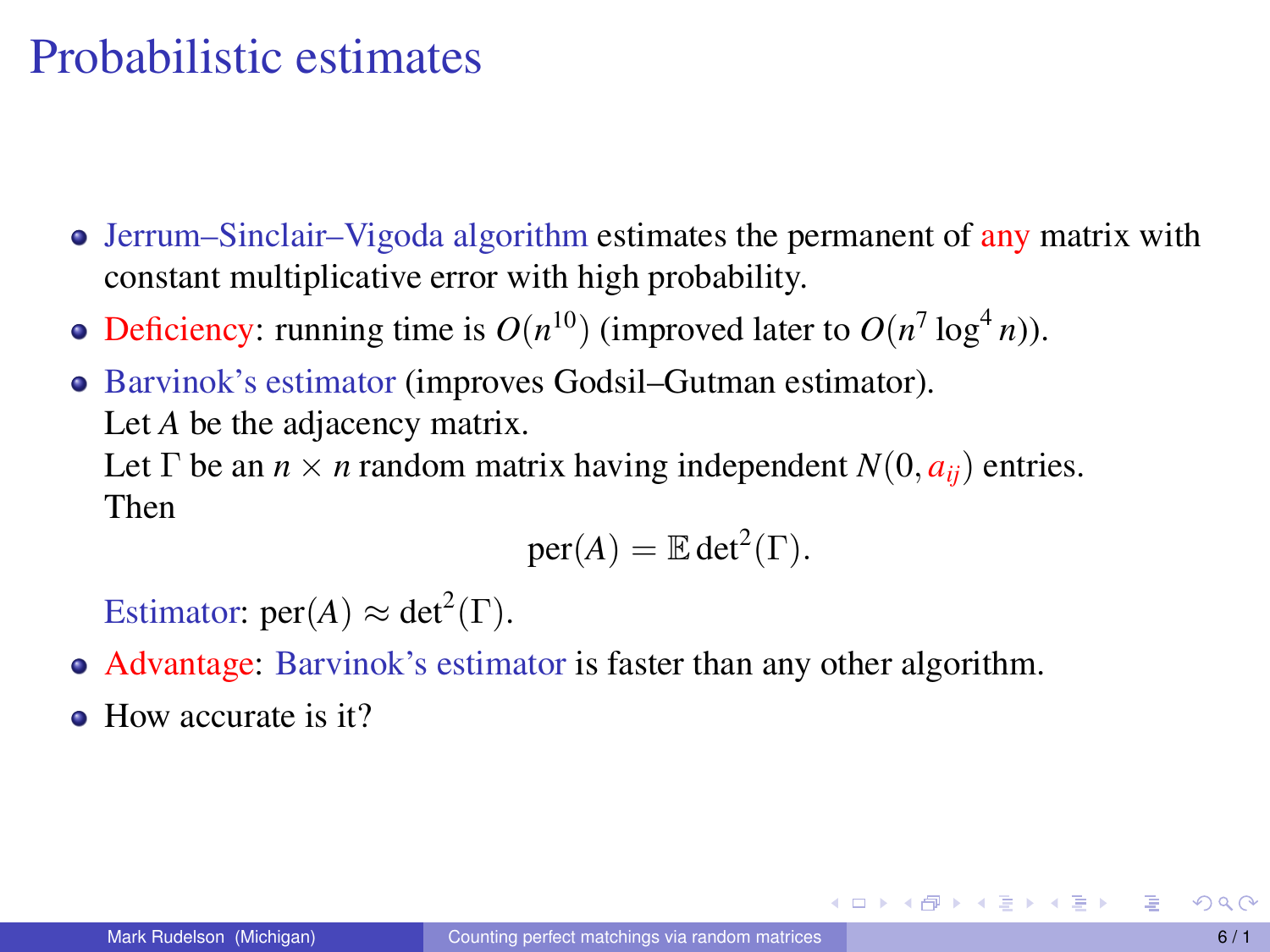#### Theorem (Barvinok)

*Let A be any*  $n \times n$  *matrix with non-negative entries. Then, with probability*  $1 - \delta$ *,* 

$$
((1 - \varepsilon) \cdot \theta)^n \operatorname{per}(A) \le \det^2(\Gamma) \le C \operatorname{per}(A),
$$

*where C is an absolute constant and*

- $\theta = 0.28$  *for real Gaussian matrices:*
- $\theta = 0.56$  *for complex Gaussian matrices;*

4 D.K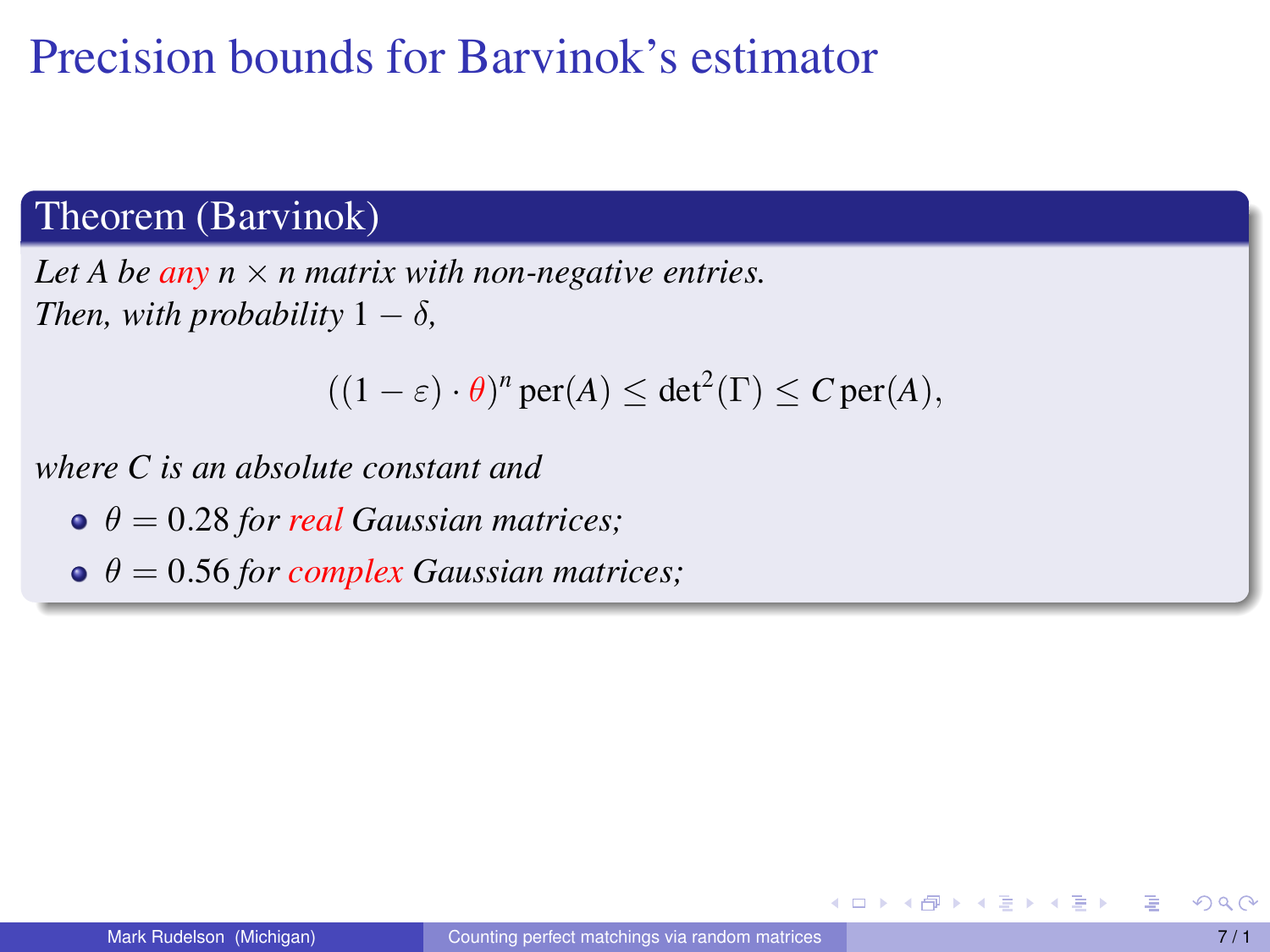#### Theorem (Barvinok)

*Let A be any*  $n \times n$  *matrix with non-negative entries. Then, with probability*  $1 - \delta$ *,* 

$$
((1 - \varepsilon) \cdot \theta)^n \operatorname{per}(A) \le \det^2(\Gamma) \le C \operatorname{per}(A),
$$

*where C is an absolute constant and*

- $\theta = 0.28$  *for real Gaussian matrices:*
- $\theta = 0.56$  *for complex Gaussian matrices;*

Can it be improved?

4 0 8 4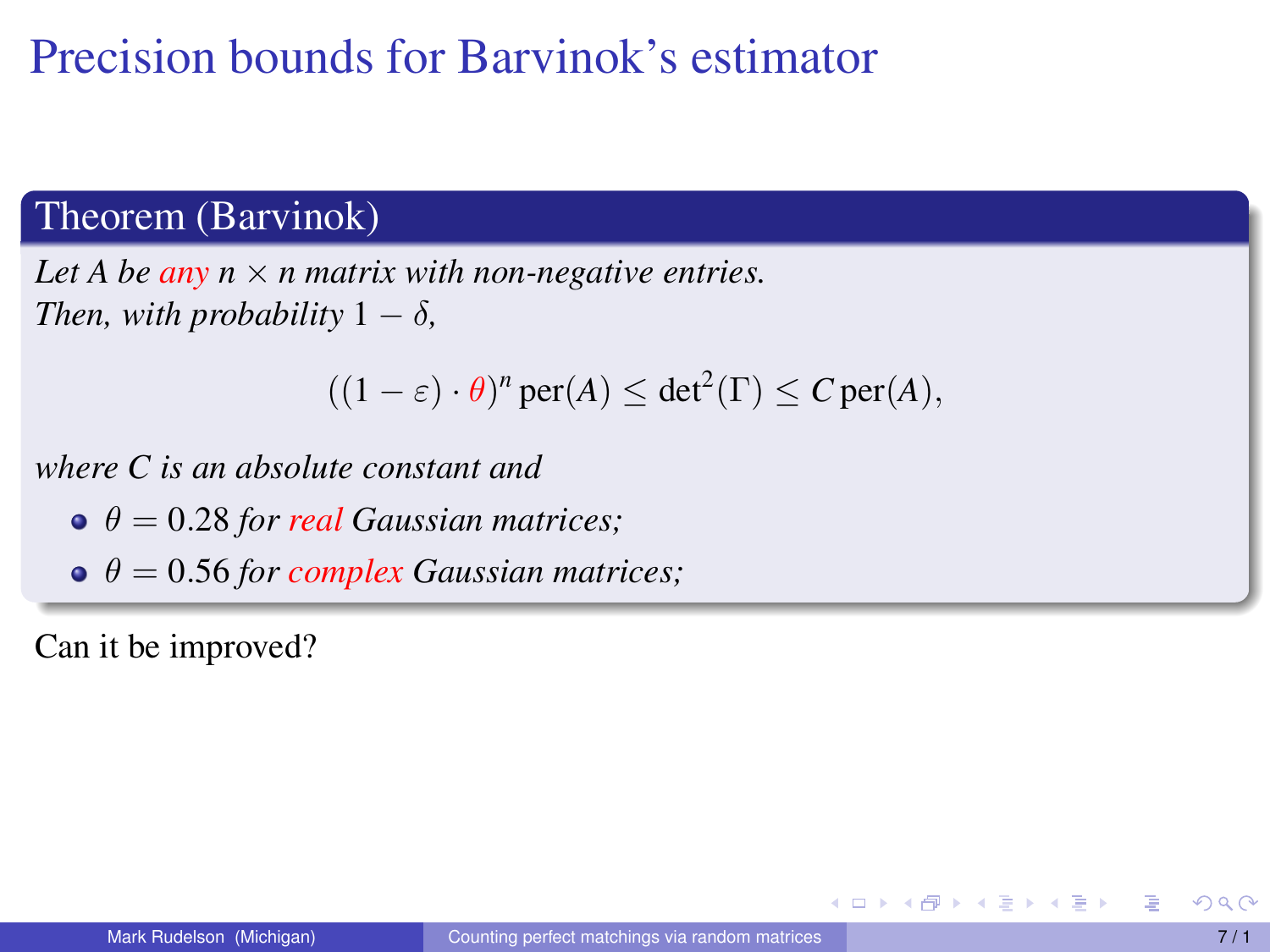#### Theorem (Barvinok)

*Let A be any*  $n \times n$  *matrix with non-negative entries. Then, with probability*  $1 - \delta$ *,* 

$$
((1 - \varepsilon) \cdot \theta)^n \operatorname{per}(A) \le \det^2(\Gamma) \le C \operatorname{per}(A),
$$

*where C is an absolute constant and*

- $\theta = 0.28$  *for real Gaussian matrices:*
- $\theta = 0.56$  *for complex Gaussian matrices;*

Can it be improved?

 $\bullet$  Identity matrix: multiplicative error at least  $\exp(cn)$  w.h.p.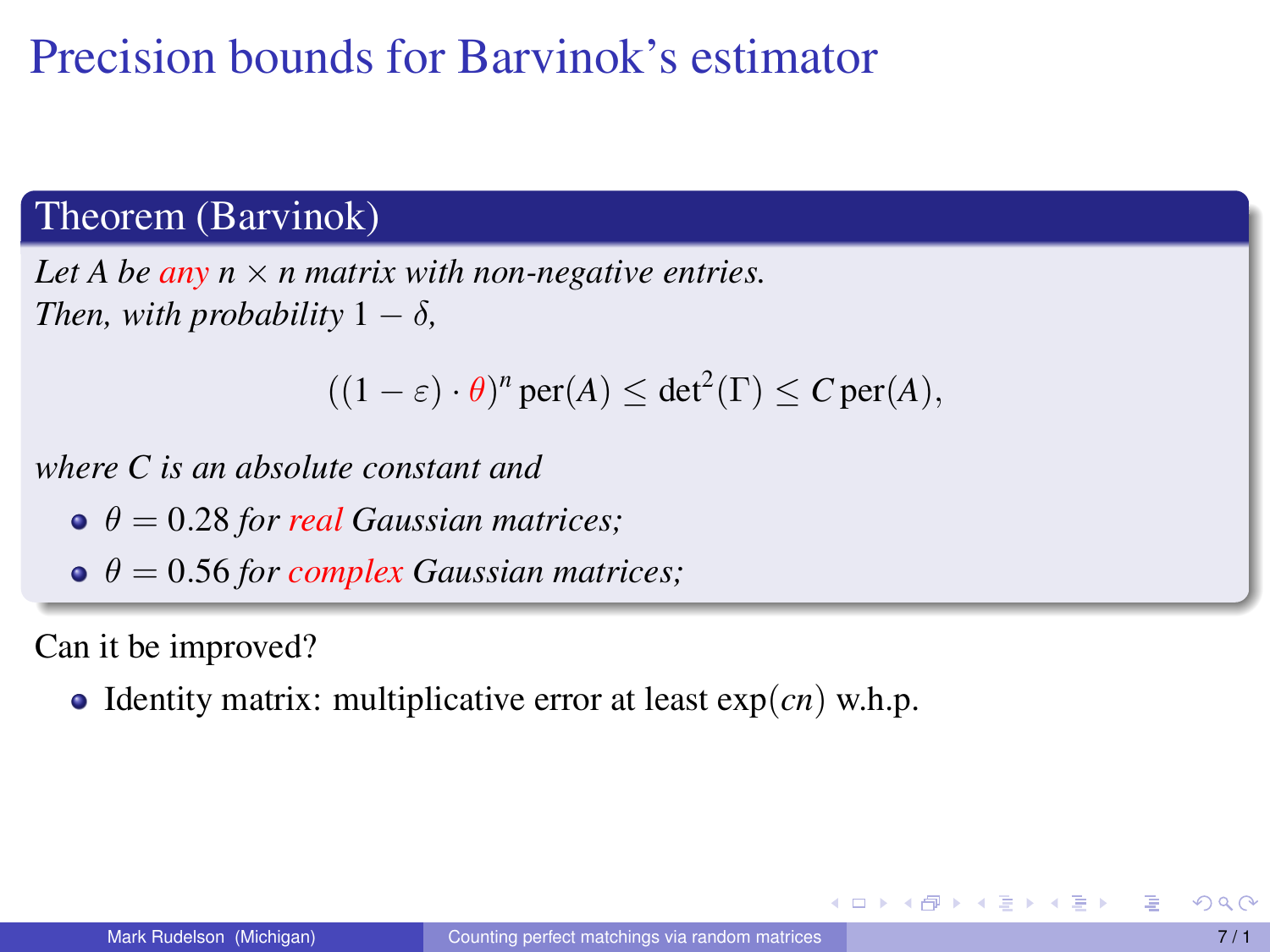#### Theorem (Barvinok)

*Let A be any*  $n \times n$  *matrix with non-negative entries. Then, with probability*  $1 - \delta$ *,* 

$$
((1 - \varepsilon) \cdot \theta)^n \operatorname{per}(A) \le \det^2(\Gamma) \le C \operatorname{per}(A),
$$

*where C is an absolute constant and*

- $\theta = 0.28$  *for real Gaussian matrices:*
- $\theta = 0.56$  *for complex Gaussian matrices;*

Can it be improved?

- $\bullet$  Identity matrix: multiplicative error at least  $\exp(cn)$  w.h.p.
- Matrix of all ones: multiplicative error at most exp(*C* √ log *n*) (Goodman, 1963).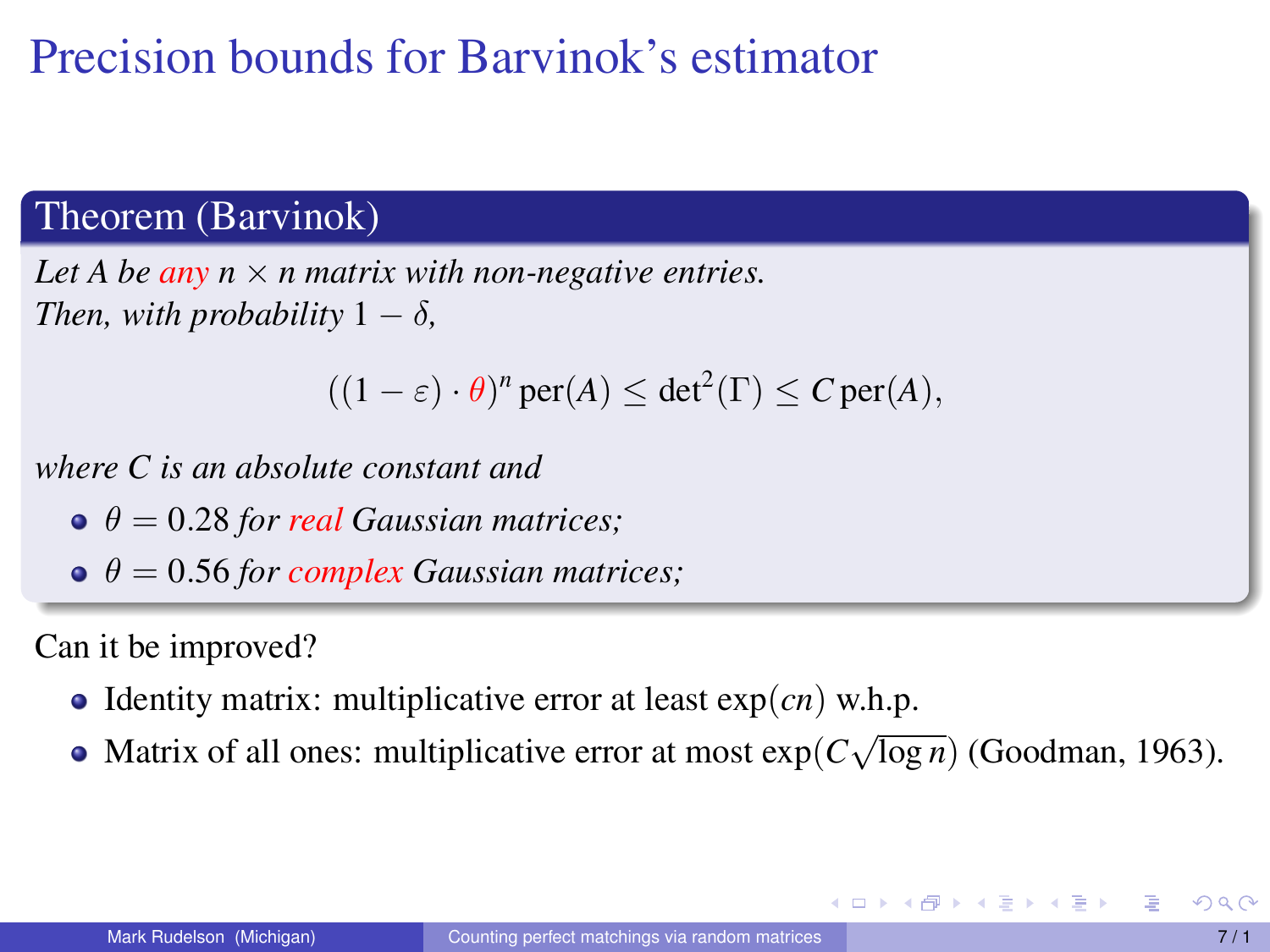Question:

# for which graphs would Barvinok's estimator yield a small error?

イロト イ母 トイラ トイラト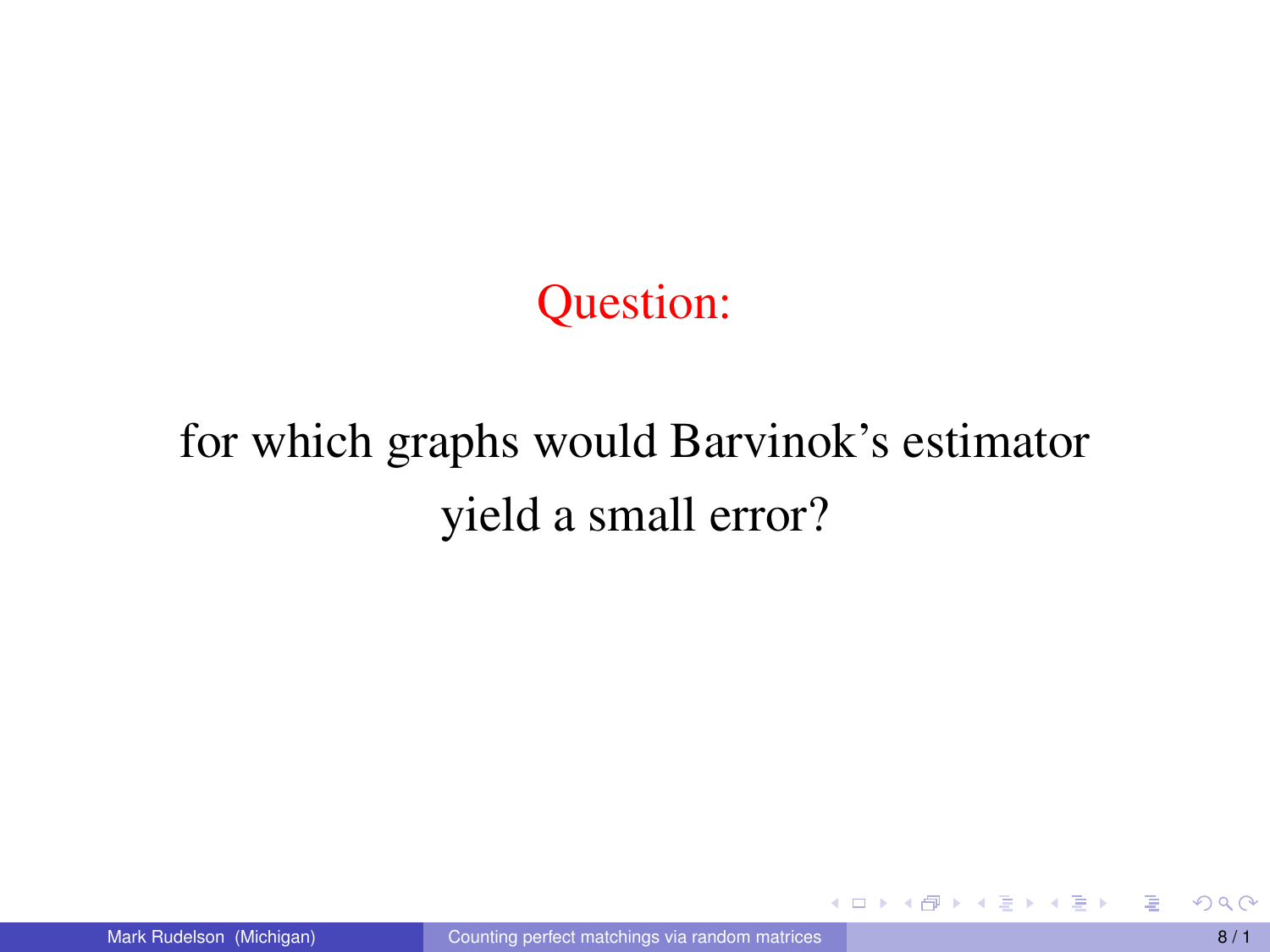Let *G* be an expander-type bipartite graph.

Good news: the Barvinok estimator is strongly concentrated.

イロト イ母ト イヨト イヨト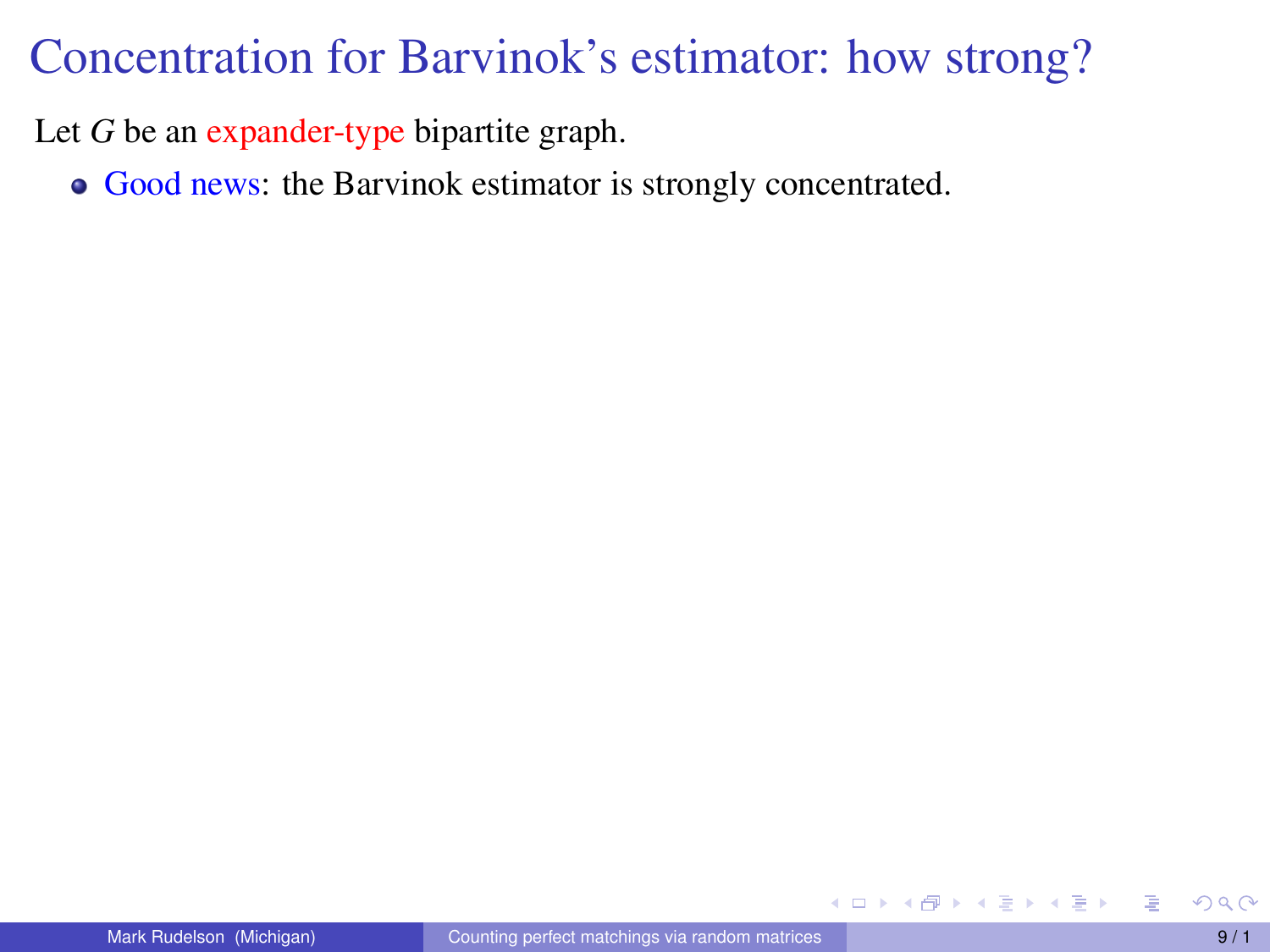Let *G* be an expander-type bipartite graph.

- Good news: the Barvinok estimator is strongly concentrated.
- Bad news: It can be concentrated relatively far from the permanent.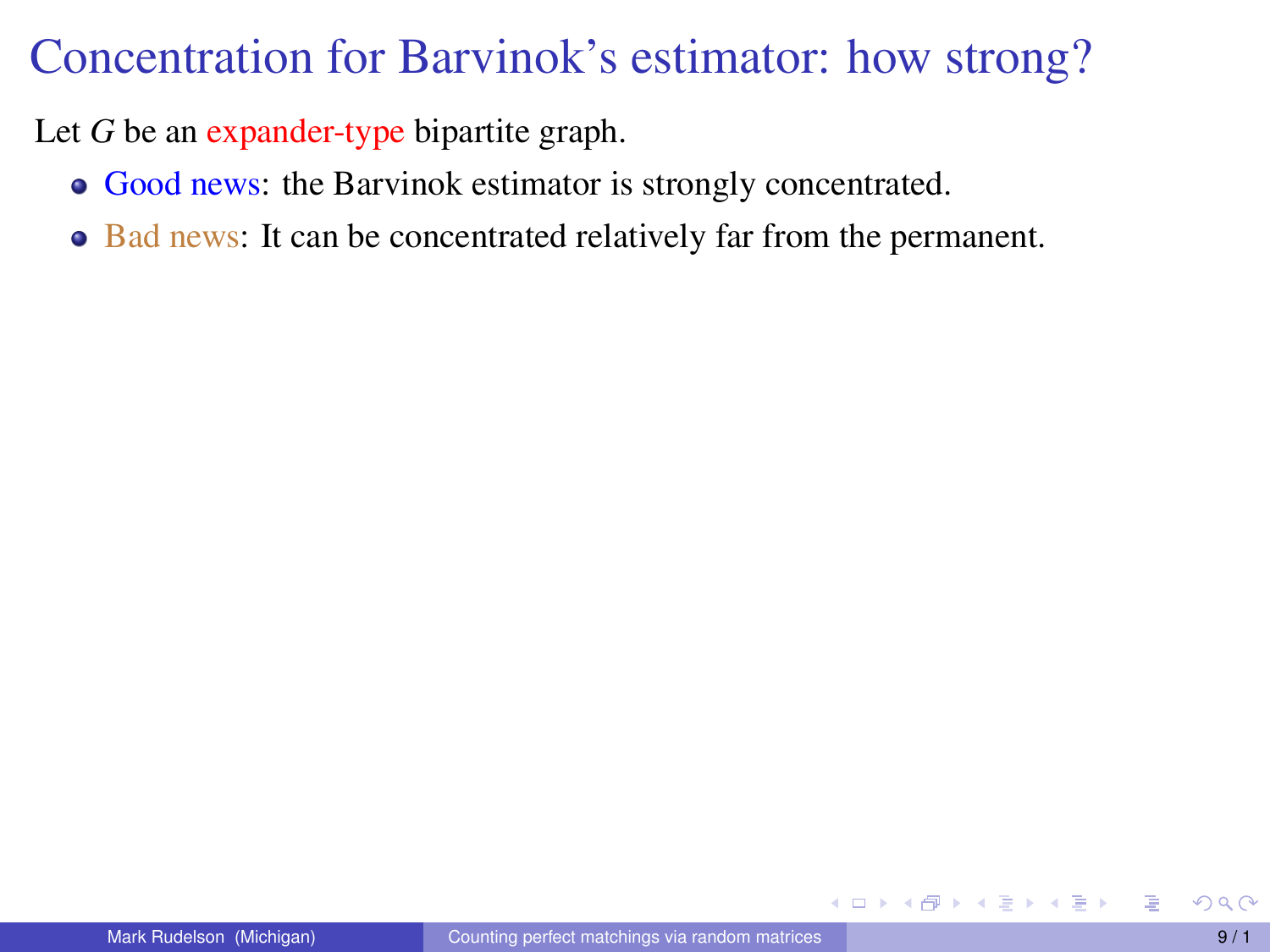Let *G* be an expander-type bipartite graph.

- Good news: the Barvinok estimator is strongly concentrated.
- Bad news: It can be concentrated relatively far from the permanent.

#### Theorem (R'–Zeitouni, 2013)

≥ 1 − *small*

*Let A be the adjacency matrix A of an n* × *n expander-type bipartite graph of the minimal degree at least* δ*n. Let* Γ *be a random Gaussian matrix with variance matrix A. Then for any*  $\tau > 1$ 

$$
\leq \frac{{\rm det}^2(\Gamma)}{M}\leq
$$

P  $\sqrt{ }$  1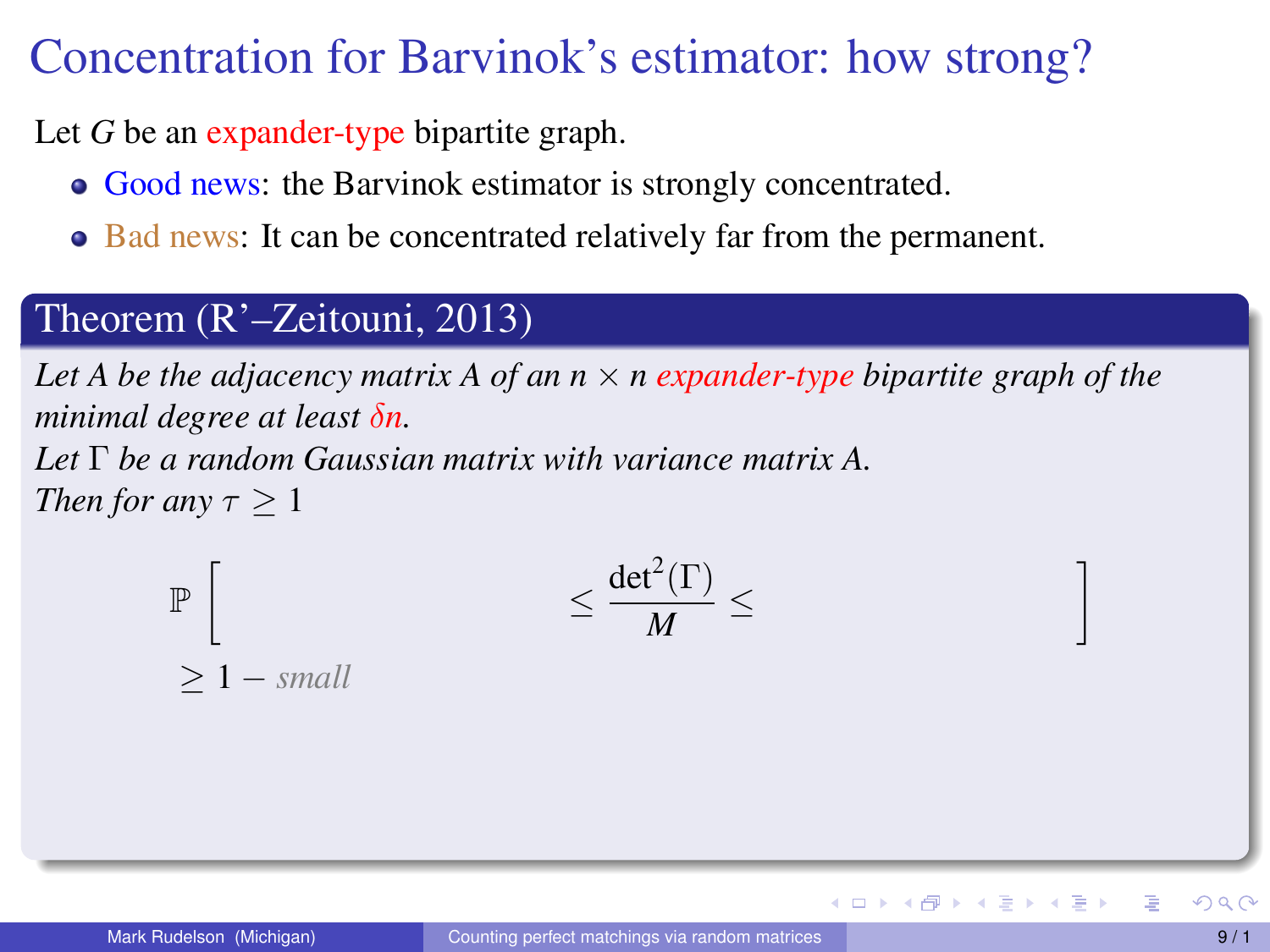Let *G* be an expander-type bipartite graph.

- Good news: the Barvinok estimator is strongly concentrated.
- Bad news: It can be concentrated relatively far from the permanent.

#### Theorem (R'–Zeitouni, 2013)

*Let A be the adjacency matrix A of an n* × *n expander-type bipartite graph of the minimal degree at least* δ*n. Let* Γ *be a random Gaussian matrix with variance matrix A. Then for any*  $\tau > 1$ 

$$
\mathbb{P}\left[\exp\left(-C(\tau n\log n)^{1/3}\right) \leq \frac{\det^2(\Gamma)}{M} \leq \exp\left(C(\tau n\log n)^{1/3}\right)\right]
$$
  
\$\geq 1 - small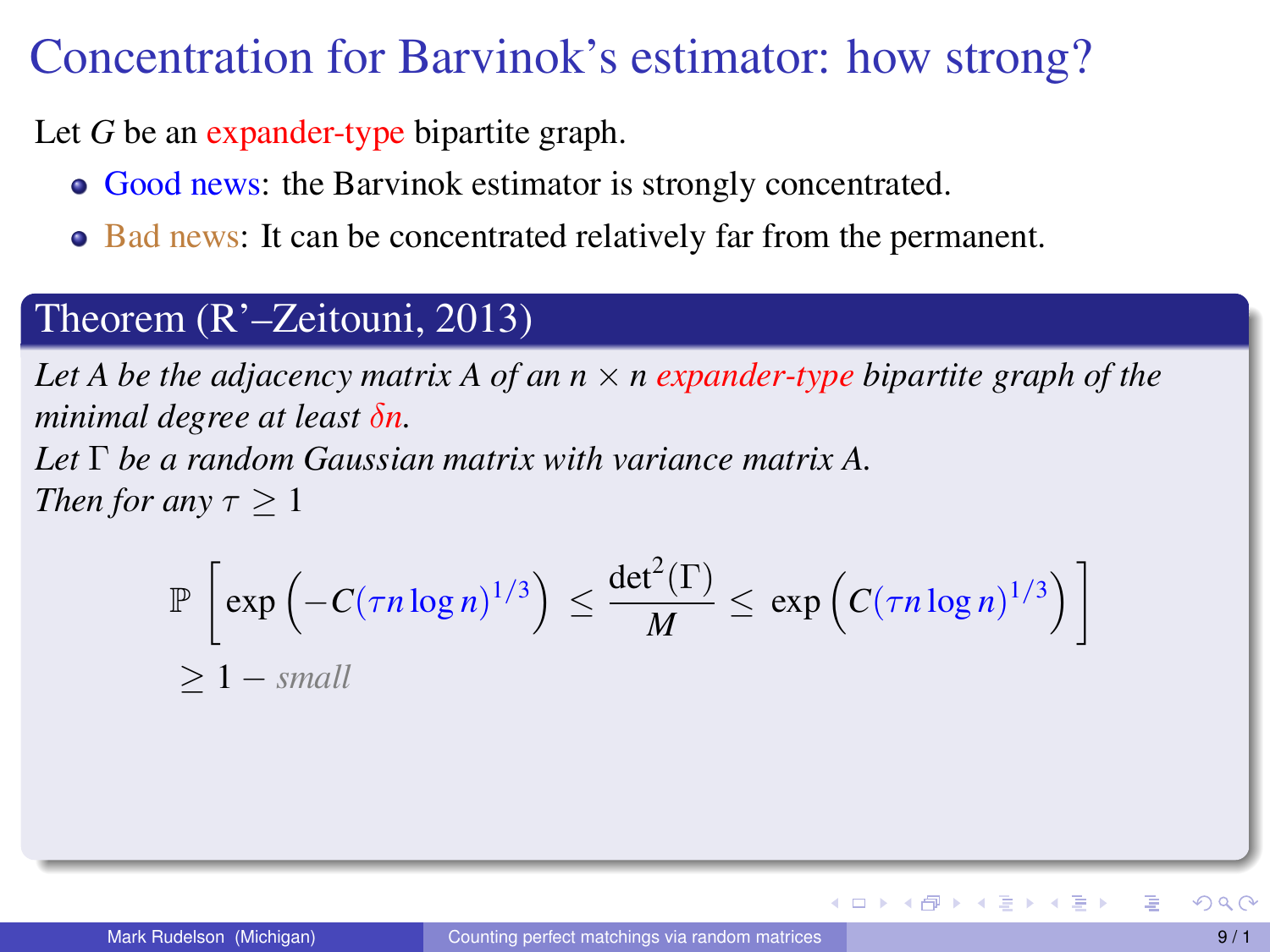Let *G* be an expander-type bipartite graph.

- Good news: the Barvinok estimator is strongly concentrated.
- Bad news: It can be concentrated relatively far from the permanent.

#### Theorem (R'–Zeitouni, 2013)

*Let A be the adjacency matrix A of an n* × *n expander-type bipartite graph of the minimal degree at least* δ*n. Let* Γ *be a random Gaussian matrix with variance matrix A.*

*Then for any*  $\tau > 1$ 

$$
\mathbb{P}\left[\exp\left(-C(\tau n\log n)^{1/3}\right) \leq \frac{\det^2(\Gamma)}{M} \leq \exp\left(C(\tau n\log n)^{1/3}\right)\right]
$$
  
\n
$$
\geq 1 - \exp(-\tau) + \exp(-c\sqrt{n}/\log n)
$$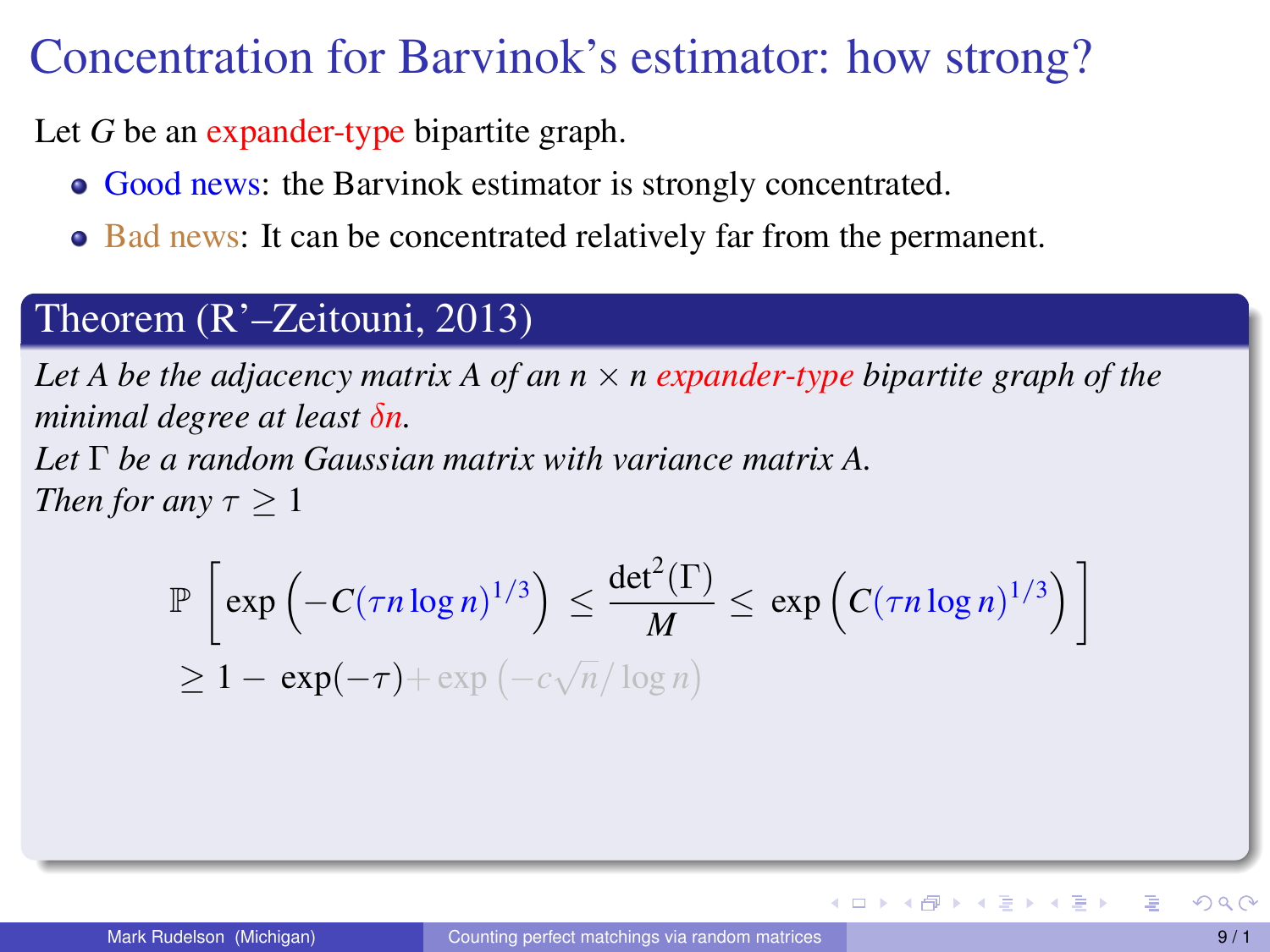Let *G* be an expander-type bipartite graph.

- Good news: the Barvinok estimator is strongly concentrated.
- Bad news: It can be concentrated relatively far from the permanent.

#### Theorem (R'–Zeitouni, 2013)

*Let A be the adjacency matrix A of an n* × *n expander-type bipartite graph of the minimal degree at least* δ*n. Let* Γ *be a random Gaussian matrix with variance matrix A.*

*Then for any*  $\tau > 1$ 

$$
\mathbb{P}\left[\exp\left(-C(\tau n\log n)^{1/3}\right) \leq \frac{\det^2(\Gamma)}{M} \leq \exp\left(C(\tau n\log n)^{1/3}\right)\right]
$$
  
\n
$$
\geq 1 - \exp(-\tau) + \exp(-c\sqrt{n}/\log n)
$$

*and*

$$
\exp\left(-C(n\log n)^{1/2}\right) \leq \frac{M}{\text{per}(A)} \leq 1.
$$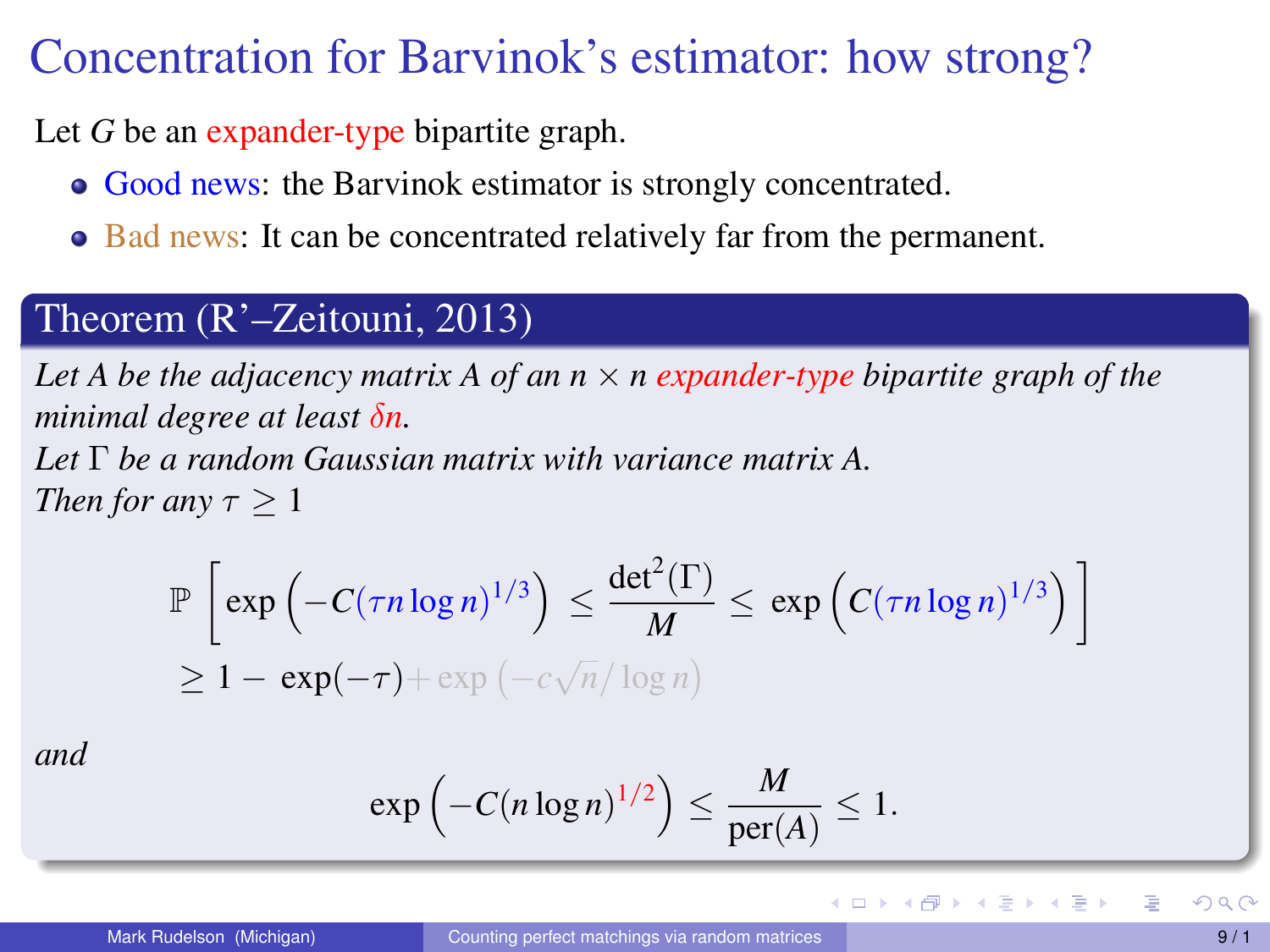# Concentration for Barvinok's estimator: where?

#### Theorem (R'–Zeitouni, 2013)

*Let A be the adjacency matrix A of an n* × *n expander-type bipartite graph of the minimal degree at least* δ*n.*

*Let* Γ *be a random Gaussian matrix with variance matrix A. Then for any*  $\tau > 1$ 

$$
\mathbb{P}\left[\exp\left(-C(\tau n\log n)^{1/3}\right) \leq \frac{\det^2(\Gamma)}{M} \leq \exp\left(C(\tau n\log n)^{1/3}\right)\right]
$$
  
\n
$$
\geq 1 - \exp(-\tau) + \exp\left(-c\sqrt{n}/\log n\right)
$$

*and*

$$
\exp\left(-C(n\log n)^{1/2}\right) \leq \frac{M}{\text{per}(A)} \leq 1.
$$

 $per(A) = \mathbb{E} det^2(\Gamma);$ 

イロト イ母 トイヨ トイヨト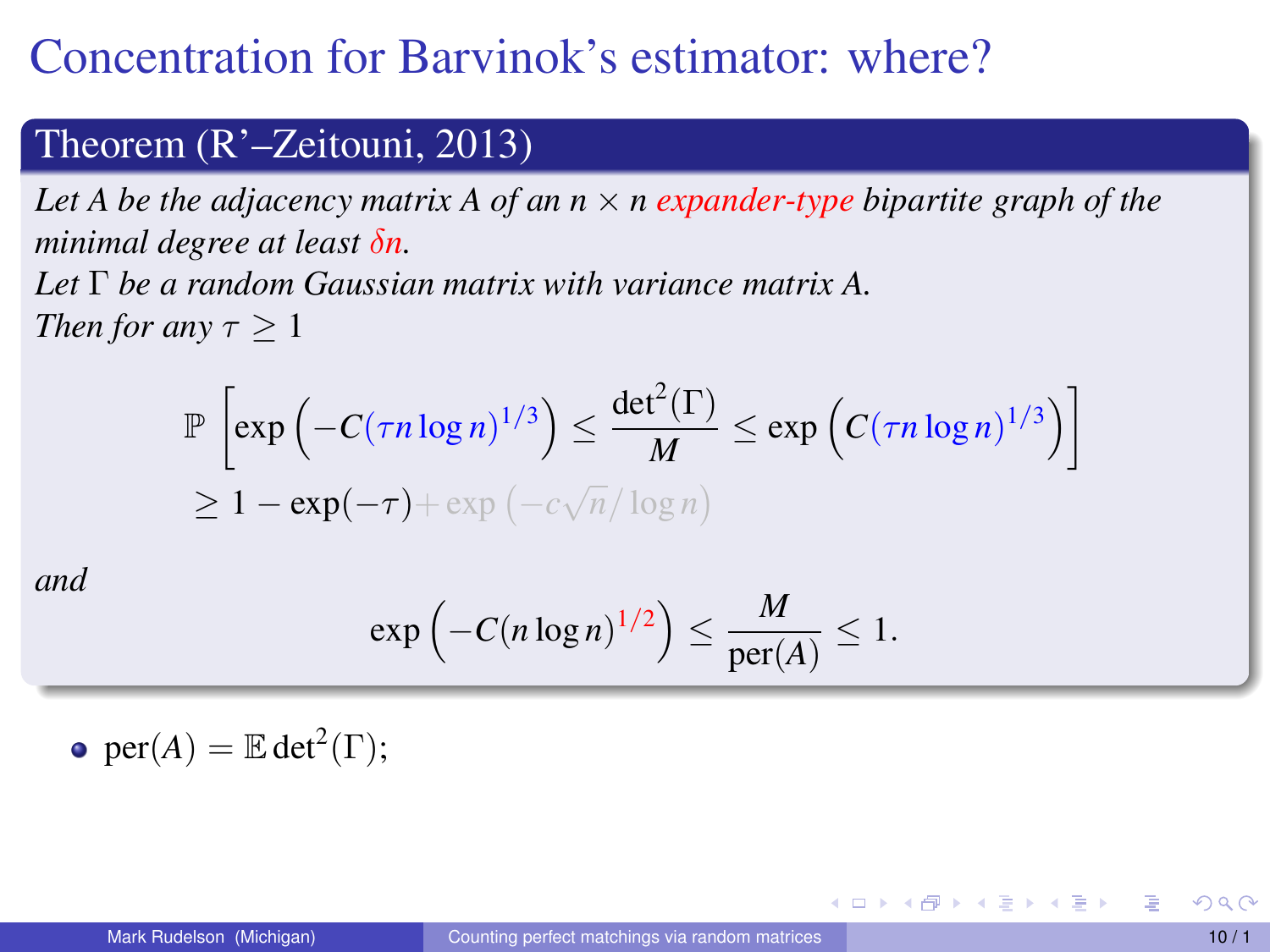# Concentration for Barvinok's estimator: where?

#### Theorem (R'–Zeitouni, 2013)

*Let A be the adjacency matrix A of an n* × *n expander-type bipartite graph of the minimal degree at least* δ*n.*

*Let* Γ *be a random Gaussian matrix with variance matrix A. Then for any*  $\tau > 1$ 

$$
\mathbb{P}\left[\exp\left(-C(\tau n\log n)^{1/3}\right) \leq \frac{\det^2(\Gamma)}{M} \leq \exp\left(C(\tau n\log n)^{1/3}\right)\right]
$$
  
\n
$$
\geq 1 - \exp(-\tau) + \exp\left(-c\sqrt{n}/\log n\right)
$$

*and*

$$
\exp\left(-C(n\log n)^{1/2}\right) \leq \frac{M}{\text{per}(A)} \leq 1.
$$

\n- per(A) = 
$$
\mathbb{E} \det^2(\Gamma)
$$
;
\n- $M = \exp(\mathbb{E} \log \det^2(\Gamma))$ .
\n

イロト イ母 トイヨ トイヨ トー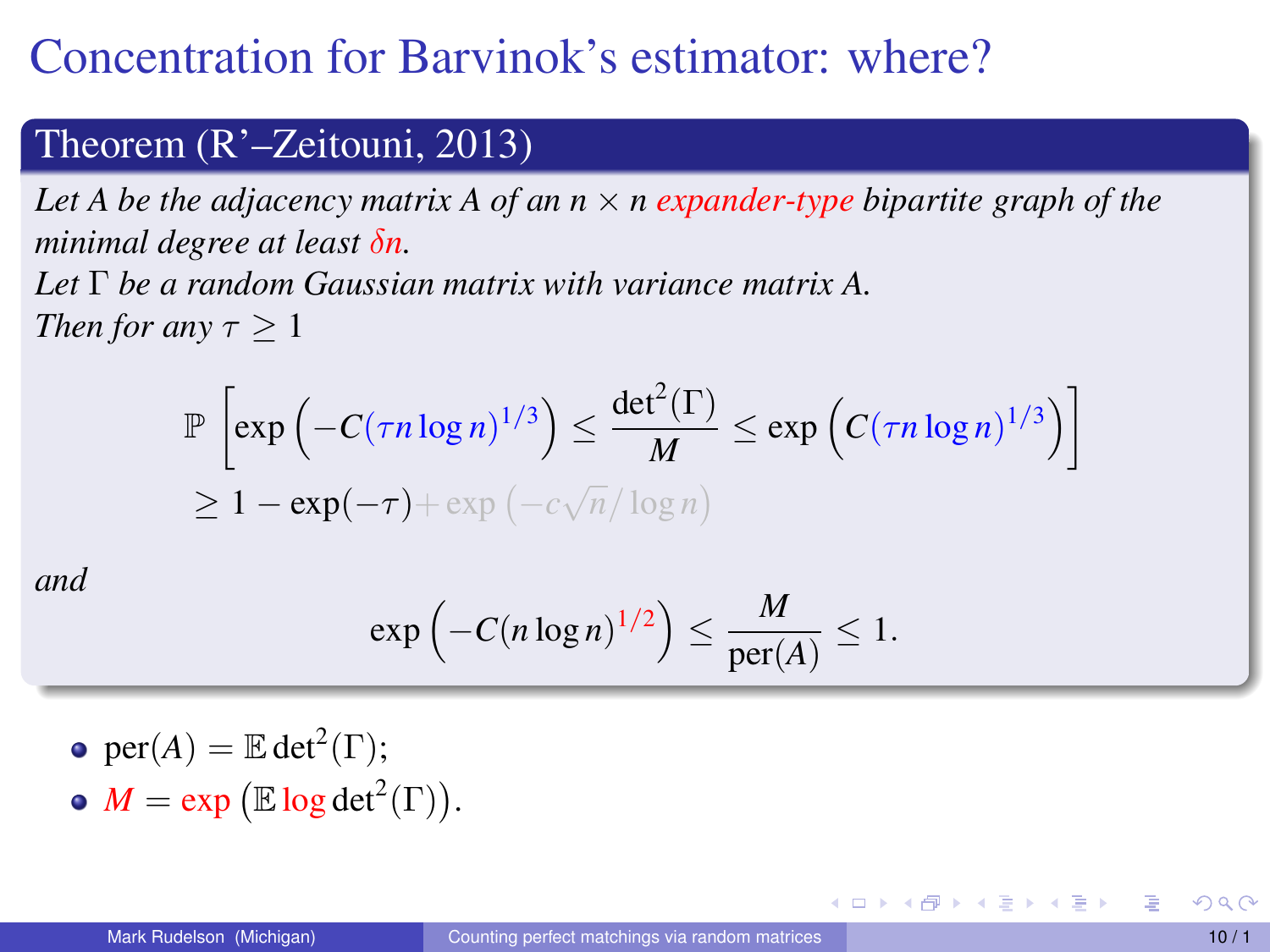# Concentration for Barvinok's estimator: where?

#### Theorem (R'–Zeitouni, 2013)

*Let A be the adjacency matrix A of an n* × *n expander-type bipartite graph of the minimal degree at least* δ*n.*

*Let* Γ *be a random Gaussian matrix with variance matrix A. Then for any*  $\tau > 1$ 

$$
\mathbb{P}\left[\exp\left(-C(\tau n\log n)^{1/3}\right) \leq \frac{\det^2(\Gamma)}{M} \leq \exp\left(C(\tau n\log n)^{1/3}\right)\right]
$$
  
\n
$$
\geq 1 - \exp(-\tau) + \exp\left(-c\sqrt{n}/\log n\right)
$$

*and*

$$
\exp\left(-C(n\log n)^{1/2}\right) \leq \frac{M}{\text{per}(A)} \leq 1.
$$

- $per(A) = \mathbb{E} det^2(\Gamma);$
- $M = \exp \left( \mathbb{E} \log \det^2(\Gamma) \right).$
- $\bullet$  det is a highly non-linear function  $\Rightarrow$  det(Γ) has heavy tails.

K ロ ▶ K 御 ▶ K 君 ▶ K 君 ▶ ...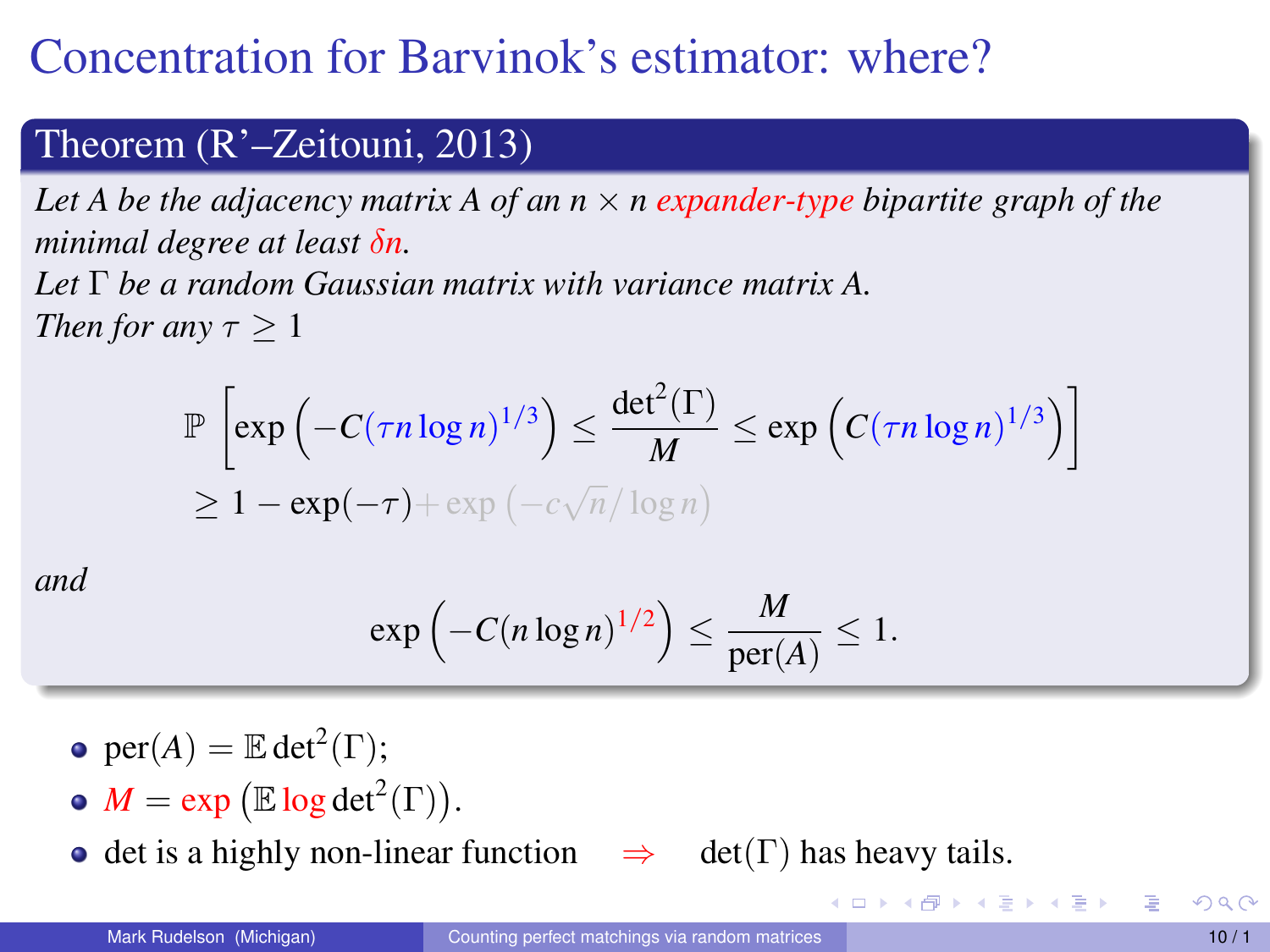Counting perfect matchings in general graphs

E

イロトメ 伊 トメ ミトメ ミト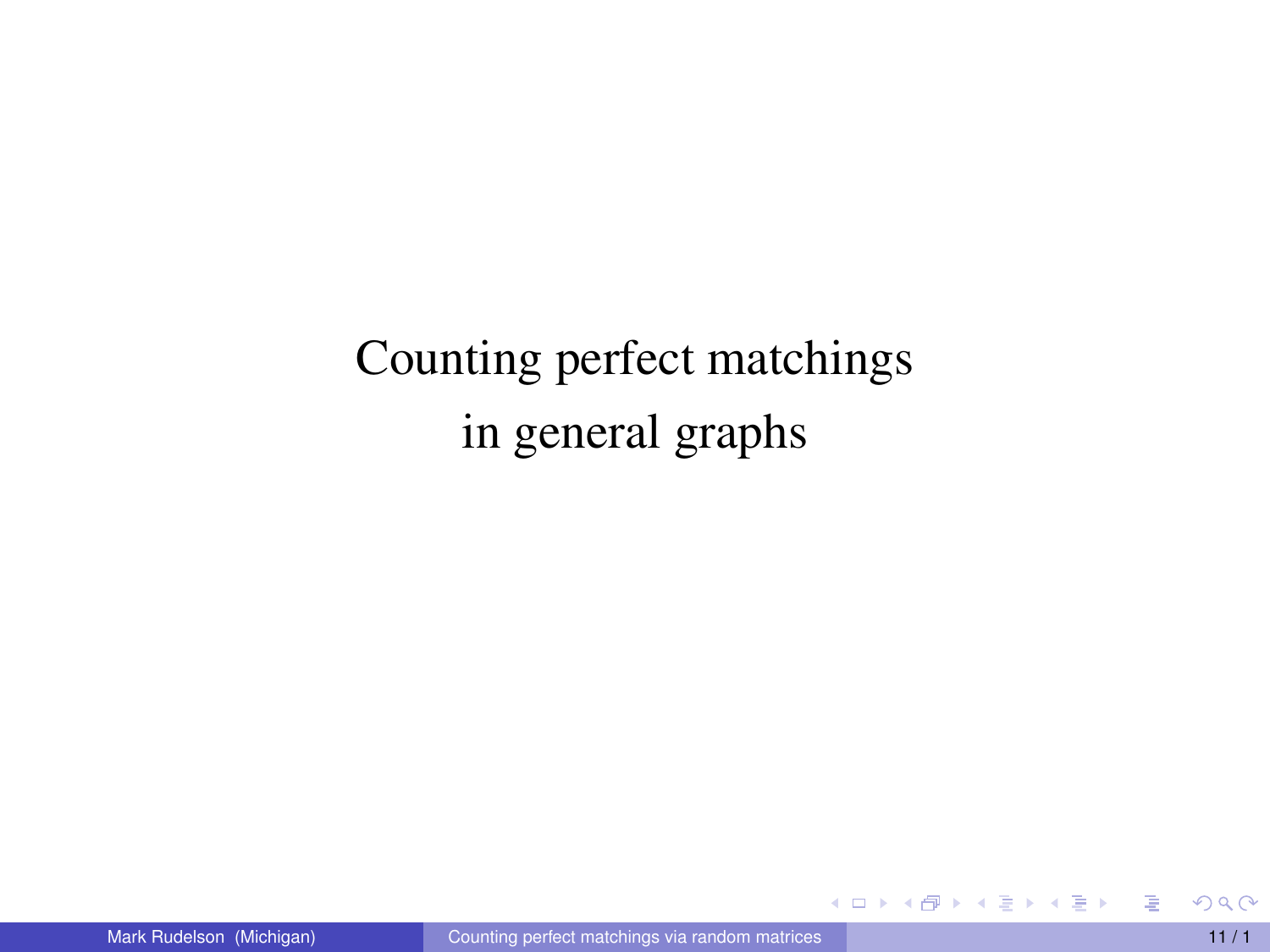# Counting perfect matchings: permanent  $\Rightarrow$  hafnian

Let *G* be a graph with  $n = 2m$  vertices.

#### Bipartite graphs:

Let *A* be the  $n \times n$  *non-trivial block* of the adjacency matrix of the graph.

$$
\mathrm{per}(A)=\sum_{\pi\in\Pi_n}\prod_{j=1}^n a_{j,\pi(j)}.
$$

4 0 8

一本 三 下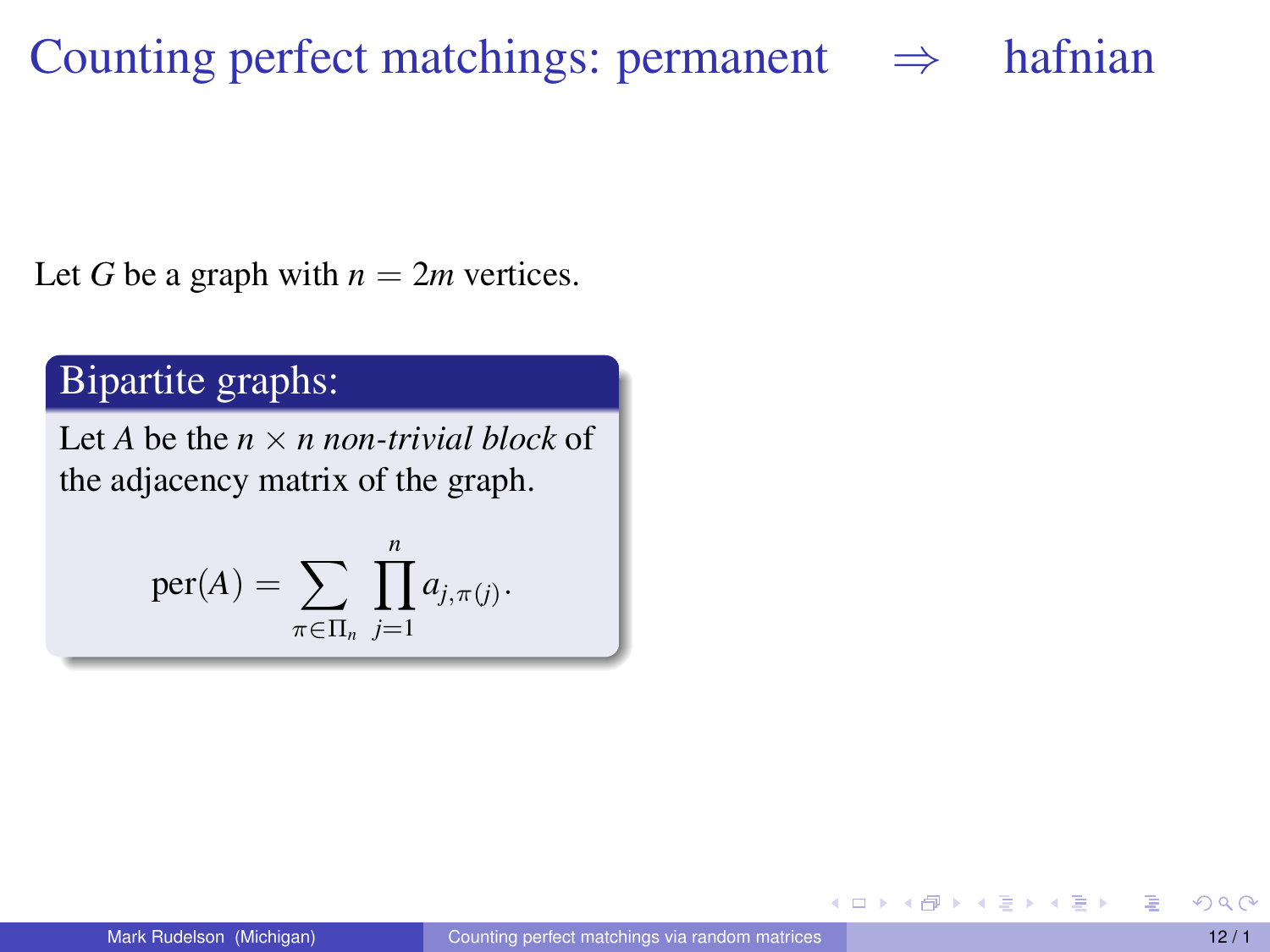# Counting perfect matchings: permanent  $\Rightarrow$  hafnian

Let *G* be a graph with  $n = 2m$  vertices.

#### Bipartite graphs:

Let *A* be the *n* × *n non-trivial block* of the adjacency matrix of the graph.

$$
\mathrm{per}(A) = \sum_{\pi \in \Pi_n} \prod_{j=1}^n a_{j,\pi(j)}.
$$

#### General graph:

Let *A* be the the adjacency matrix of the graph.

$$
\text{haf}(A) = \frac{1}{m!2^m} \sum_{\pi \in \Pi_n} \prod_{j=1}^m a_{\pi(2j-1), \pi(2j)}.
$$

イロト イ母ト イヨト イヨト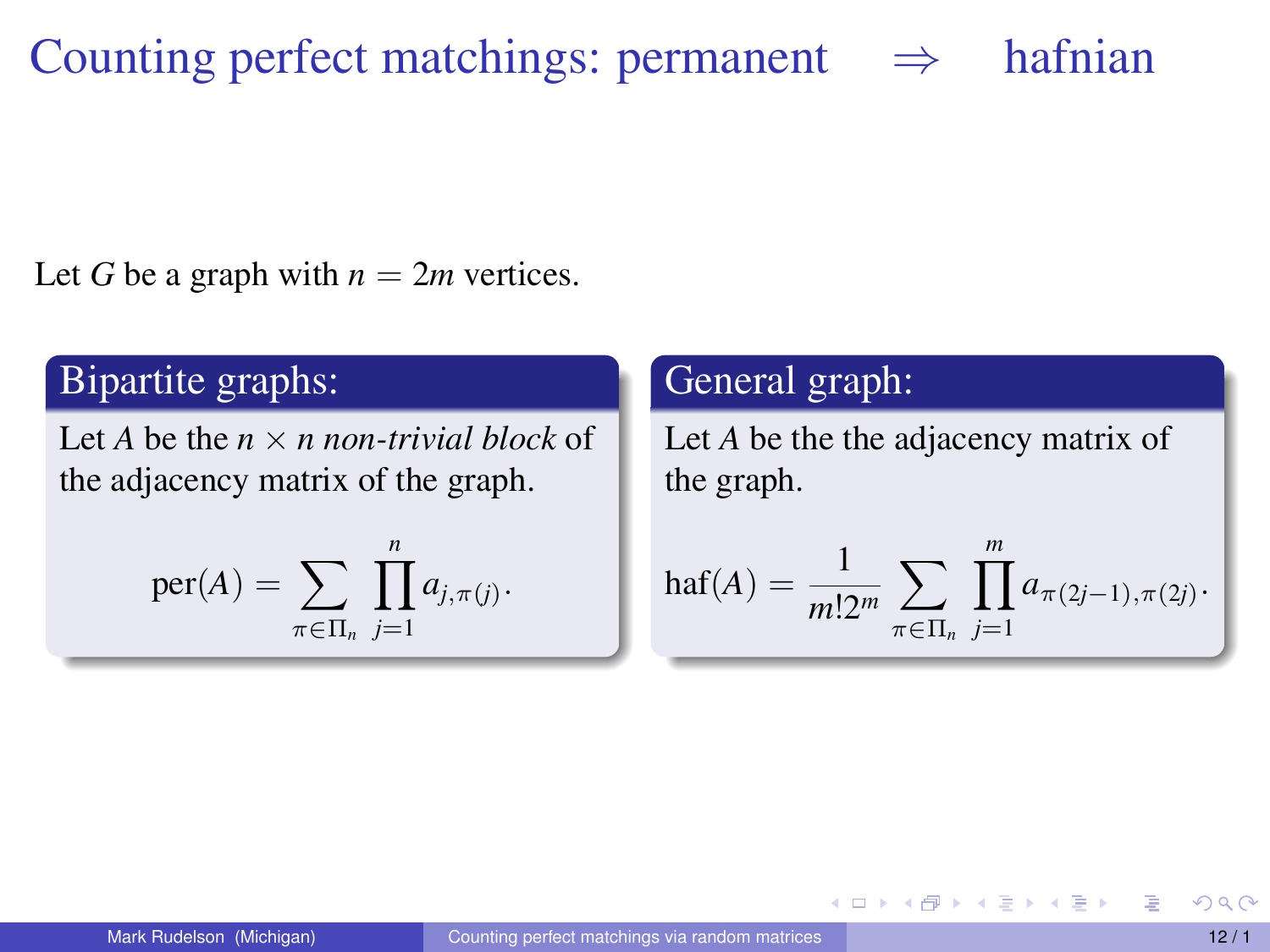# Bipartite graph algorithms

Let  $G(V, E)$  be a graph with an even number of vertices.

• MCMC algorithm works in polynomial time whenever the minimal degree is greater than  $n/2$  (Jerrum-Sinclair, 1989).

メロトメ 御 トメ ヨ トメ ヨ トー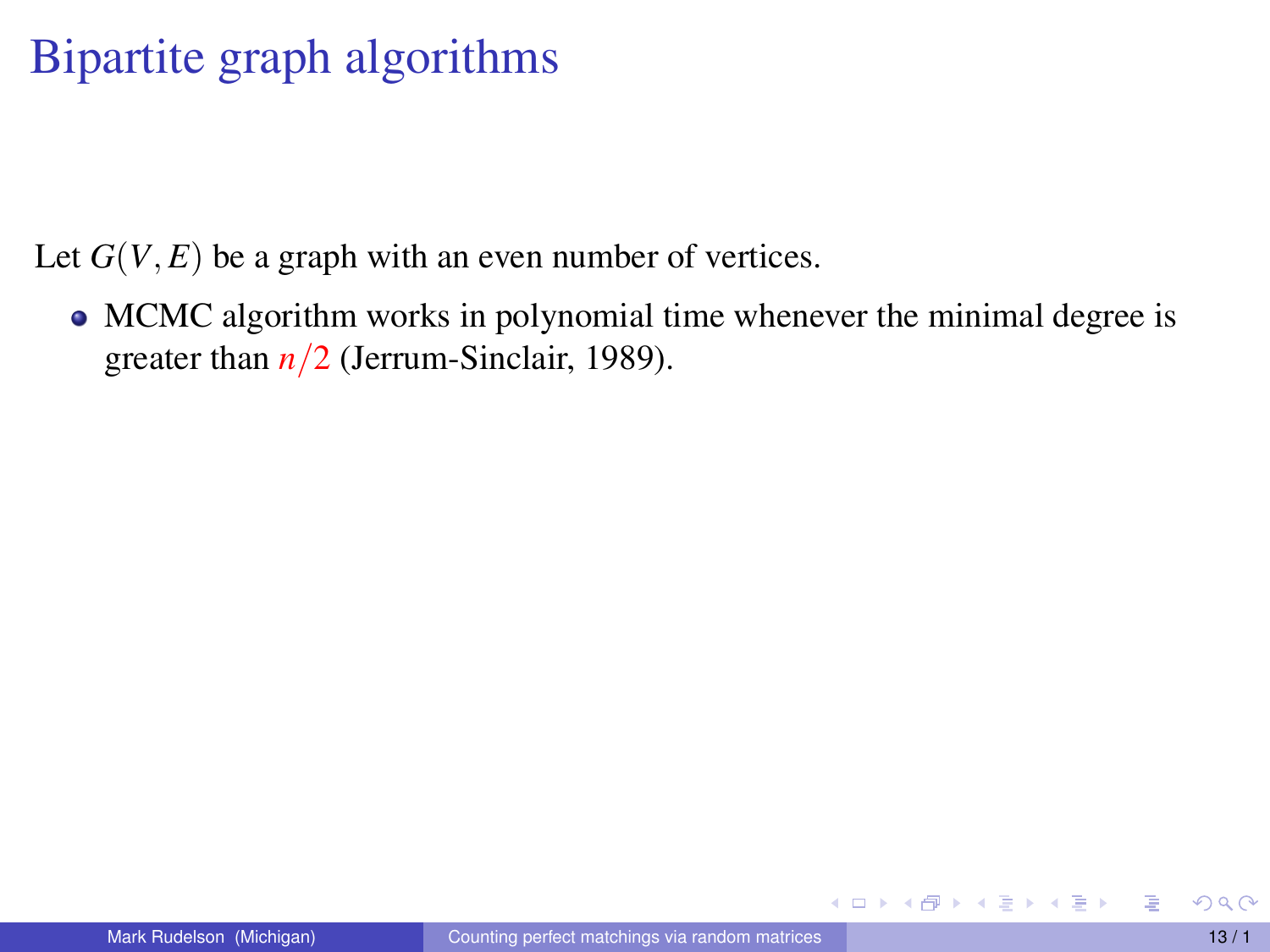Let  $G(V, E)$  be a graph with an even number of vertices.

- MCMC algorithm works in polynomial time whenever the minimal degree is greater than *n*/2 (Jerrum-Sinclair, 1989).
- No estimates of running time are known whenever the minimal degree is smaller.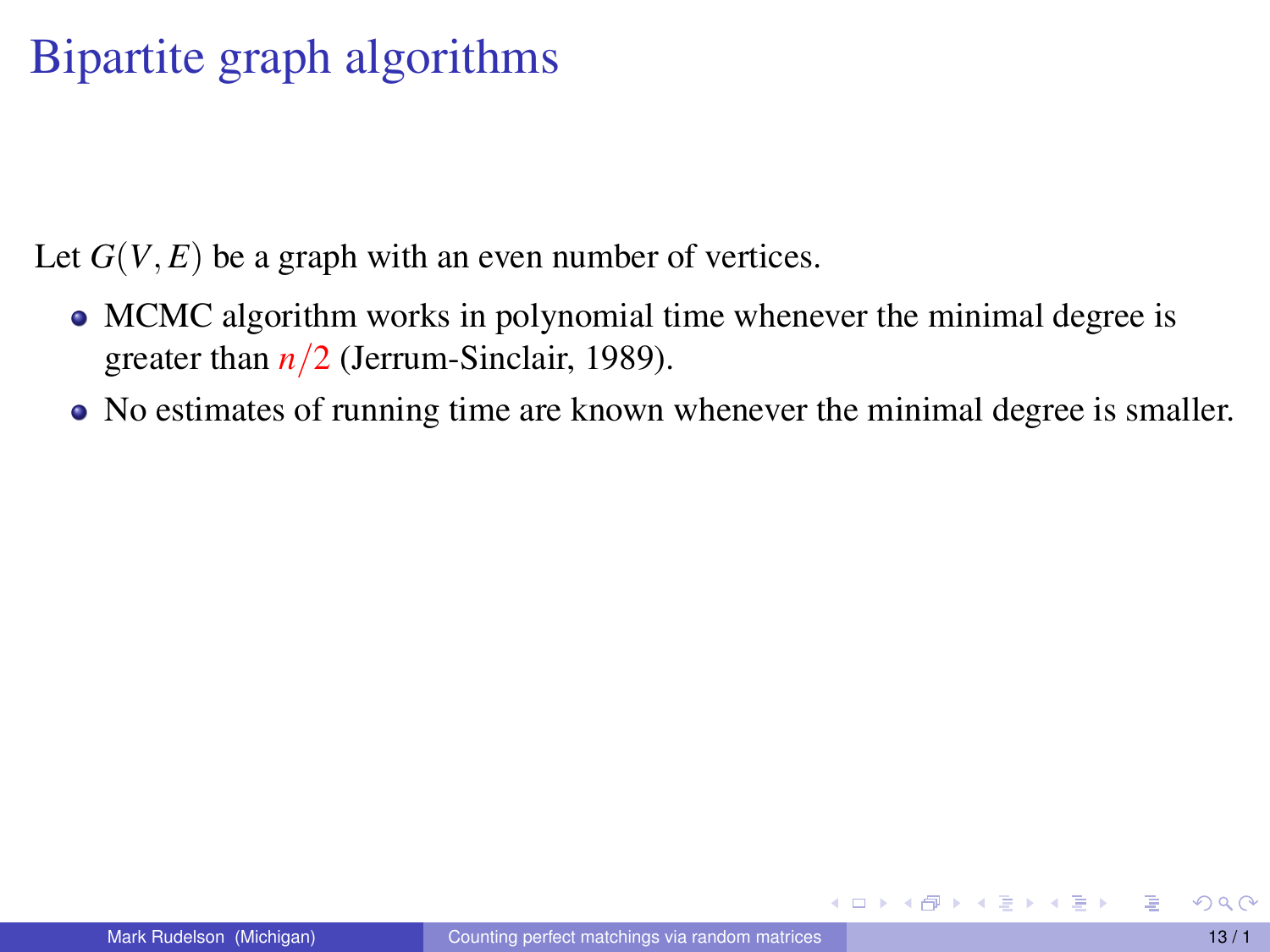Let  $G(V, E)$  be a graph with an even number of vertices.

- MCMC algorithm works in polynomial time whenever the minimal degree is greater than *n*/2 (Jerrum-Sinclair, 1989).
- No estimates of running time are known whenever the minimal degree is smaller.
- Linial-Samorodnitsky-Wigderson algorithm transforms the matrix to an almost doubly stochastic (but not necessarily symmetric) one.

イロト イ団 トイ ヨ トイ ヨ トー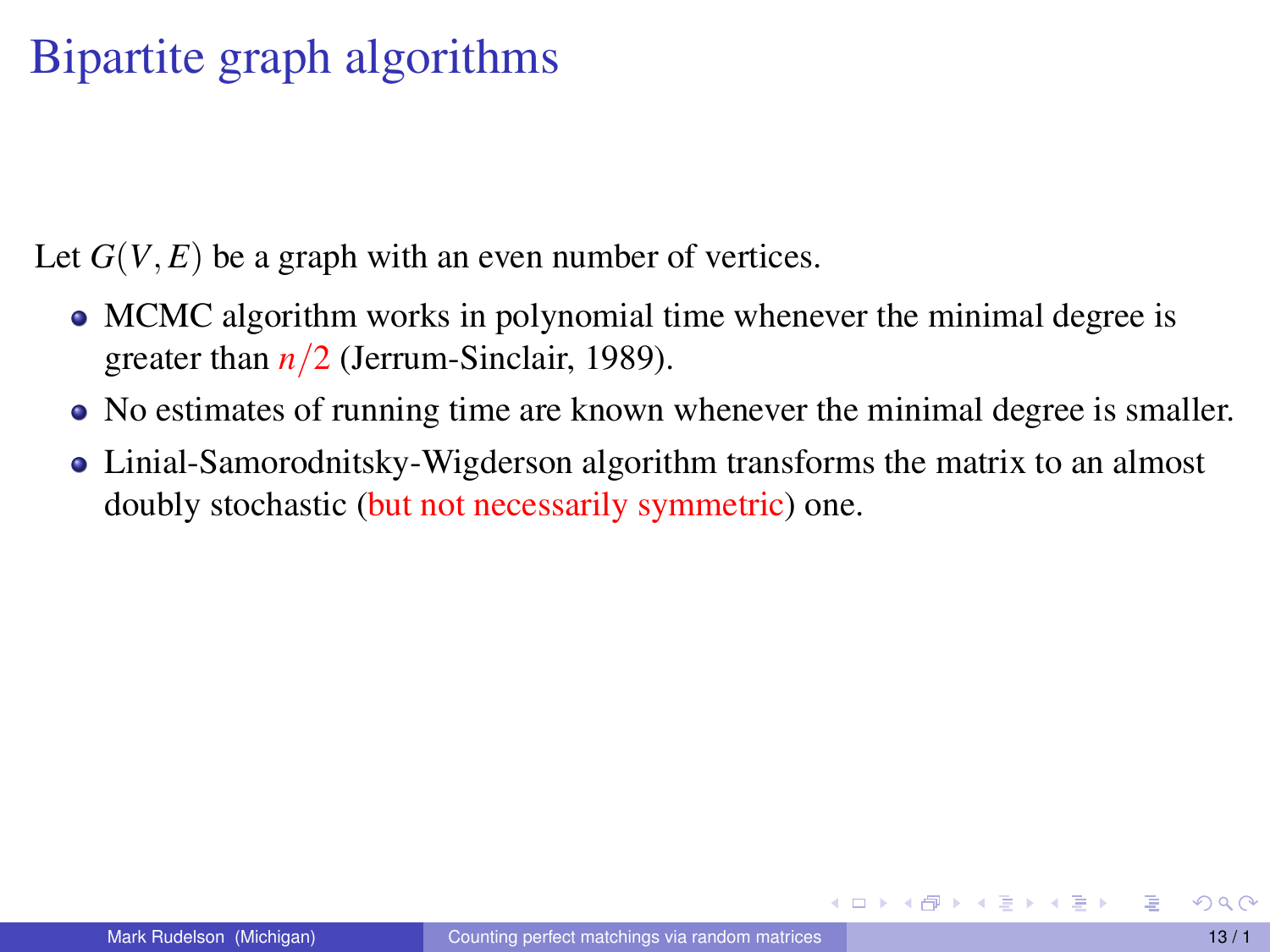Let  $G(V, E)$  be a graph with an even number of vertices.

- MCMC algorithm works in polynomial time whenever the minimal degree is greater than *n*/2 (Jerrum-Sinclair, 1989).
- No estimates of running time are known whenever the minimal degree is smaller.
- Linial-Samorodnitsky-Wigderson algorithm transforms the matrix to an almost doubly stochastic (but not necessarily symmetric) one.
- There is no lower bound for the hafnian of a doubly stochastic matrix.

イロメ イ母メ イヨメ イヨメーヨ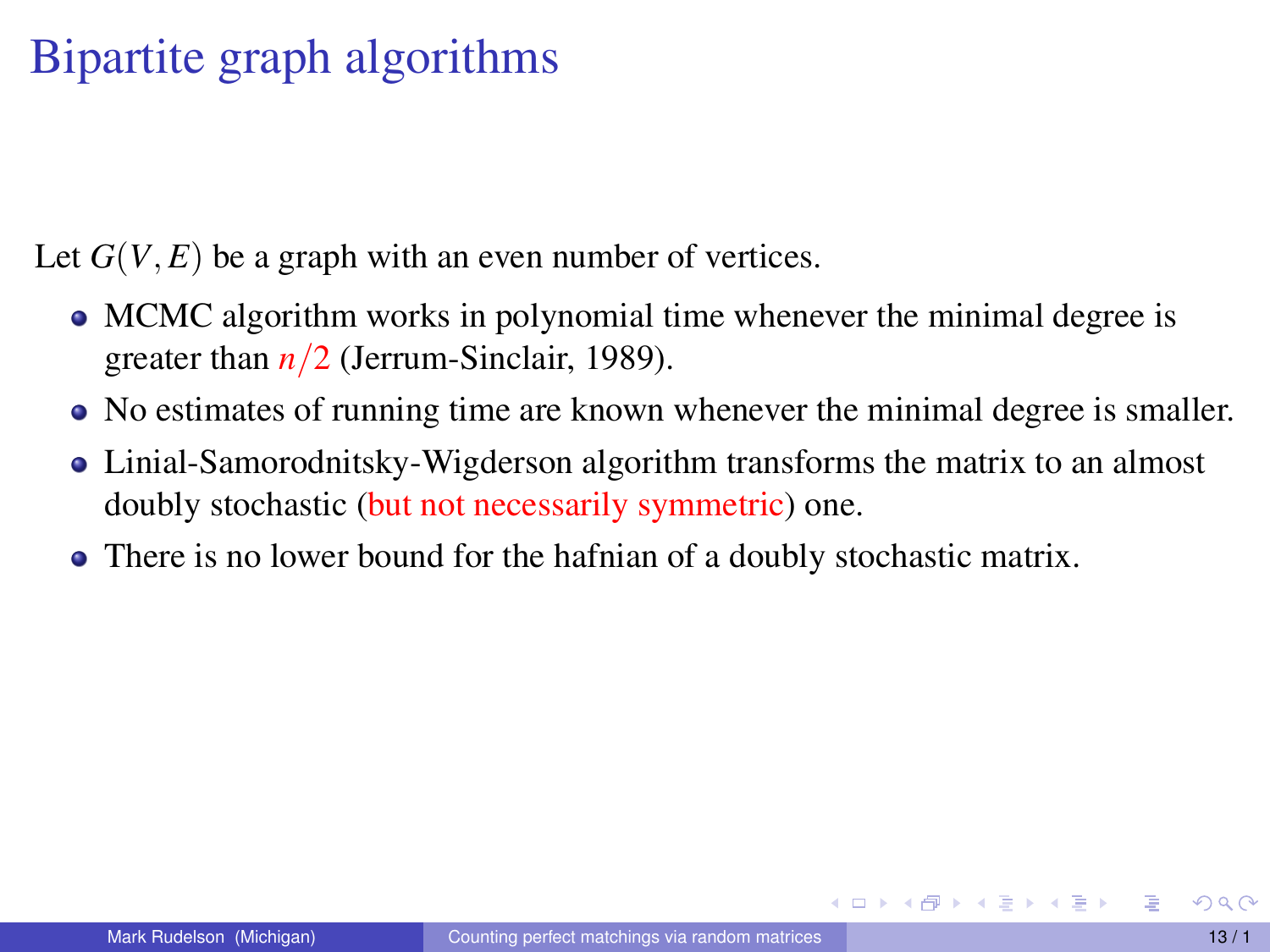Let  $G(V, E)$  be a graph with an even number of vertices.

- MCMC algorithm works in polynomial time whenever the minimal degree is greater than *n*/2 (Jerrum-Sinclair, 1989).
- No estimates of running time are known whenever the minimal degree is smaller.
- Linial-Samorodnitsky-Wigderson algorithm transforms the matrix to an almost doubly stochastic (but not necessarily symmetric) one.
- There is no lower bound for the hafnian of a doubly stochastic matrix.
- A deterministic algorithm of sub-exponential (but not polynomial) complexity (Bayati, Gamarnik, Katz, Nair, and Tetali, 2007)

イロメイタメイをメイをメーを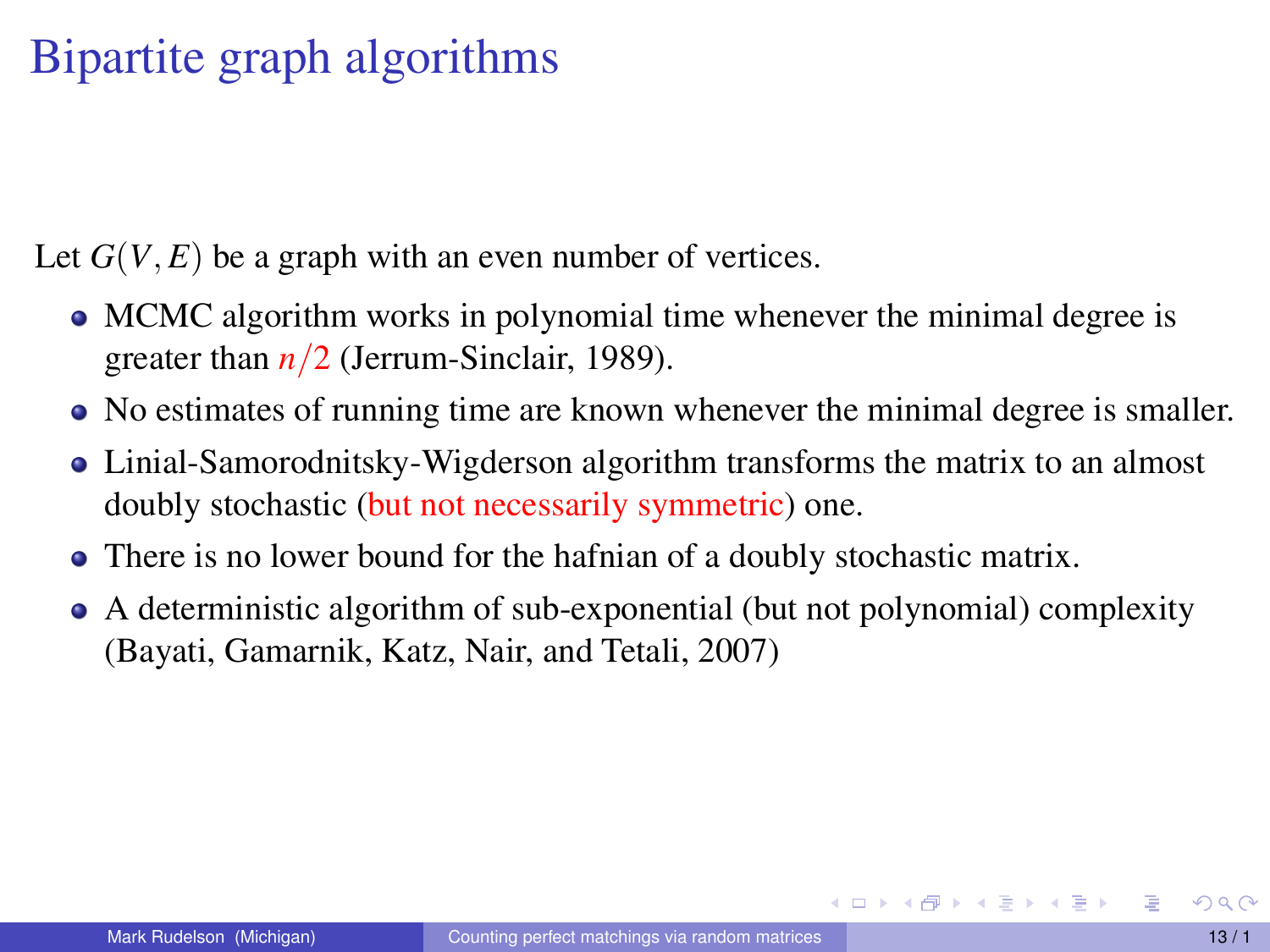Let *G* be a graph with  $n = 2m$  vertices.

### Bipartite graphs:

Let  $A'$  be the  $n \times n$  *non-trivial block* of the adjacency matrix of the graph.

$$
\mathrm{per}(A) = \sum_{\pi \in \Pi_n} \prod_{j=1}^n a_{j,\pi(j)}.
$$

#### General graph:

Let *A* be the the adjacency matrix of the graph.

$$
\operatorname{haf}(A) = \frac{1}{m!2^m} \sum_{\pi \in \Pi_n} \prod_{j=1}^m a_{\pi(2j-1), \pi(2j)}.
$$

 $A \cup B \cup A \cup B \cup A \cup B \cup A \cup B \cup A$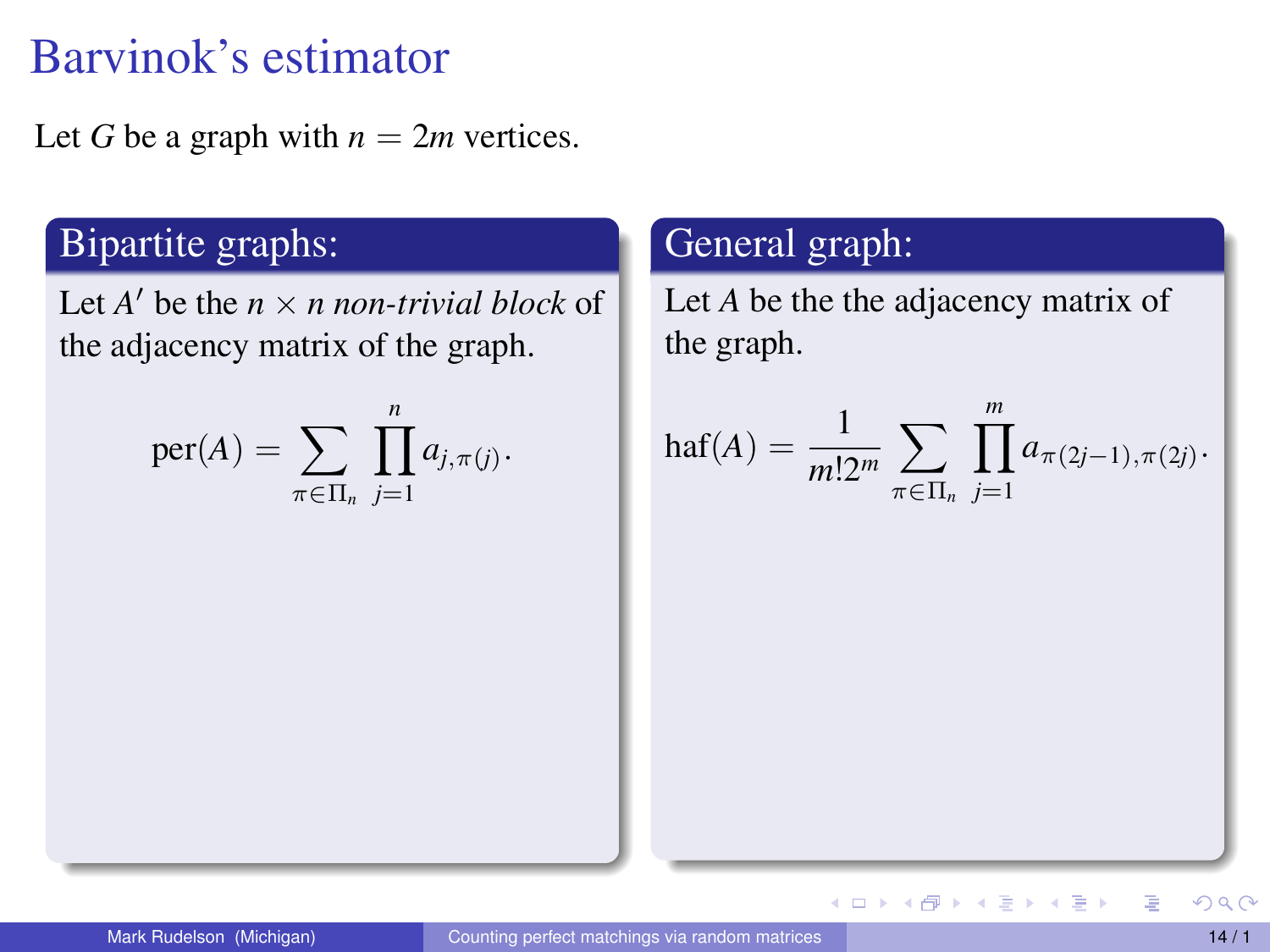Let *G* be a graph with  $n = 2m$  vertices.

### Bipartite graphs:

Let  $A'$  be the  $n \times n$  *non-trivial block* of the adjacency matrix of the graph.

$$
\mathrm{per}(A) = \sum_{\pi \in \Pi_n} \prod_{j=1}^n a_{j,\pi(j)}.
$$

Let Γ be an *n* × *n* Gaussian matrix with  $\gamma_{ii} \sim N(0, 1)$ whenever  $i \neq j$ ,  $A_{ij} = 1$  and 0 otherwise.

#perf. match. = 
$$
per(A') = \mathbb{E} det^2(\Gamma)
$$

#### General graph:

Let *A* be the the adjacency matrix of the graph.

$$
\operatorname{haf}(A) = \frac{1}{m!2^m} \sum_{\pi \in \Pi_n} \prod_{j=1}^m a_{\pi(2j-1), \pi(2j)}.
$$

イロト イタト イミト イミト

E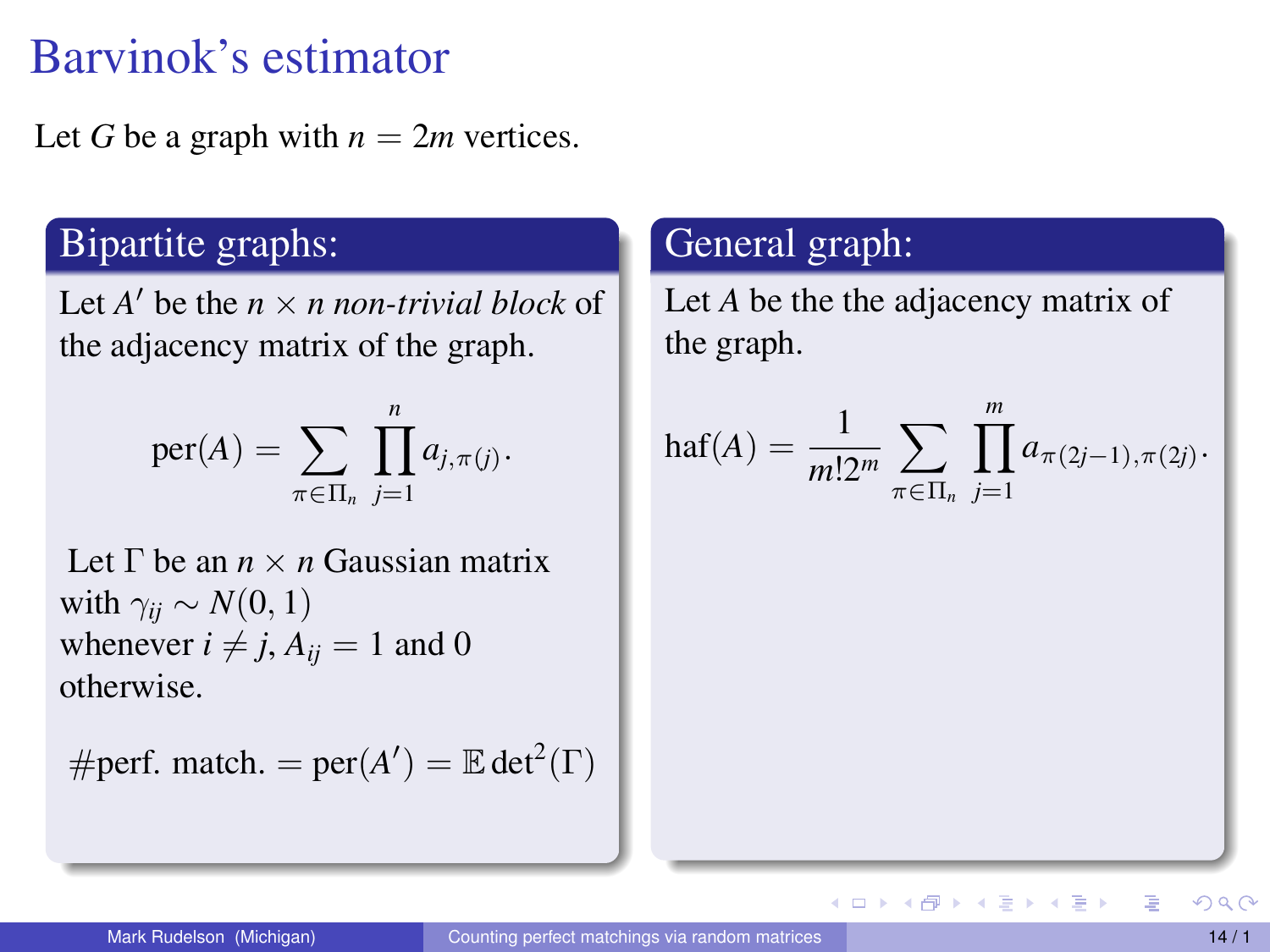Let *G* be a graph with  $n = 2m$  vertices.

### Bipartite graphs:

Let  $A'$  be the  $n \times n$  *non-trivial block* of the adjacency matrix of the graph.

$$
\mathrm{per}(A) = \sum_{\pi \in \Pi_n} \prod_{j=1}^n a_{j,\pi(j)}.
$$

Let Γ be an *n* × *n* Gaussian matrix with  $\gamma_{ii} \sim N(0, 1)$ whenever  $i \neq j$ ,  $A_{ij} = 1$  and 0 otherwise.

#perf. match. = 
$$
per(A') = \mathbb{E} det^2(\Gamma)
$$

#### General graph:

Let *A* be the the adjacency matrix of the graph.

$$
\operatorname{haf}(A) = \frac{1}{m!2^m} \sum_{\pi \in \Pi_n} \prod_{j=1}^m a_{\pi(2j-1), \pi(2j)}.
$$

Let *W* be an  $n \times n$  skew-symmetric Gaussian matrix with  $\tilde{w}_{ii} \sim N(0, 1)$ whenever  $i < j$ ,  $A_{ii} = 1$  and 0 otherwise.

 $\#$ perf. match. = haf(A) =  $\mathbb{E}$  det(W)

イロト イ母 トイヨ トイヨ ト

E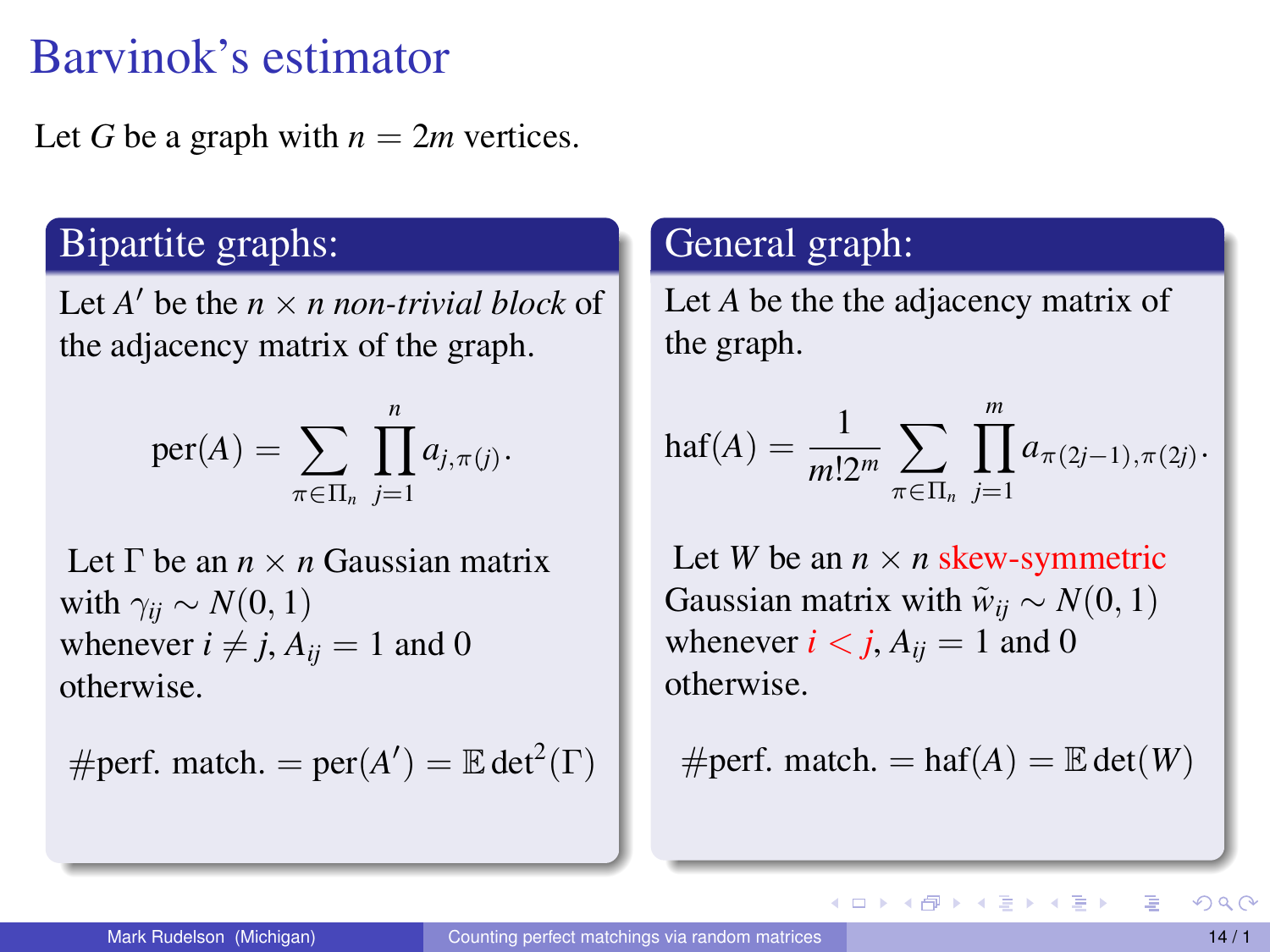### Theorem (Barvinok)

*Let A be a symmetric matrix with non-negative entries.* Let W be a skew-symmetric Gaussian matrix with  $\mathbb{E} w_{ij}^2 = a_{ij}$ . *If*  $haf(A) > 0$ *, then* 

$$
\mathbb{P}\left(\exp(-\gamma n) \leq \frac{\det(W)}{\text{haf}(A)} \leq C\right) = 1 - o(1),
$$

*where*  $\gamma = 0.577$  *is the Euler constant.* 

∢ □ ▶ ∢ *□*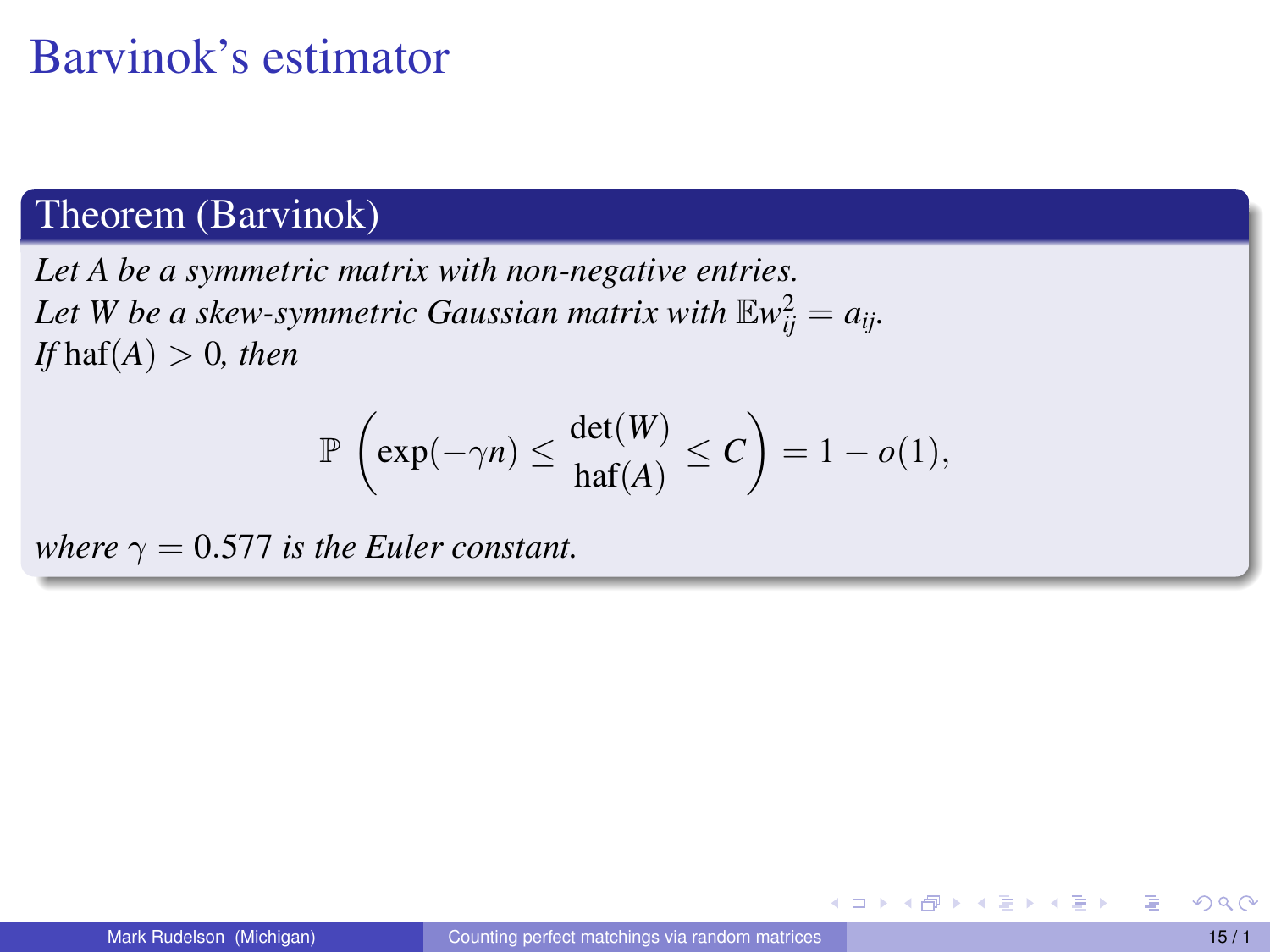### Theorem (Barvinok)

*Let A be a symmetric matrix with non-negative entries.* Let W be a skew-symmetric Gaussian matrix with  $\mathbb{E} w_{ij}^2 = a_{ij}$ . *If* haf $(A) > 0$ *, then* 

$$
\mathbb{P}\left(\exp(-\gamma n) \leq \frac{\det(W)}{\text{haf}(A)} \leq C\right) = 1 - o(1),
$$

*where*  $\gamma = 0.577$  *is the Euler constant.* 

#### Problem

For which graphs (matrices) would Barvinok's estimator yield subexponential precision?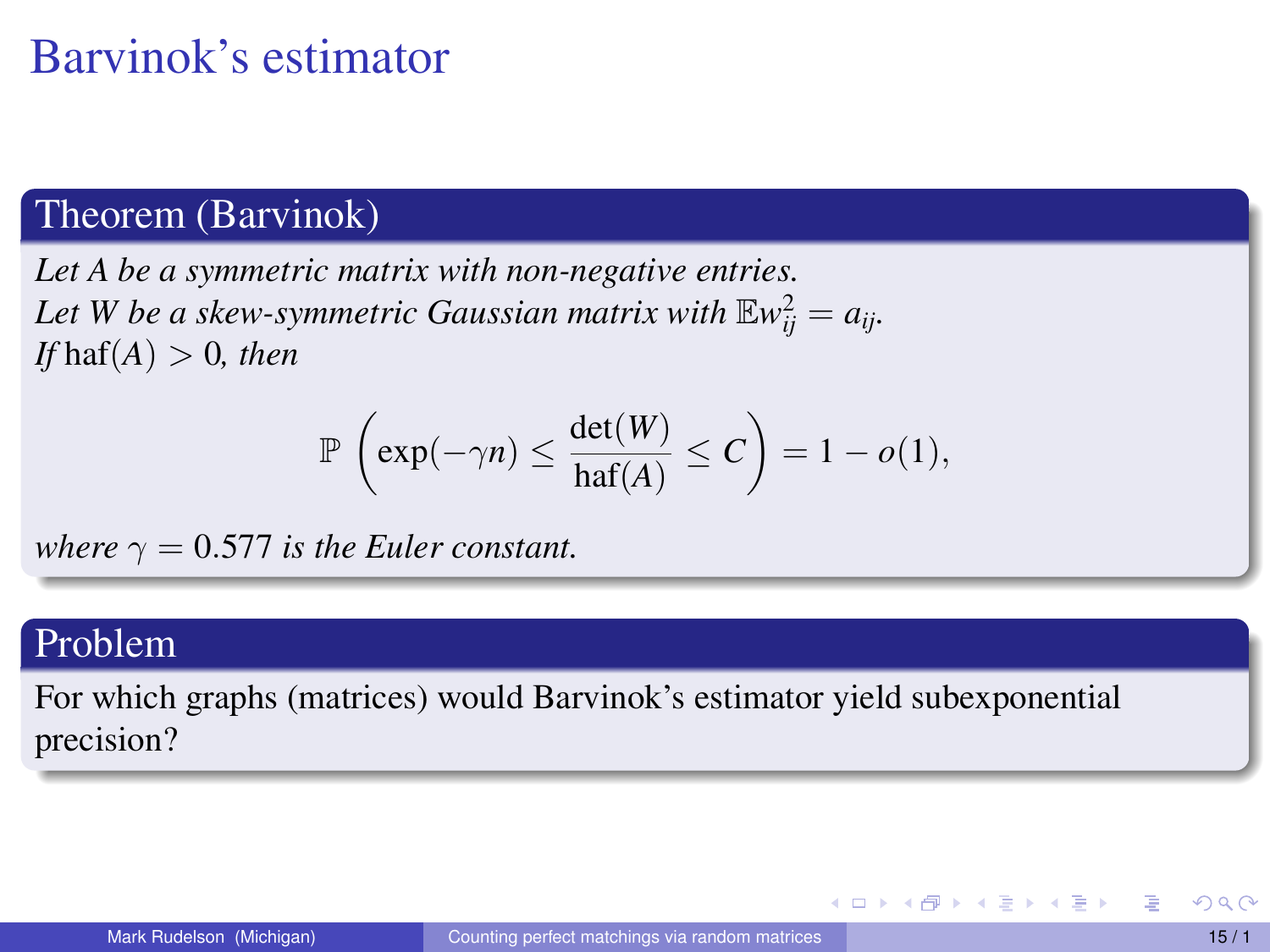## Strong expansion condition

#### Definition

A graph  $G = (V, E)$  is called a vertex expander if for any set  $J \subset V$  with  $|J| \leq n/2$ 

 $|\partial(J)| \geq \kappa \cdot |J|$ 

Key parameter:  $\kappa > 0$ .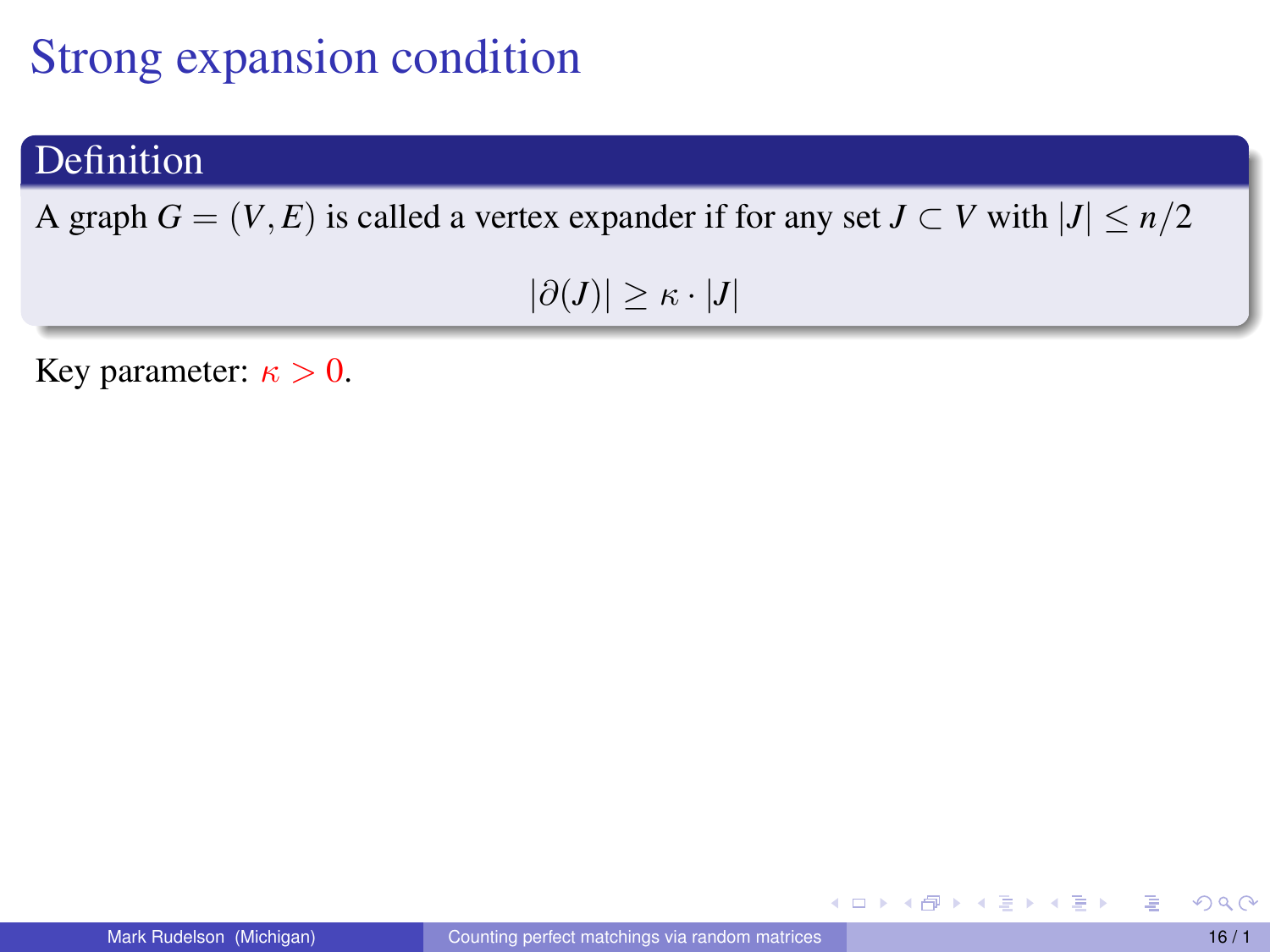# Strong expansion condition

#### Definition

A graph  $G = (V, E)$  is called a vertex expander if for any set  $J \subset V$  with  $|J| \le n/2$ 

 $|\partial(J)| > \kappa \cdot |J|$ 

Key parameter:  $\kappa > 0$ .

#### Definition

A graph  $G = (V, E)$  is called a strong expander if for any set  $J \subset V$  with  $|J| \le m$ 

 $|\partial(J)| - |\text{Con}(J)| \geq \kappa \cdot |J|$ 

Con(J) – the set of connected components of *J*. Key parameters:  $\kappa > 0, m < n$ .

#### Main difference

Highly disconnected sets should grow faster.

イロト イ母 トイヨ トイヨ ト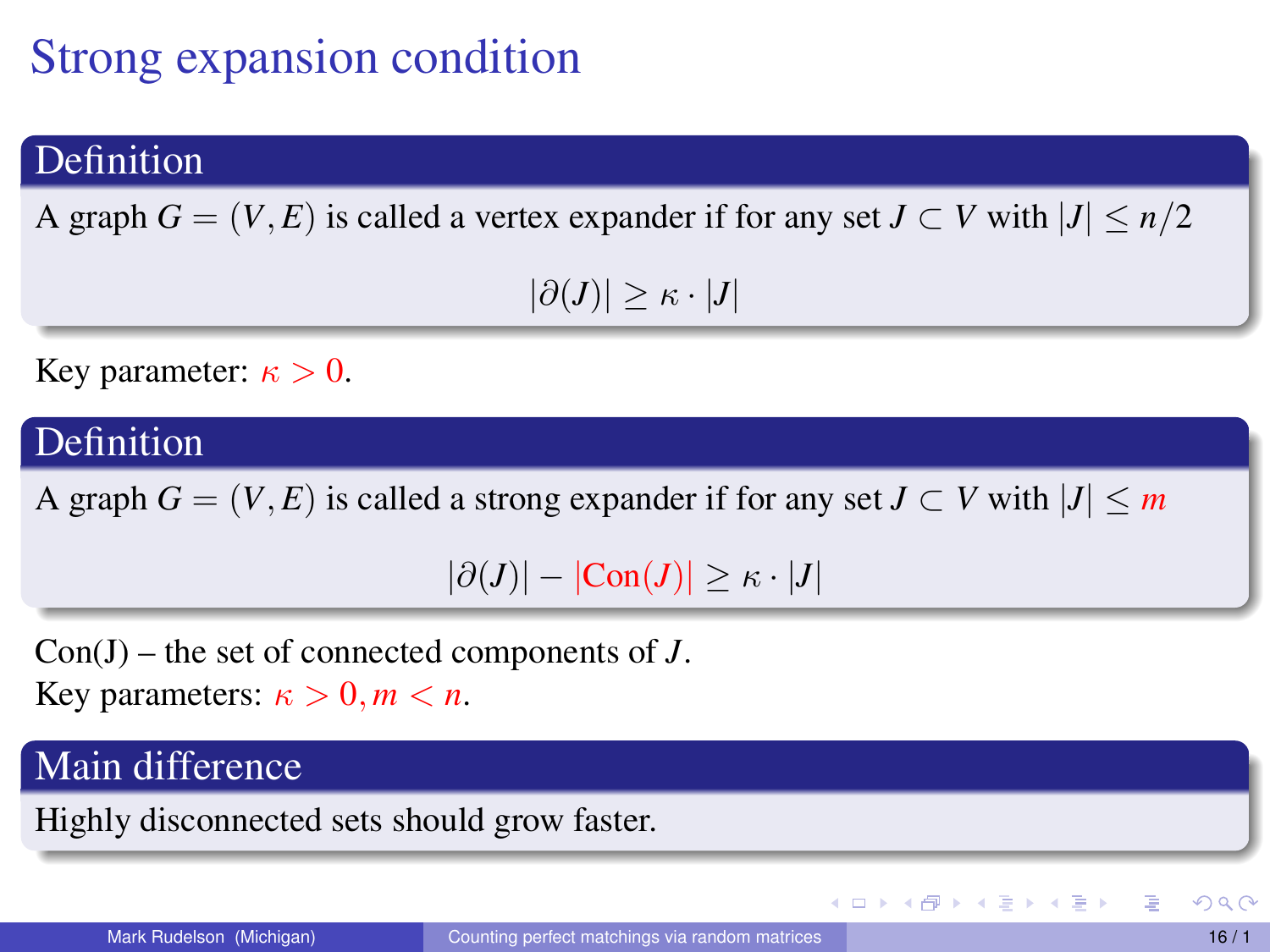# Spectral gap

Let *A* be the adjacency matrix. Let  $B = D_1 A D_2$  be its doubly stochastic scaling.

- Bregman's theorem: the scaling exists iff any edge is a part of some perfect matching. (easy to check).
- A doubly stochastic scaling of a symmetric matrix is symmetric.

イロト イ母 トイヨ トイヨ トー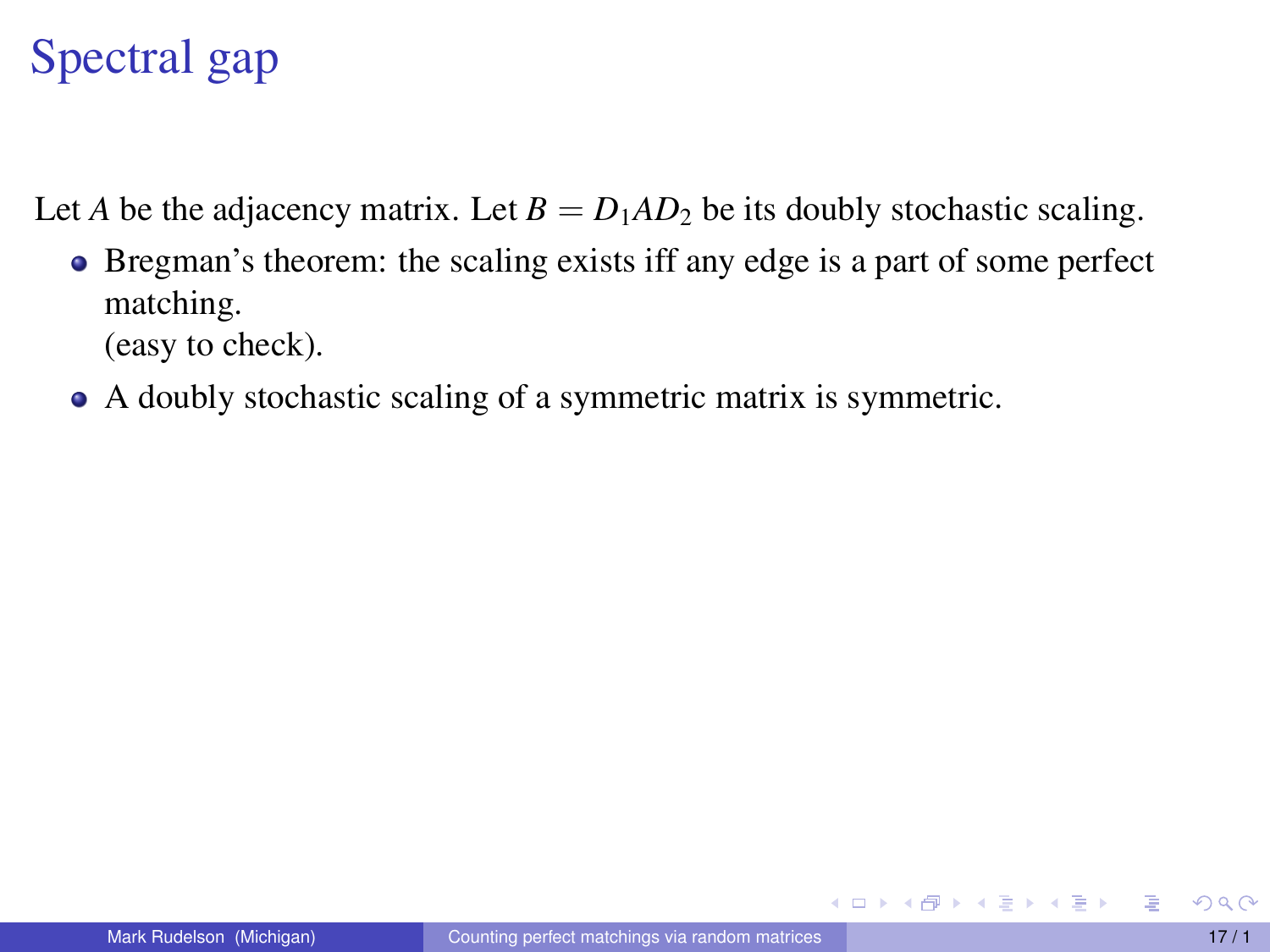# Spectral gap

Let *A* be the adjacency matrix. Let  $B = D_1 A D_2$  be its doubly stochastic scaling.

- Bregman's theorem: the scaling exists iff any edge is a part of some perfect matching. (easy to check).
- A doubly stochastic scaling of a symmetric matrix is symmetric.

### Definition

A symmetric stochastic matrix *B* is said to possess a spectral gap  $\delta$  if there there do not exist eigenvalues of *A* in  $(-1, -1 + \delta) \cup (1 - \delta, 1)$ .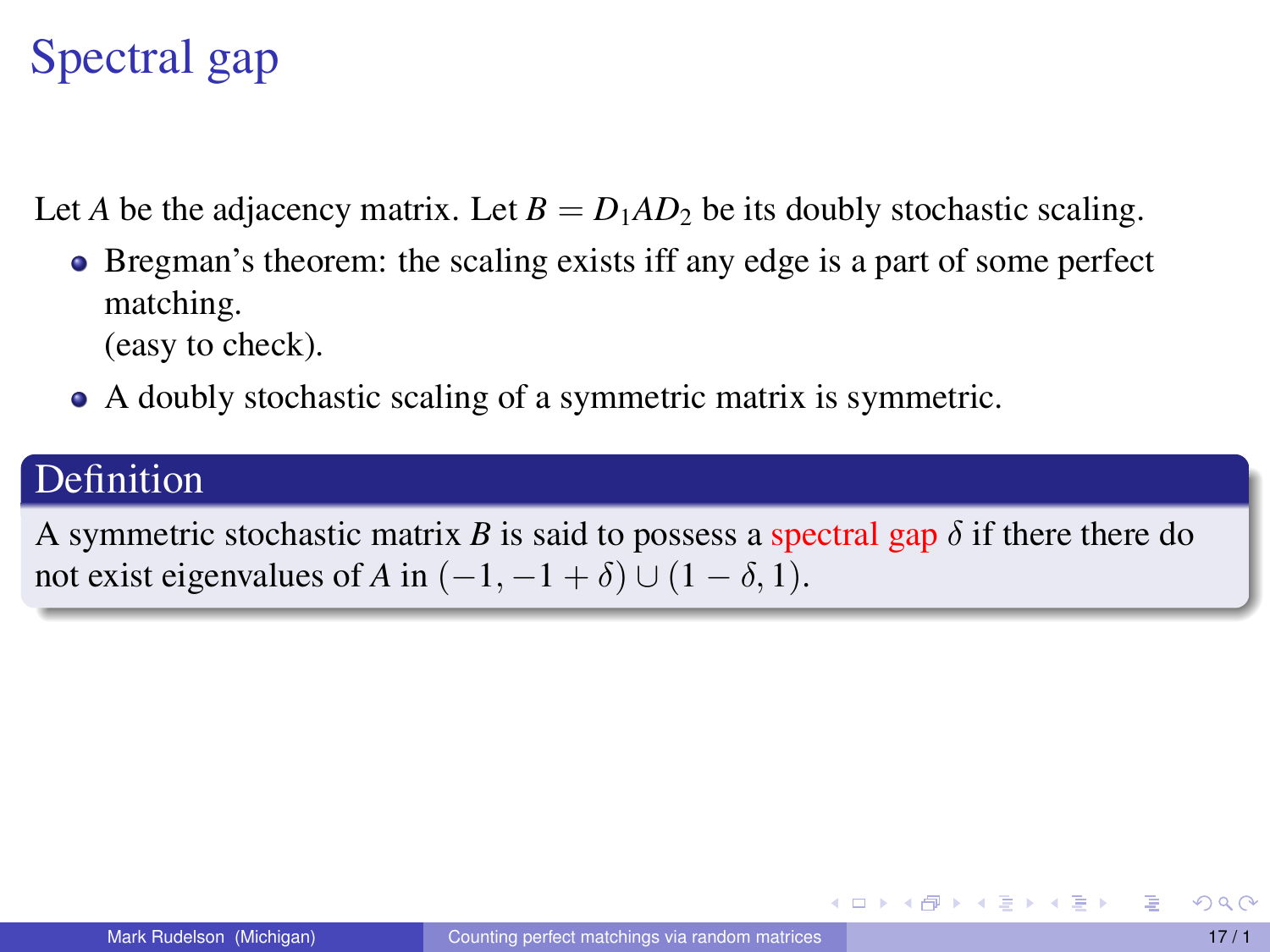# Spectral gap

Let *A* be the adjacency matrix. Let  $B = D_1 A D_2$  be its doubly stochastic scaling.

- Bregman's theorem: the scaling exists iff any edge is a part of some perfect matching. (easy to check).
- A doubly stochastic scaling of a symmetric matrix is symmetric.

### Definition

A symmetric stochastic matrix *B* is said to possess a spectral gap  $\delta$  if there there do not exist eigenvalues of *A* in  $(-1, -1 + \delta) \cup (1 - \delta, 1)$ .

- Spectral gap  $\Leftrightarrow$  edge expansion.
- Spectral gap  $\approx$  vertex expansion.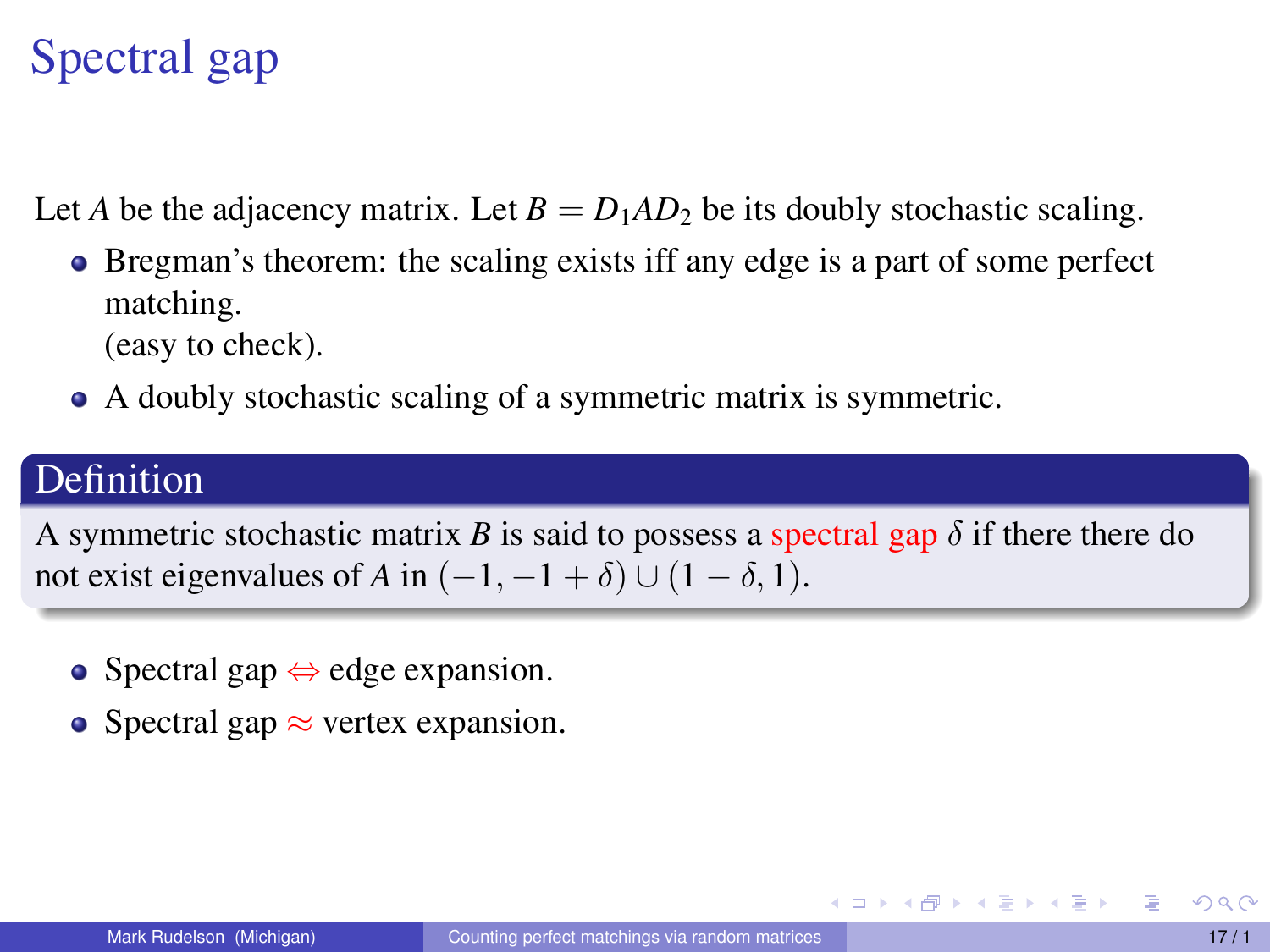## Regular graphs

#### Theorem (R'-Samorodnitsky-Zeitouni, 2014)

*Fix*  $\alpha, \kappa > 0$ *. Let* A be the adjacency matrix of a d-regular graph G with  $d \ge \alpha n$ *. Assume that*

*G* is 
$$
\kappa
$$
 strongly expanding up to level  $\frac{1-\alpha}{1+\kappa/4} \cdot n$ .

 $\equiv$ 

イロト イタト イミト イミト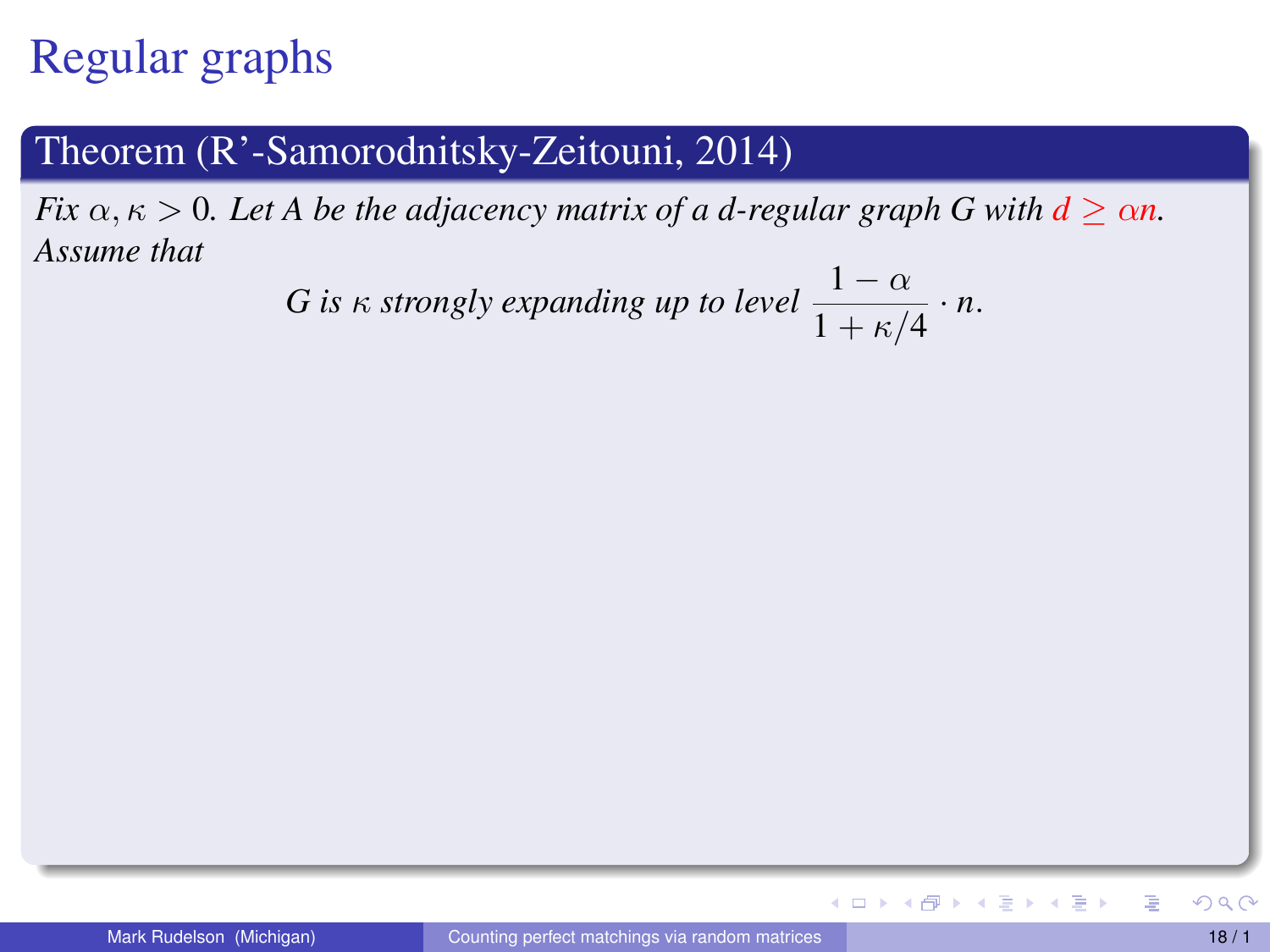## Regular graphs

#### Theorem (R'-Samorodnitsky-Zeitouni, 2014)

*Fix*  $\alpha, \kappa > 0$ *. Let* A be the adjacency matrix of a d-regular graph G with  $d > \alpha n$ . *Assume that*

*G* is 
$$
\kappa
$$
 strongly expanding up to level  $\frac{1-\alpha}{1+\kappa/4} \cdot n$ .

**1** *Then for any*  $\epsilon > 0$  *and*  $D > 0$ *,* 

$$
\mathbb{P}\left(\exp(-Cn^{4/5+\epsilon}) \leq \frac{\det(W)}{\mathrm{haf}(A)} \leq \exp(Cn^{4/5+\epsilon})\right) \geq 1-n^{-D}.
$$

 $\equiv$ 

イロト イ部 トイミト イミト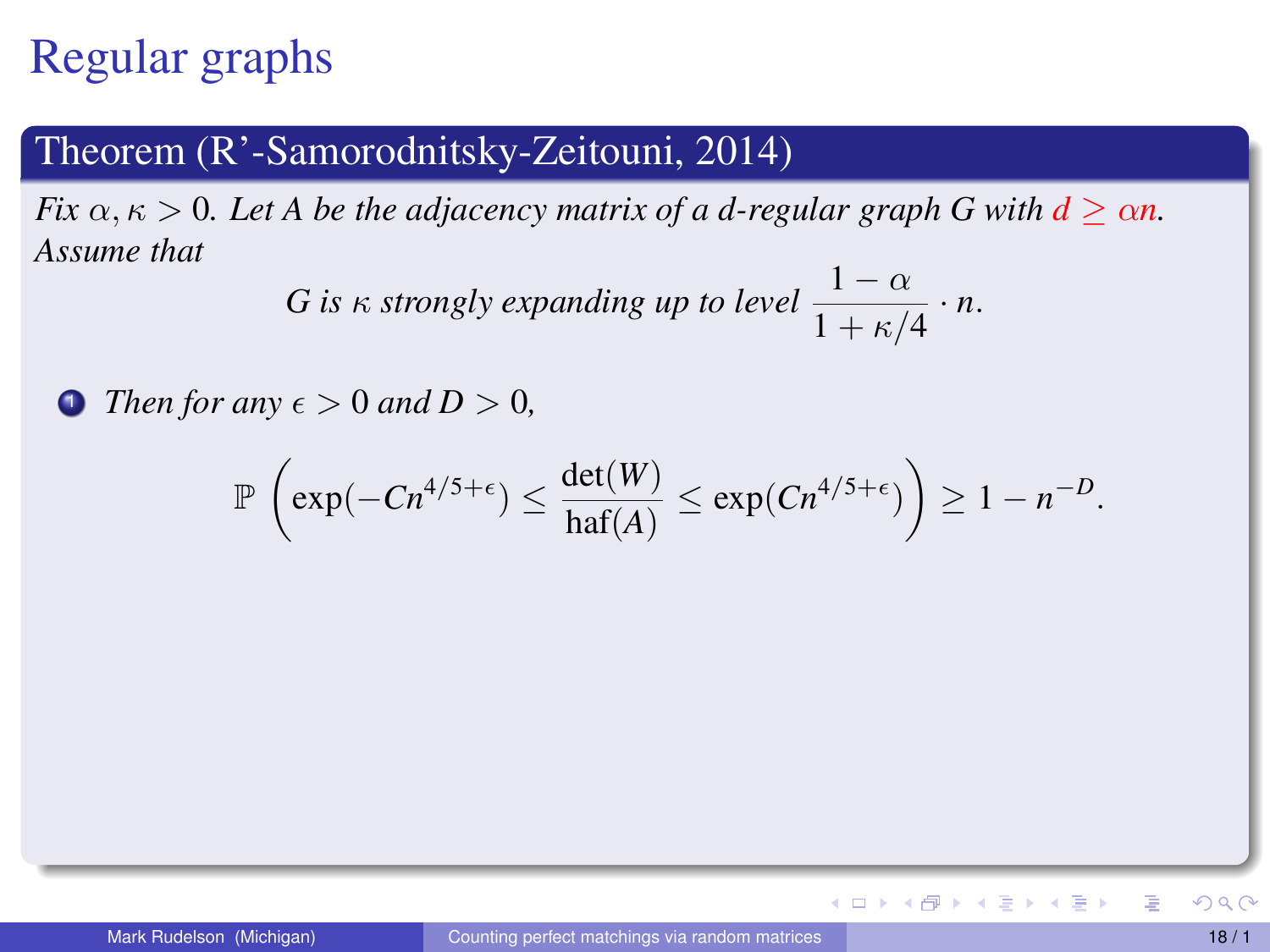## Regular graphs

#### Theorem (R'-Samorodnitsky-Zeitouni, 2014)

*Fix*  $\alpha, \kappa > 0$ *. Let* A be the adjacency matrix of a d-regular graph G with  $d > \alpha n$ . *Assume that*

*G* is 
$$
\kappa
$$
 strongly expanding up to level  $\frac{1-\alpha}{1+\kappa/4} \cdot n$ .

**1** *Then for any*  $\epsilon > 0$  *and*  $D > 0$ *,* 

$$
\mathbb{P}\left(\exp(-Cn^{4/5+\epsilon}) \leq \frac{\det(W)}{\mathrm{haf}(A)} \leq \exp(Cn^{4/5+\epsilon})\right) \geq 1-n^{-D}.
$$

<sup>2</sup> *If, in addition to the above assumptions, the matrix A*/*d possesses a spectral gap*  $\delta > 0$ *, then for any*  $D > 0$ *,* 

$$
\mathbb{P}\left(\exp(-Cn^{1/2}\log^{1/2} n) \leq \frac{\det(W)}{\mathrm{haf}(A)} \leq \exp(Cn^{1/2}\log^{1/2} n)\right) \geq 1 - n^{-D}.
$$

重

イロトメ 伊 トメ ミトメ ミト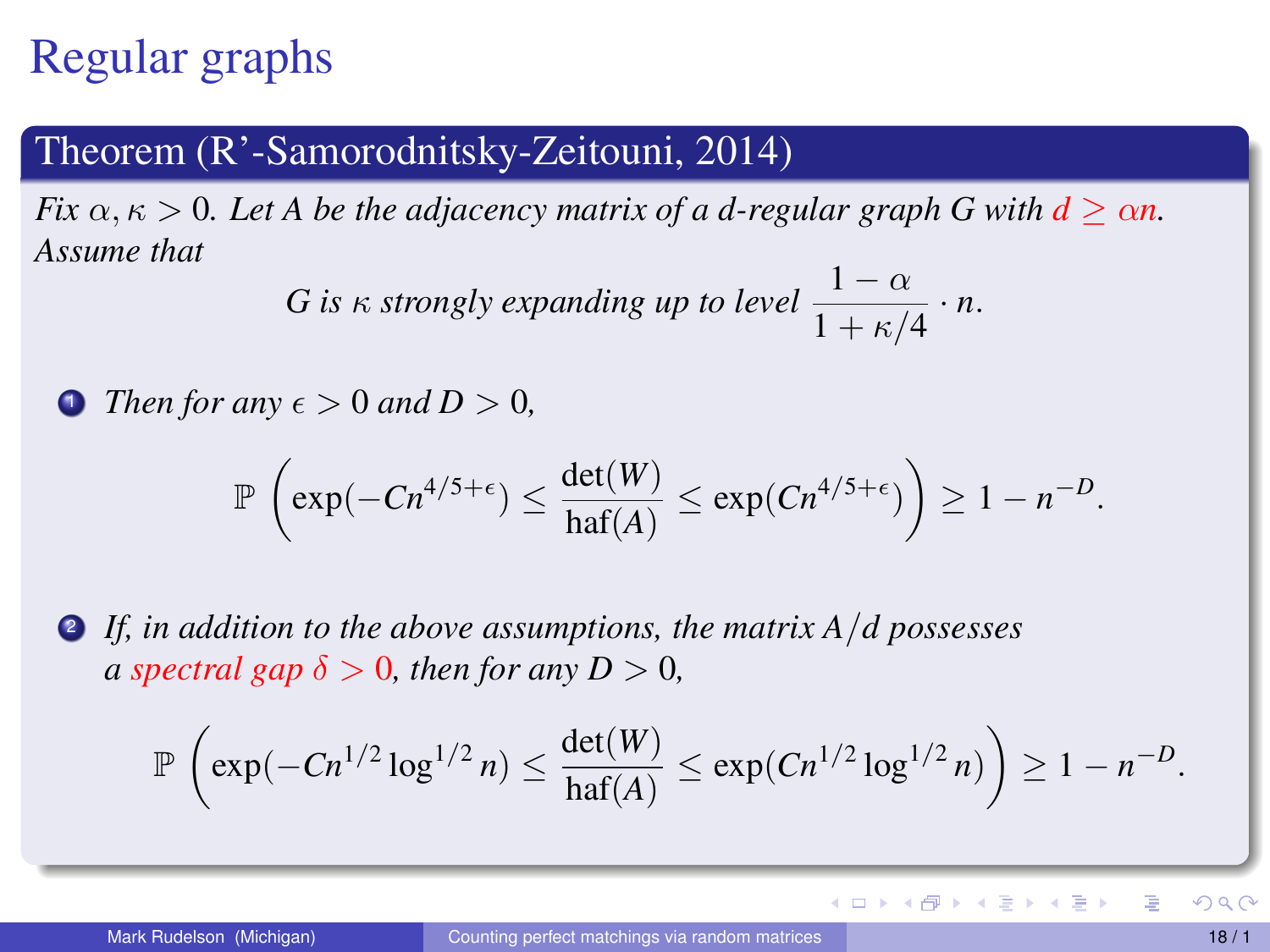## General graphs

#### Theorem (R'-Samorodnitsky-Zeitouni, 2014)

*Fix*  $\alpha, \kappa > 0$ *. Let A be the adjacency matrix of a graph G with minimal degree*  $d > \alpha n$ . Assume that

*G* is 
$$
\kappa
$$
 strongly expanding up to level  $\frac{1-\alpha}{1+\kappa/4} \cdot n$ .

*and the doubly stochastic scaling B of A satisfies*  $\max_{i,j} B_{ij} \leq n^{-\vartheta}$ .

イロト イ母 トイヨ トイヨト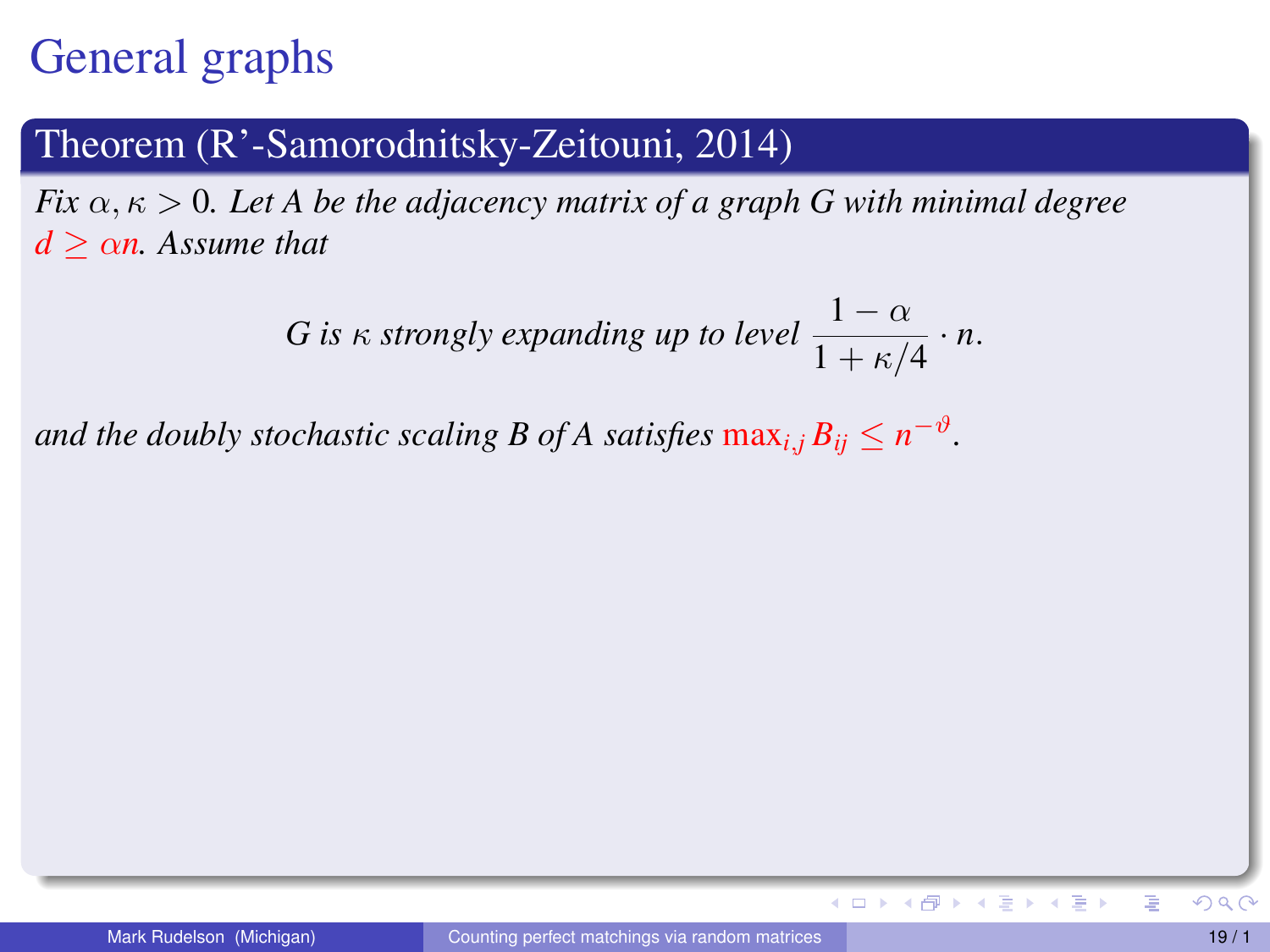## General graphs

#### Theorem (R'-Samorodnitsky-Zeitouni, 2014)

*Fix*  $\alpha, \kappa > 0$ *. Let A be the adjacency matrix of a graph G with minimal degree*  $d > \alpha n$ . Assume that

*G* is 
$$
\kappa
$$
 strongly expanding up to level  $\frac{1-\alpha}{1+\kappa/4} \cdot n$ .

*and the doubly stochastic scaling B of A satisfies*  $\max_{i,j} B_{ij} \leq n^{-\vartheta}$ .

**1** Then for any  $\epsilon < 1/5$  and  $D > 0$ ,

$$
\mathbb{P}\left(\exp(-Cn^{1-\vartheta\epsilon})\leq \frac{\det(W)}{\mathrm{haf}(A)}\leq \exp(Cn^{1-\vartheta\epsilon})\right)\geq 1-n^{-D}.
$$

イロト イ母 トイヨ トイヨト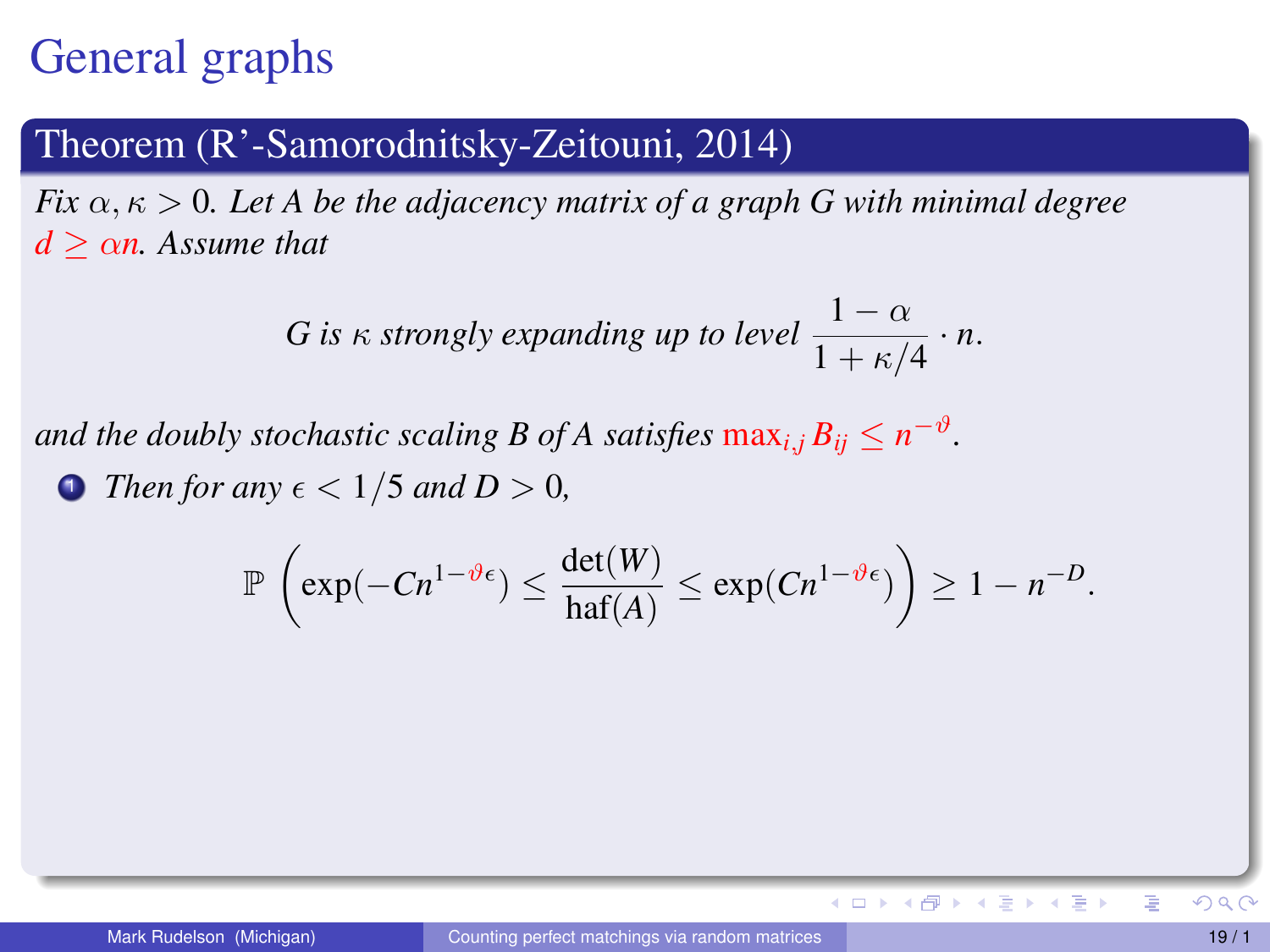## General graphs

#### Theorem (R'-Samorodnitsky-Zeitouni, 2014)

*Fix*  $\alpha, \kappa > 0$ . Let A be the adjacency matrix of a graph G with minimal degree  $d > \alpha n$ . Assume that

*G* is 
$$
\kappa
$$
 strongly expanding up to level  $\frac{1-\alpha}{1+\kappa/4} \cdot n$ .

*and the doubly stochastic scaling B of A satisfies*  $\max_{i,j} B_{ij} \leq n^{-\vartheta}$ .

**1** Then for any  $\epsilon < 1/5$  and  $D > 0$ ,

$$
\mathbb{P}\left(\exp(-Cn^{1-\vartheta\epsilon})\leq \frac{\det(W)}{\mathrm{haf}(A)}\leq \exp(Cn^{1-\vartheta\epsilon})\right)\geq 1-n^{-D}.
$$

**2** *Fix*  $\delta > 0$ *. If, in addition to the above assumptions, B possesses a spectral gap*  $\delta$ *, then for any*  $D > 0$ ,

$$
\mathbb{P}\left(\exp(-Cn^{1-\vartheta/2}\log^{1/2} n) \leq \frac{\det(W)}{\text{haf}(A)} \leq \exp(Cn^{1/2}\log^{1-\vartheta/2} n)\right) \geq 1 - n^{-D}.
$$

**K ロ ▶ K 御 ▶ K 唐 ▶** 

 $\leftarrow \equiv +$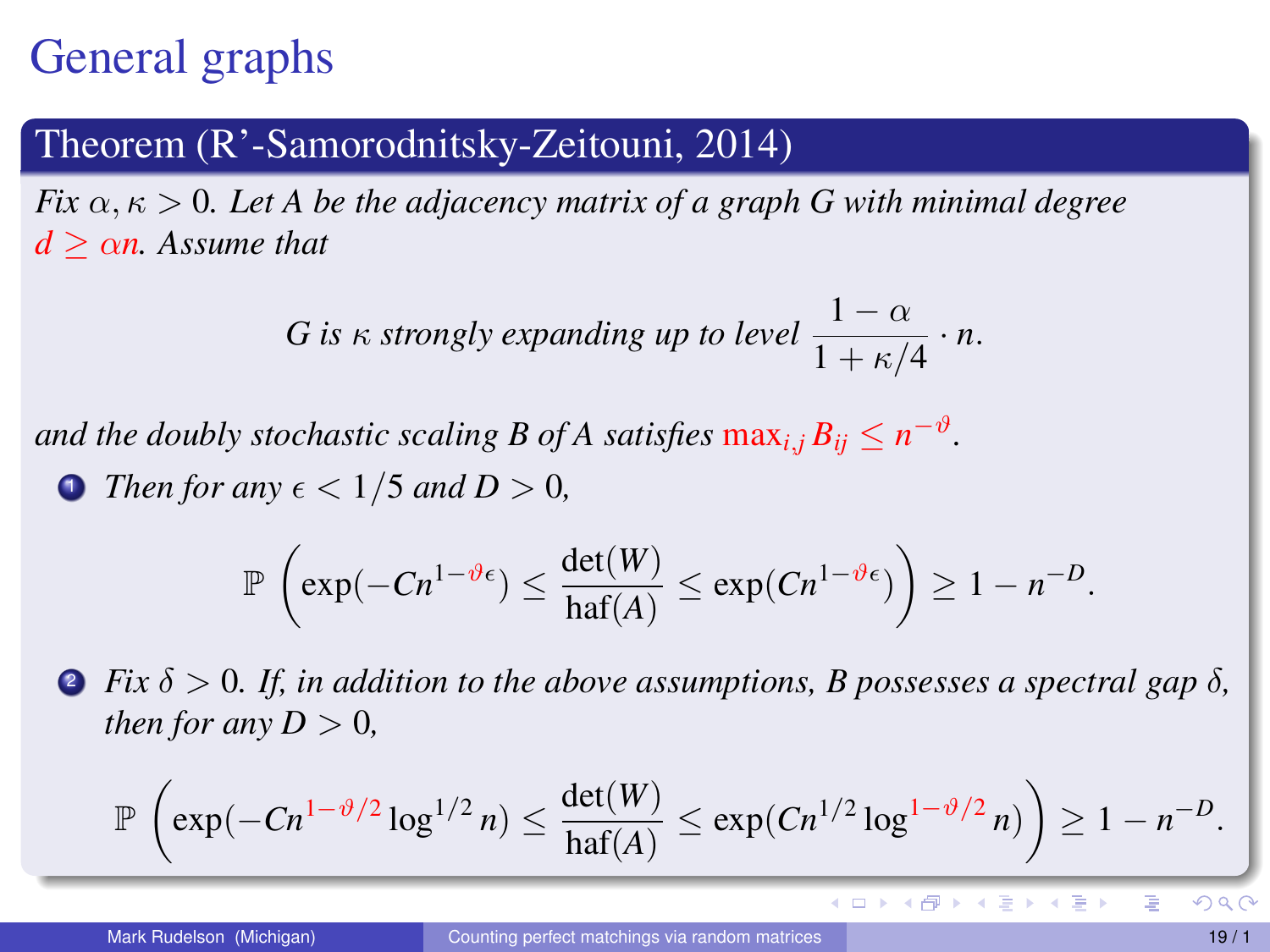#### Theorem

*Let*  $\delta > 0$ *.* 

### $\forall J \subset [M]$   $|J| \leq M/2$  ⇒  $|\partial(J)| - (1 - \delta)|Con(J)| \geq \kappa |J|$

重

メロトメ 御 トメ 君 トメ 君 トー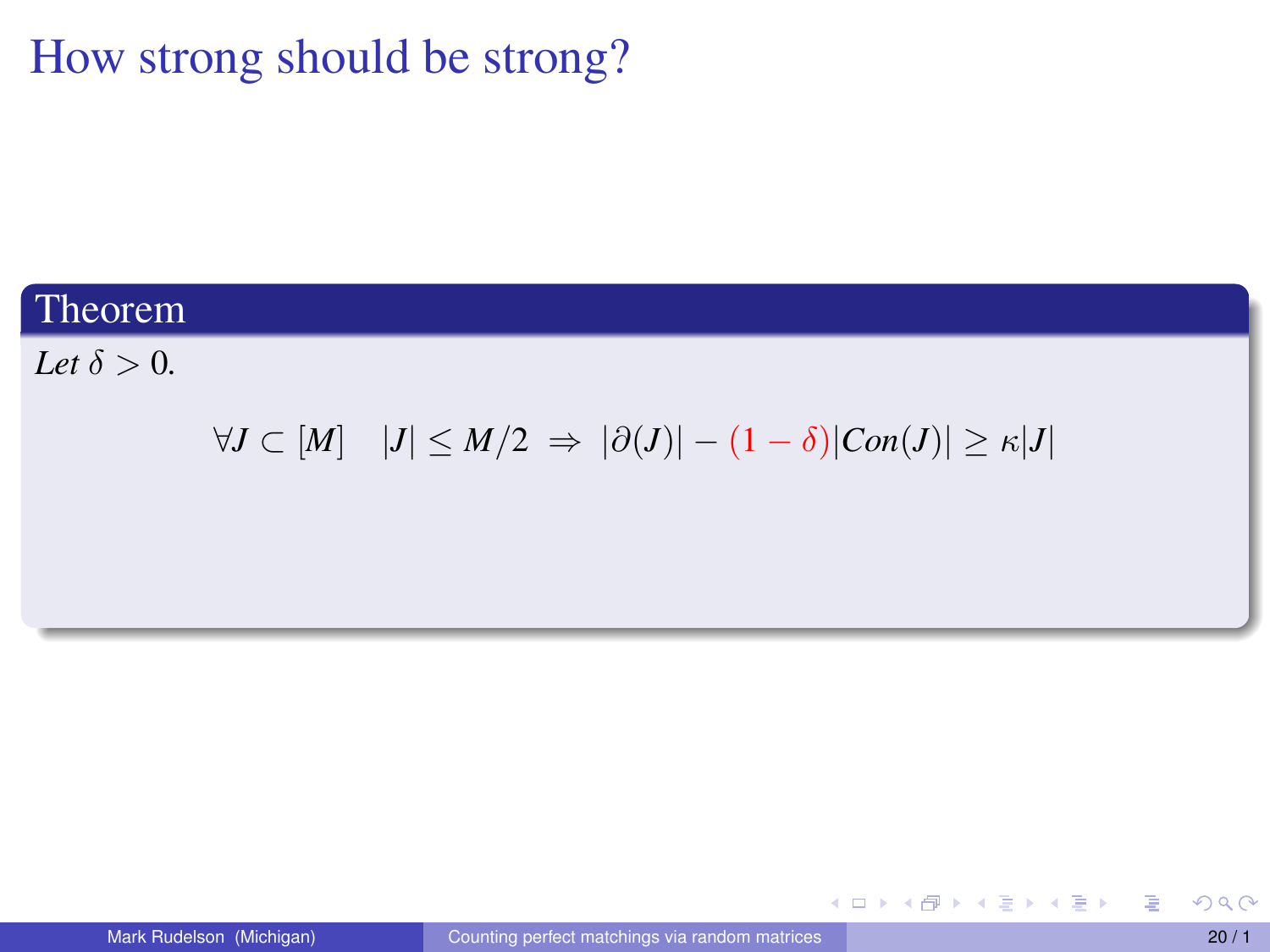#### Theorem

*Let*  $\delta > 0$ *. For any*  $N \in \mathbb{N}$ *, there exists a graph G with*  $M > N$  *vertices such that* 

$$
\forall J \subset [M] \quad |J| \le M/2 \ \Rightarrow \ |\partial(J)| - (1 - \delta)|Con(J)| \ge \kappa|J|
$$

*and*

$$
\mathbb{P}\left(\frac{\det(W)}{\text{haf}(A)} \leq e^{-cM}\right) \geq 1 - e^{-c'M}.
$$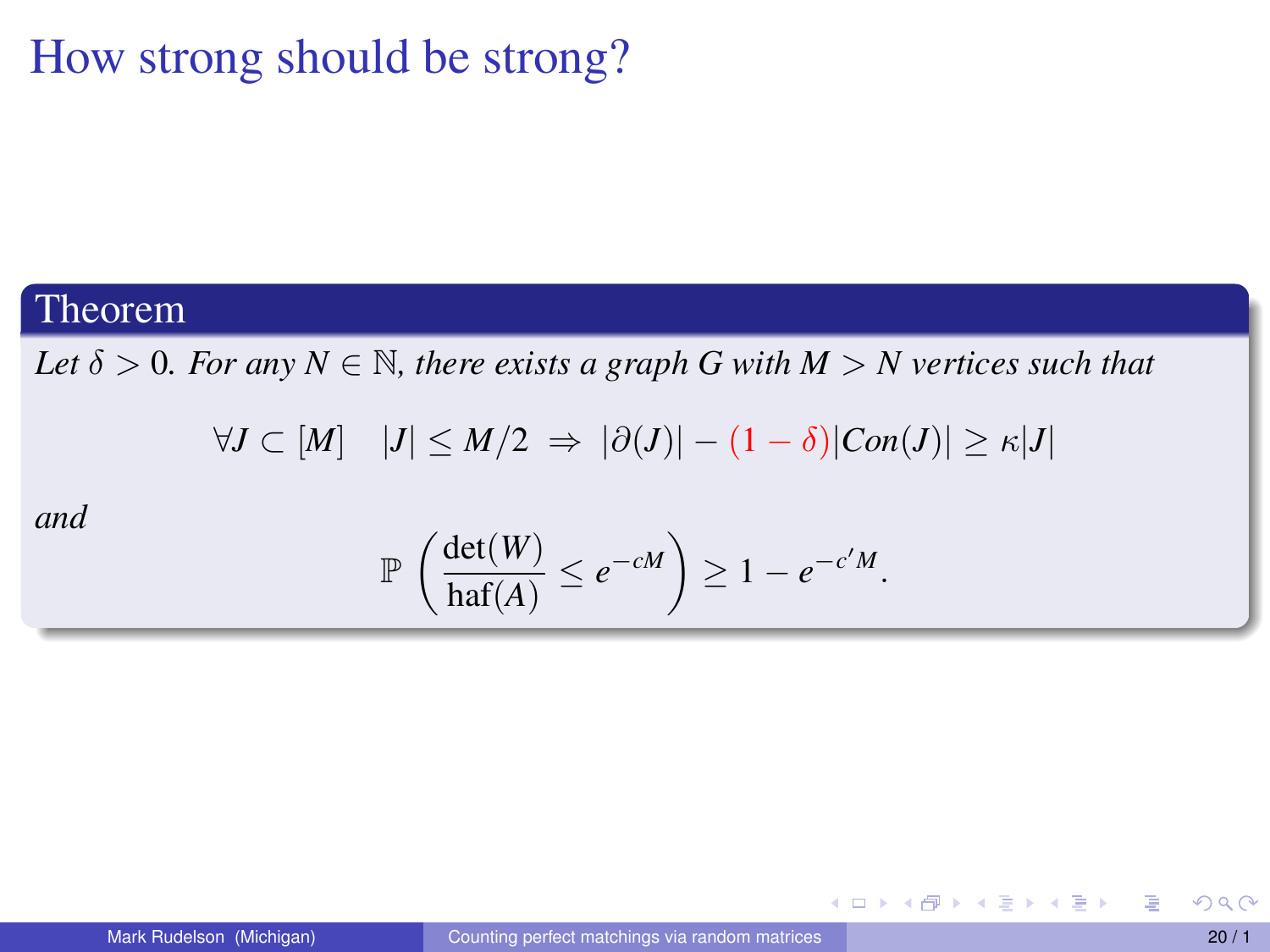

**K ロ ト K 母 ト K ミ ト** 

不重 的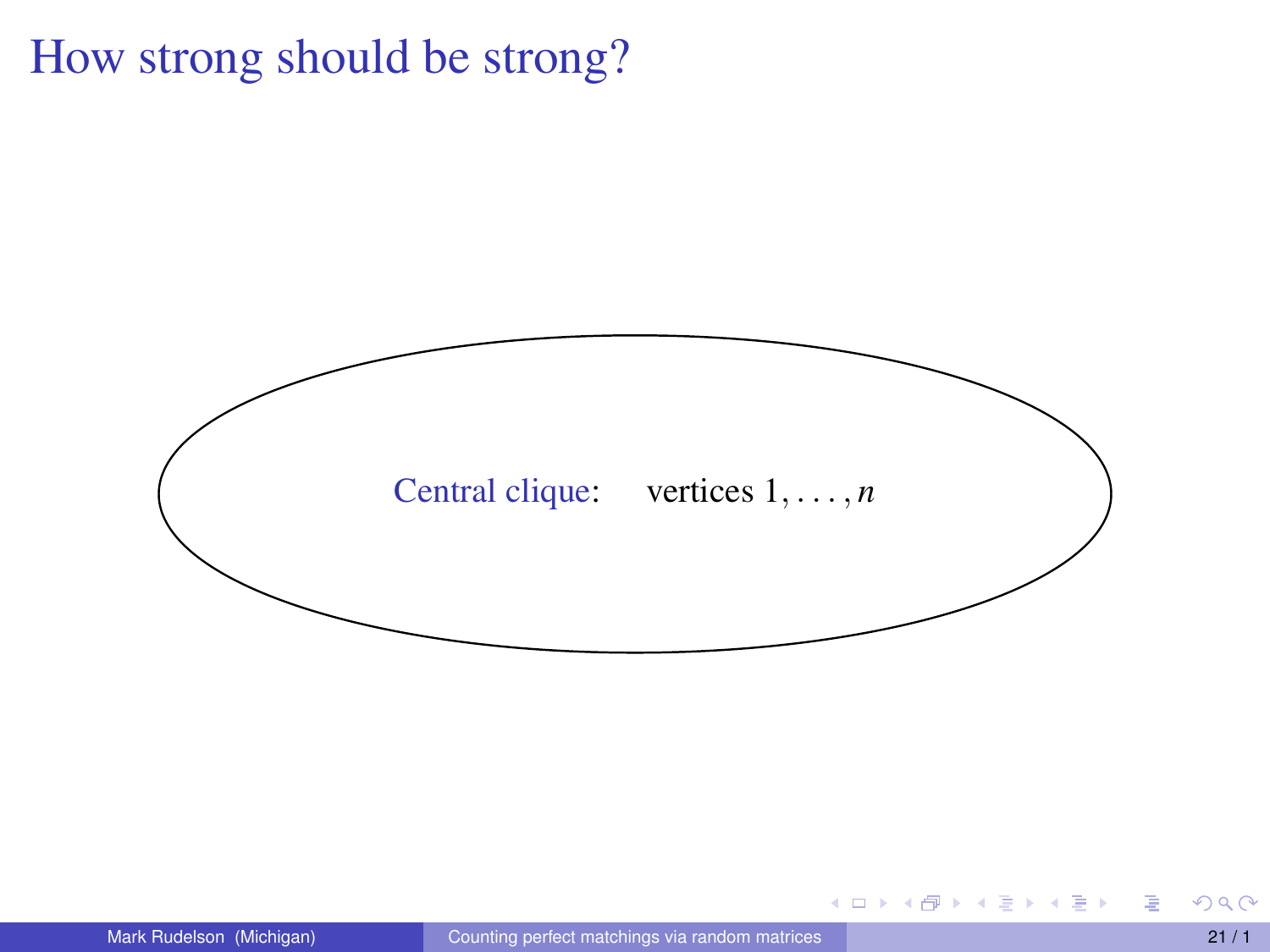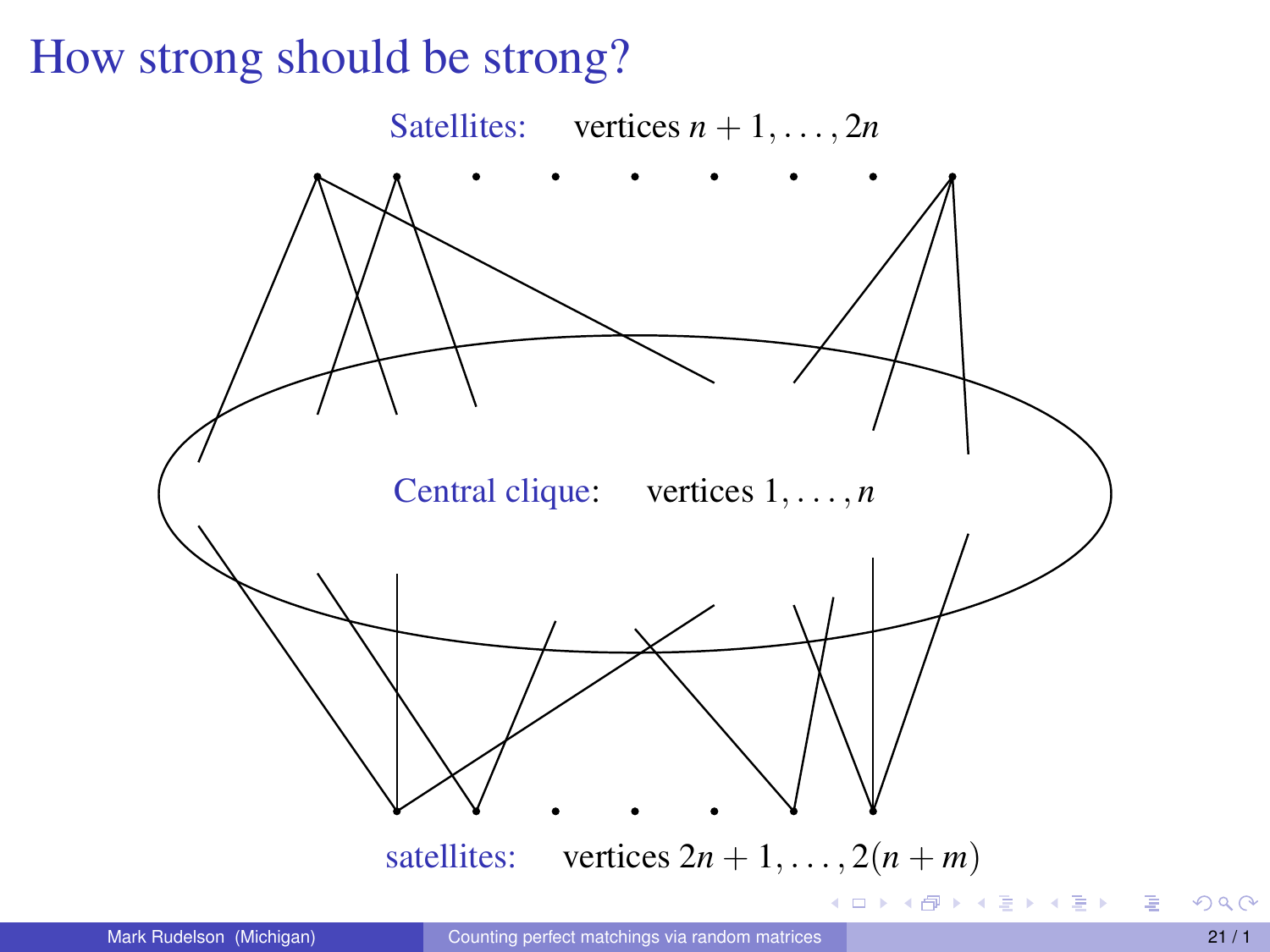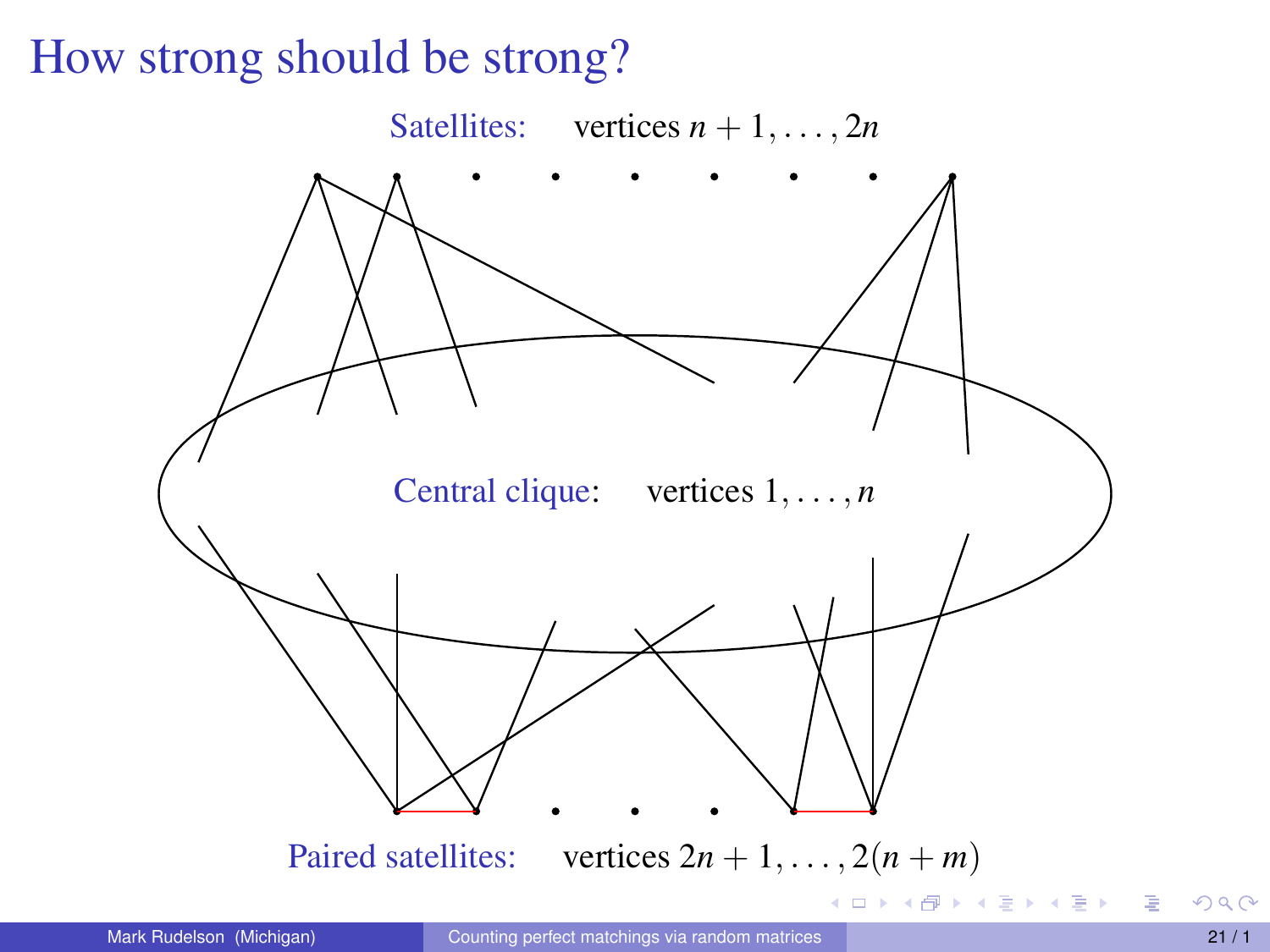### Approach to concentration

 $W = A \odot G<sup>s</sup>$  – the entry-wise product of *A* and a skew-symmetric Gaussian matrix.

- Aim:  $X(G) := \det(A \odot G^s)$  is concentrated.
- $\det(A \odot G^s)$  is highly non-linear  $\Rightarrow$   $\log(\det(A \odot G^s))$  is easier to control.
- Modified aim :  $Y(G) = \log \det(A \odot G^s)$  is concentrated around its expectation. We will have to compare the concentration for  $X(G)$  and  $Y(G)$  at the end.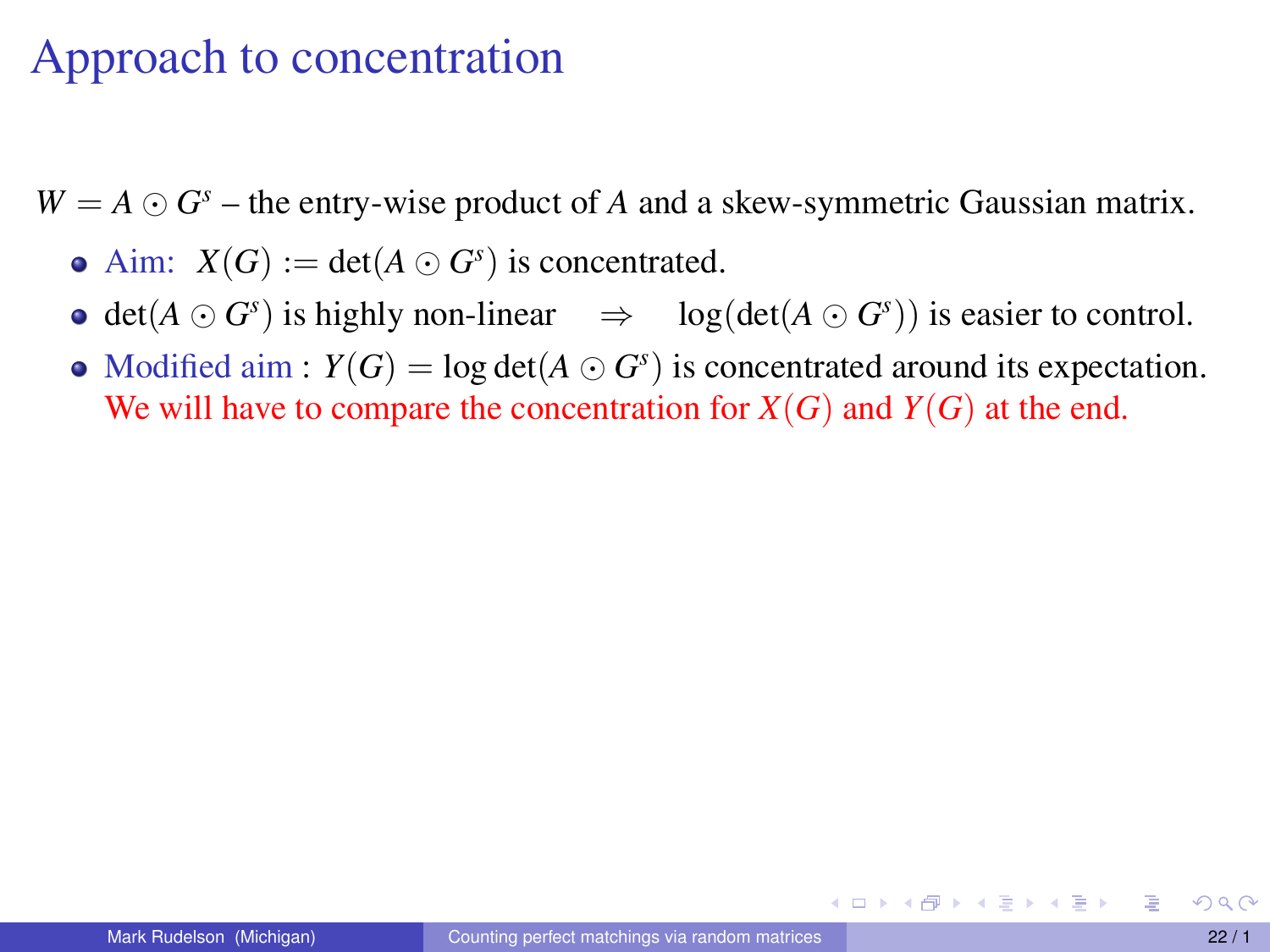### Approach to concentration

 $W = A \odot G<sup>s</sup>$  – the entry-wise product of *A* and a skew-symmetric Gaussian matrix.

- Aim:  $X(G) := \det(A \odot G^s)$  is concentrated.
- $\det(A \odot G^s)$  is highly non-linear  $\Rightarrow$   $\log(\det(A \odot G^s))$  is easier to control.
- Modified aim :  $Y(G) = \log \det(A \odot G^s)$  is concentrated around its expectation. We will have to compare the concentration for  $X(G)$  and  $Y(G)$  at the end.
- There exists a subgaussian concentration inequality for Lipschitz functions on  $\mathbb{R}^{n \times n}$  with respect to the gaussian measure:

$$
\mathbb{P}\left(|F(G) - \mathbb{E}F(G)| \geq t\right) \leq 2\exp\left(-\frac{t^2}{2L^2(F)}\right).
$$

イロトス 倒 トス ミトス ミトー ミ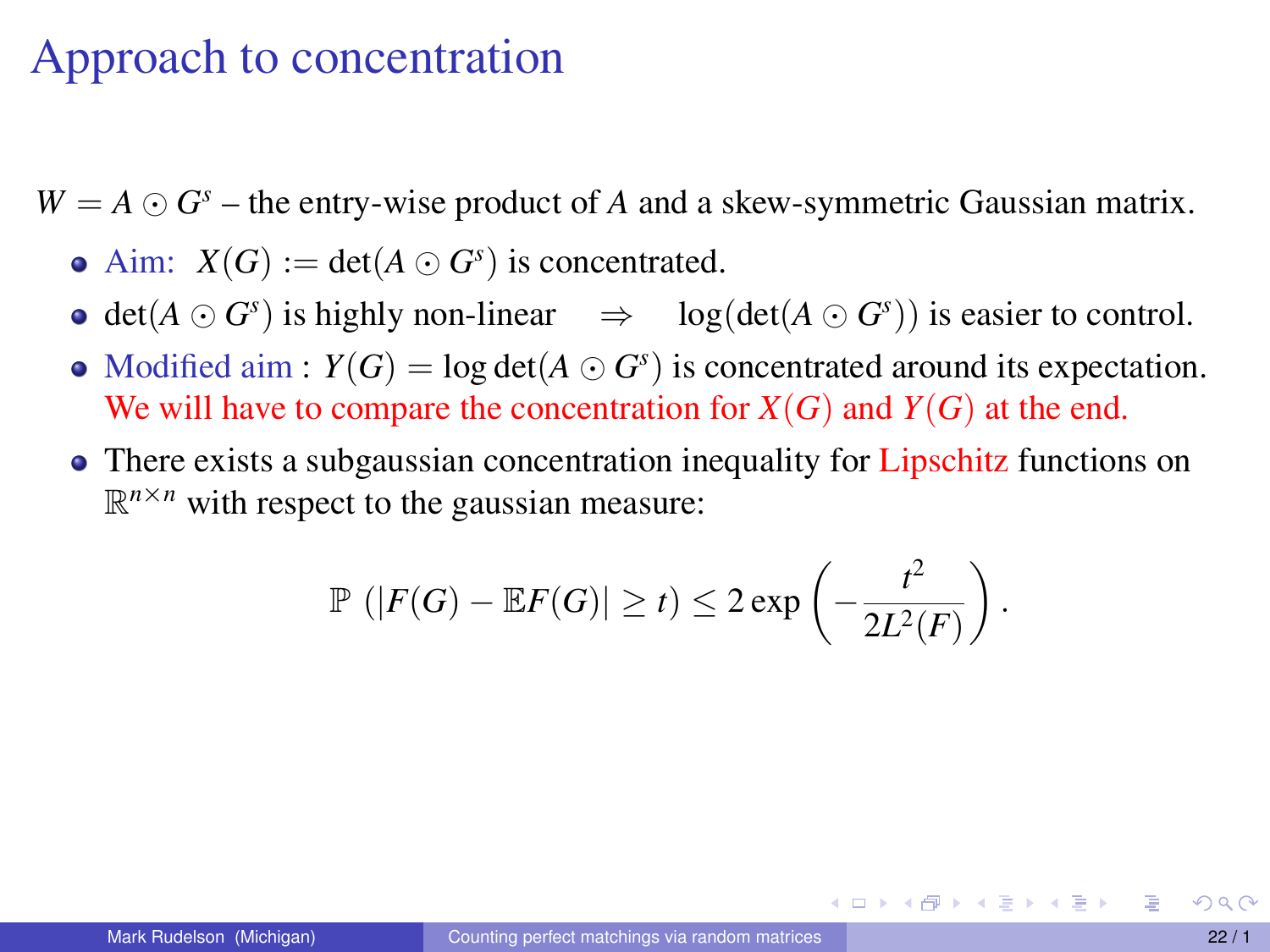### Approach to concentration

 $W = A \odot G<sup>s</sup>$  – the entry-wise product of *A* and a skew-symmetric Gaussian matrix.

- Aim:  $X(G) := \det(A \odot G^s)$  is concentrated.
- $\det(A \odot G^s)$  is highly non-linear  $\Rightarrow$   $\log(\det(A \odot G^s))$  is easier to control.
- Modified aim :  $Y(G) = \log \det(A \odot G^s)$  is concentrated around its expectation. We will have to compare the concentration for  $X(G)$  and  $Y(G)$  at the end.
- There exists a subgaussian concentration inequality for Lipschitz functions on  $\mathbb{R}^{n \times n}$  with respect to the gaussian measure:

$$
\mathbb{P}\left(|F(G) - \mathbb{E}F(G)| \geq t\right) \leq 2\exp\left(-\frac{t^2}{2L^2(F)}\right).
$$

 $log det(A \odot G<sup>s</sup>)$  is not Lipschitz.

イロトス 倒 トス ミトス ミトー ミ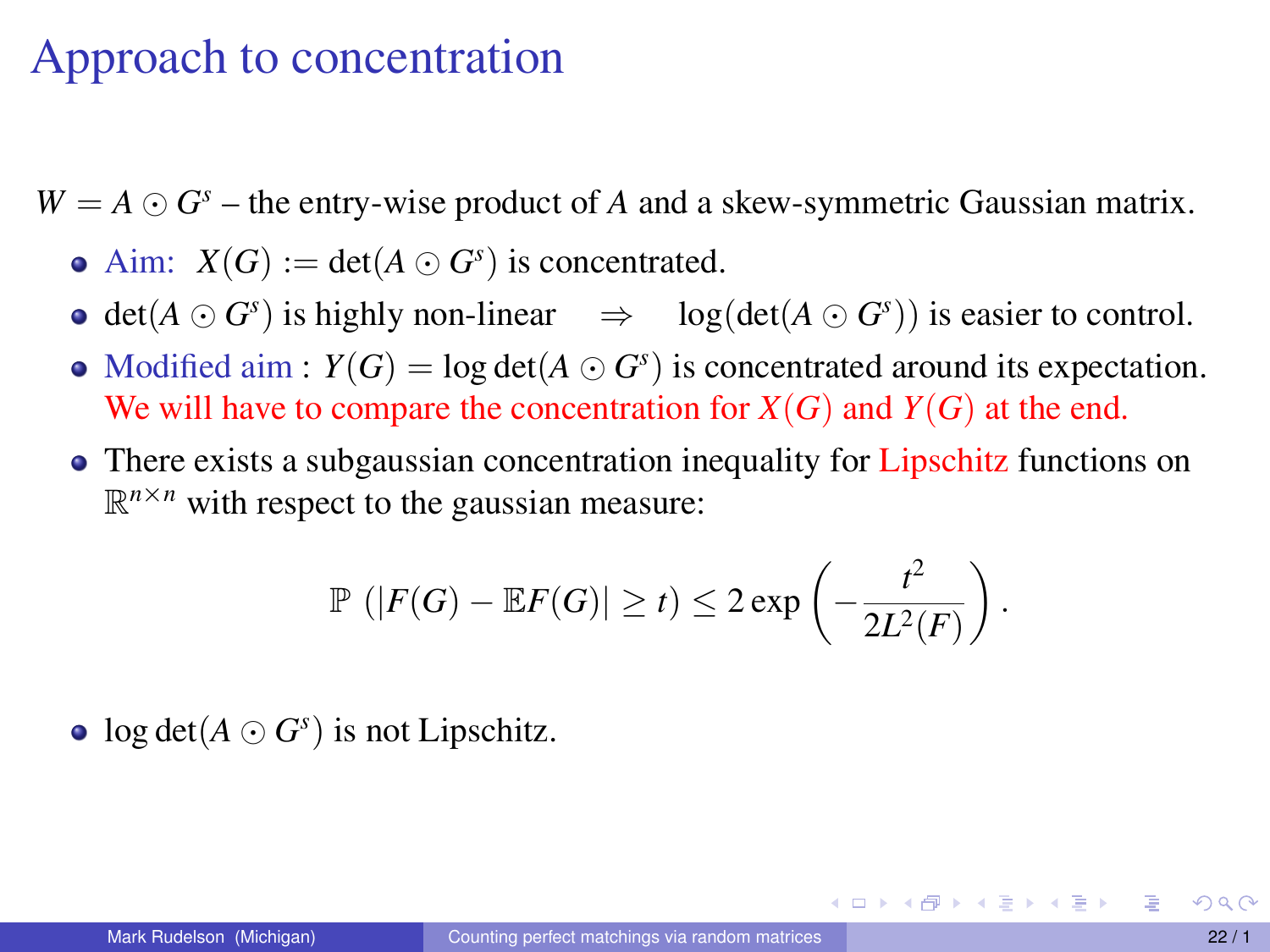What is non-Lipschitz in log determinant?

$$
\det(A \odot G^s) = \prod_{j=1}^n s_j(A \odot G^s)
$$

- $\log \det(A \odot G^s) = \sum_{j=1}^n \log s_j(A \odot G^s).$
- The mapping  $G \to A \odot G^s$  is Lipschitz.
- The mapping  $M \to (s_1(M), \ldots, s_n(M))$  is Lipschitz.
- Logarithm is not a Lipschitz function.

メロトメ 御 トメ ヨ トメ ヨ トー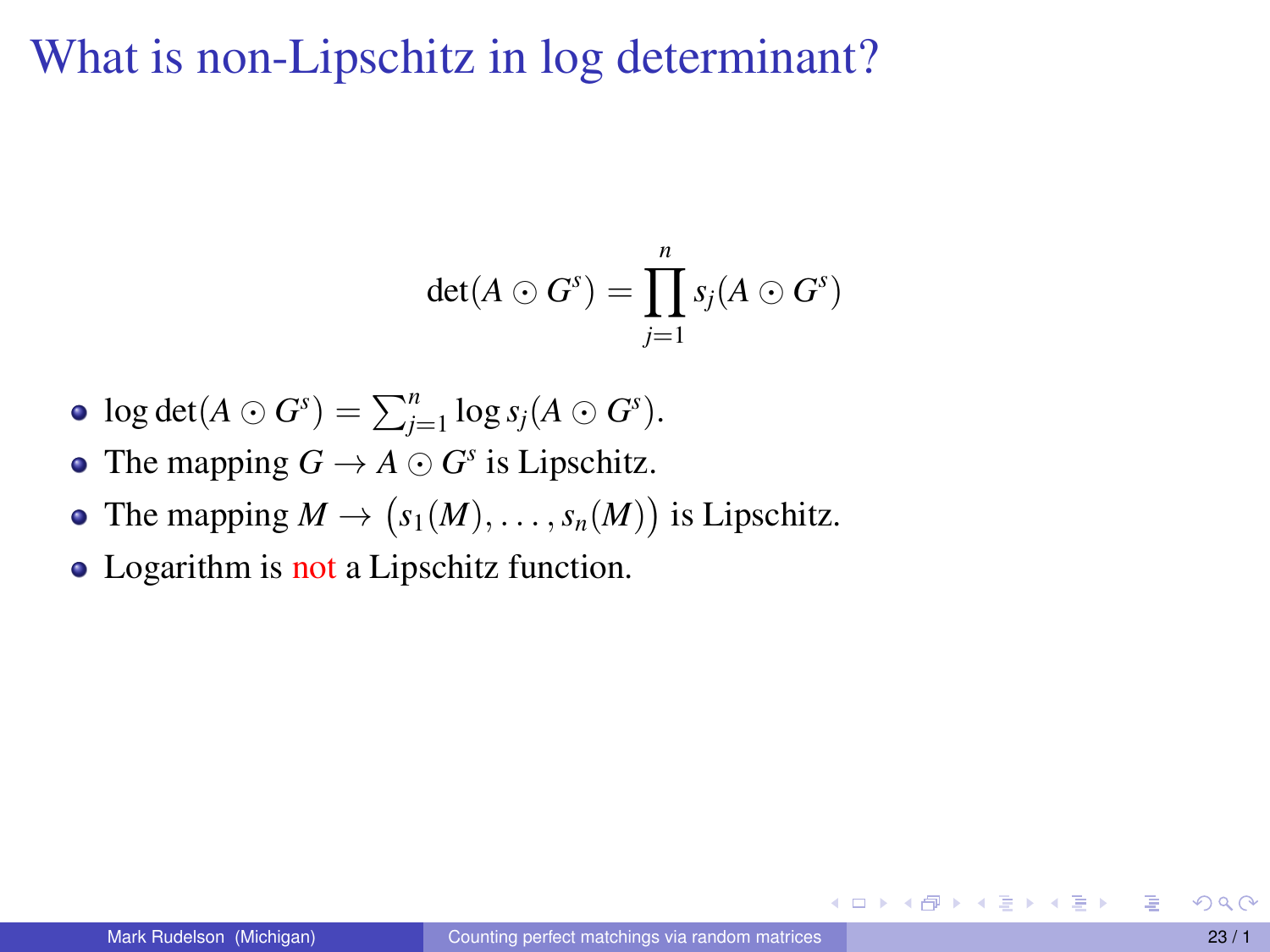What is non-Lipschitz in log determinant?

$$
\det(A \odot G^s) = \prod_{j=1}^n s_j(A \odot G^s)
$$

- $\log \det(A \odot G^s) = \sum_{j=1}^n \log s_j(A \odot G^s).$
- The mapping  $G \to A \odot G^s$  is Lipschitz.
- The mapping  $M \to (s_1(M), \ldots, s_n(M))$  is Lipschitz.
- Logarithm is not a Lipschitz function.

#### How to use Lipschitz concentration for a non-Lipschitz function?

イロト イ母ト イヨト イヨト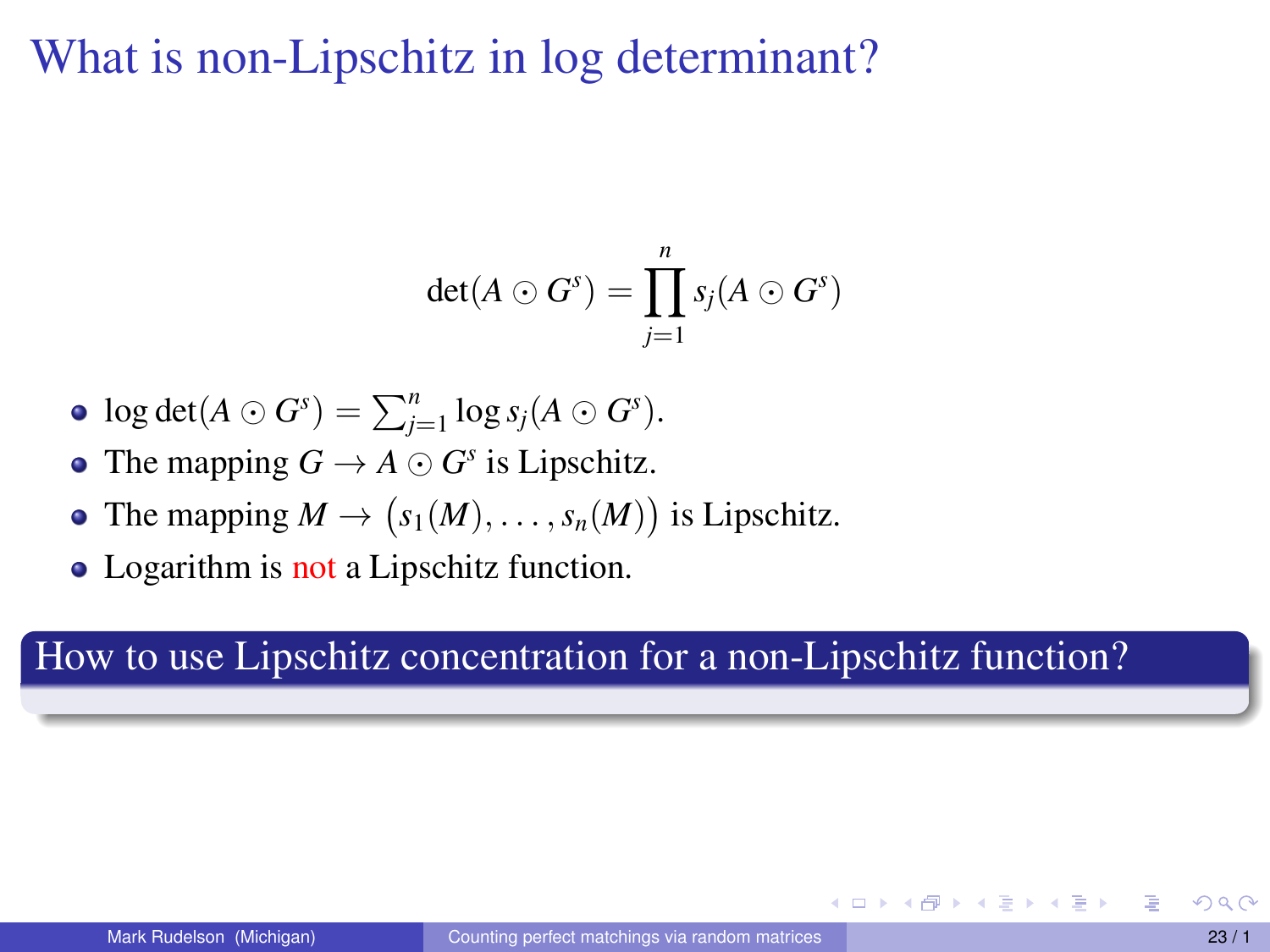$$
\log \det(A \odot G^s) = \sum_{j=1}^n \log s_j(A \odot G^s)
$$

重

メロトメ還トメ選トメ選ト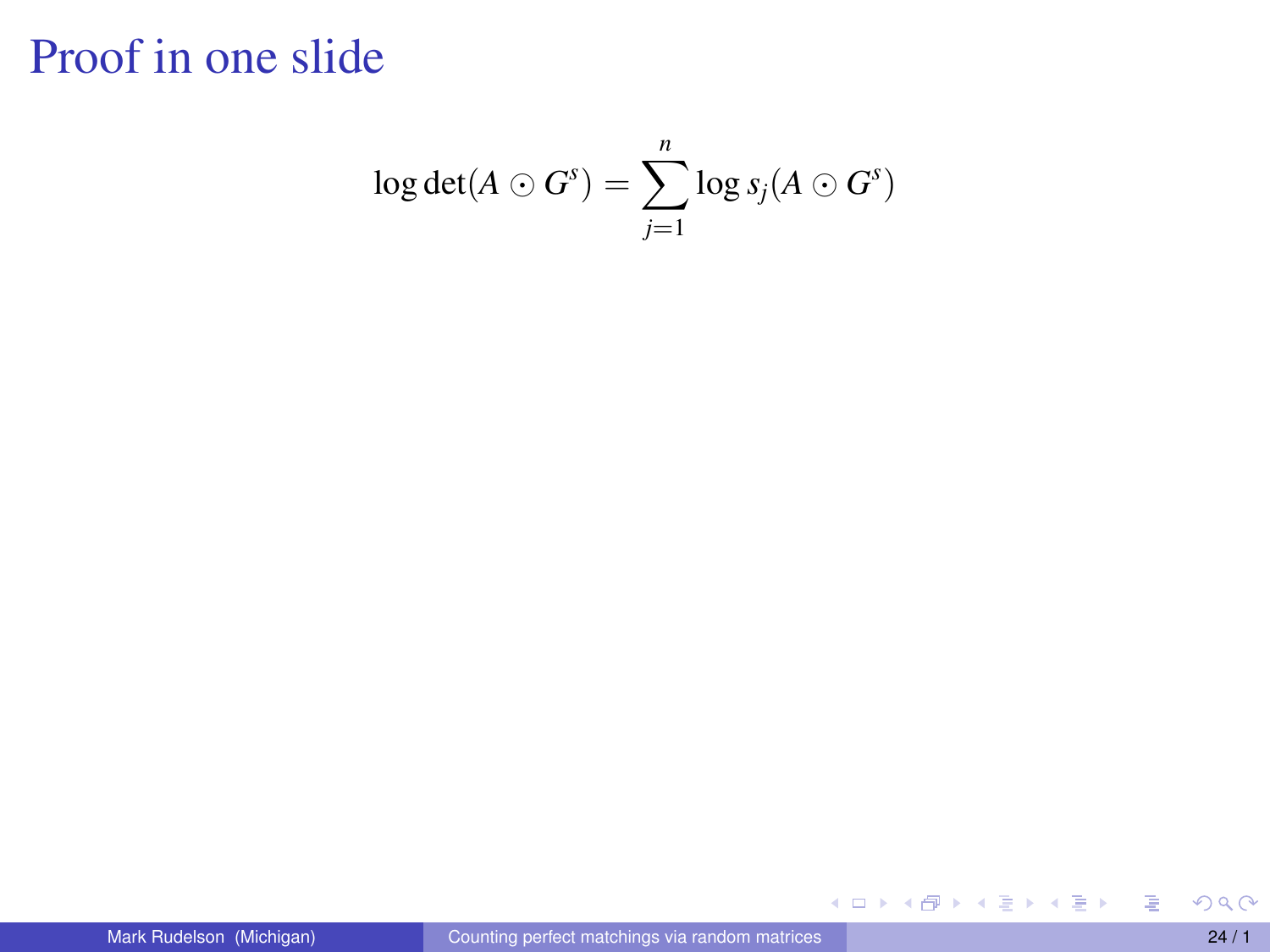$$
\log \det(A \odot G^s) = \sum_{j=1}^n \log s_j(A \odot G^s)
$$

<sup>1</sup> Use random matrix theory to obtain a lower bound for each singular value.

重

イロトス 伊 トス ミトス ミトー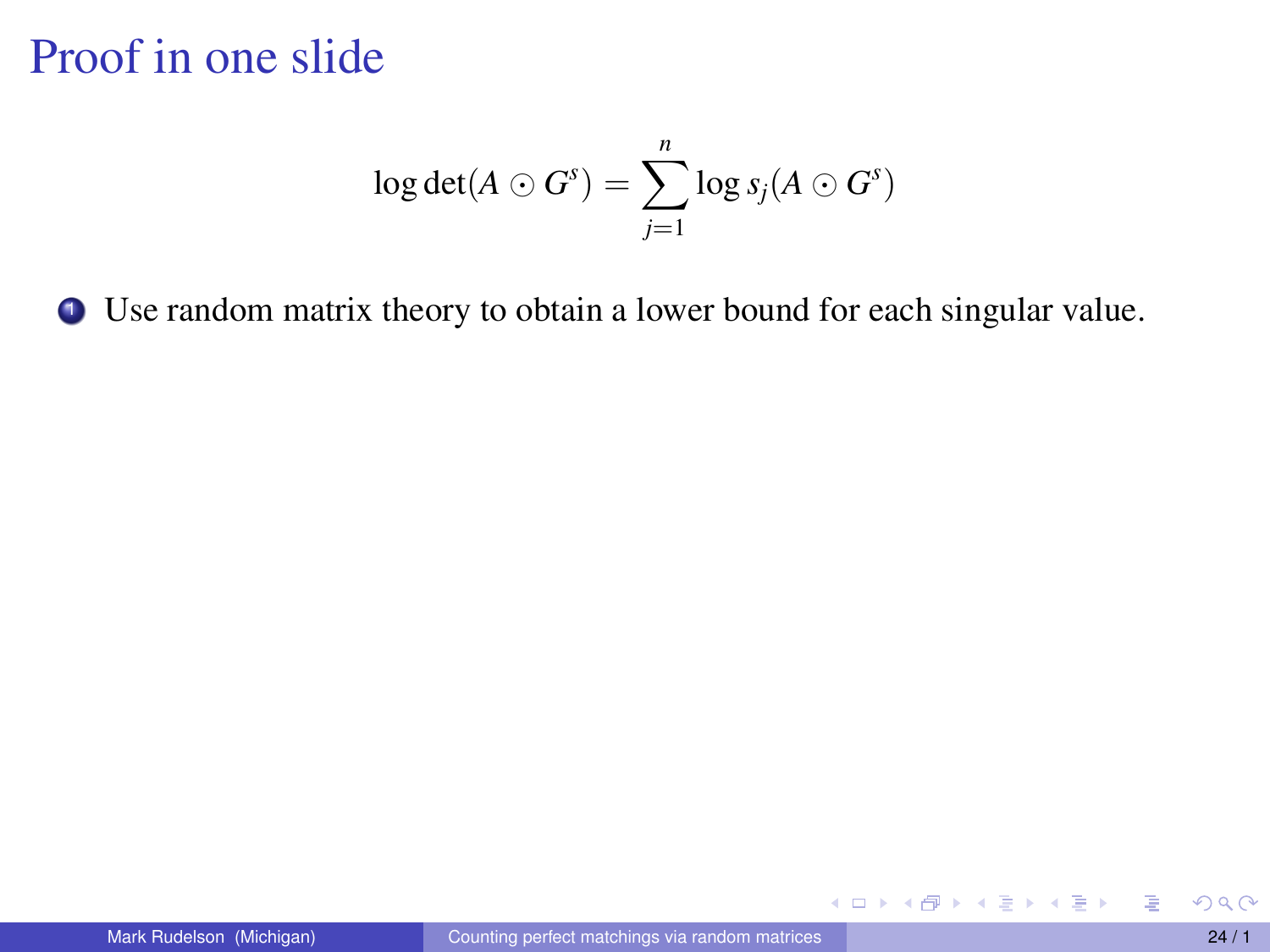$$
\log \det(A \odot G^s) = \sum_{j=1}^n \log s_j(A \odot G^s)
$$

<sup>1</sup> Use random matrix theory to obtain a lower bound for each singular value.

<sup>2</sup> Split the singular values into large and small ones.

イロト (御) (き) (き)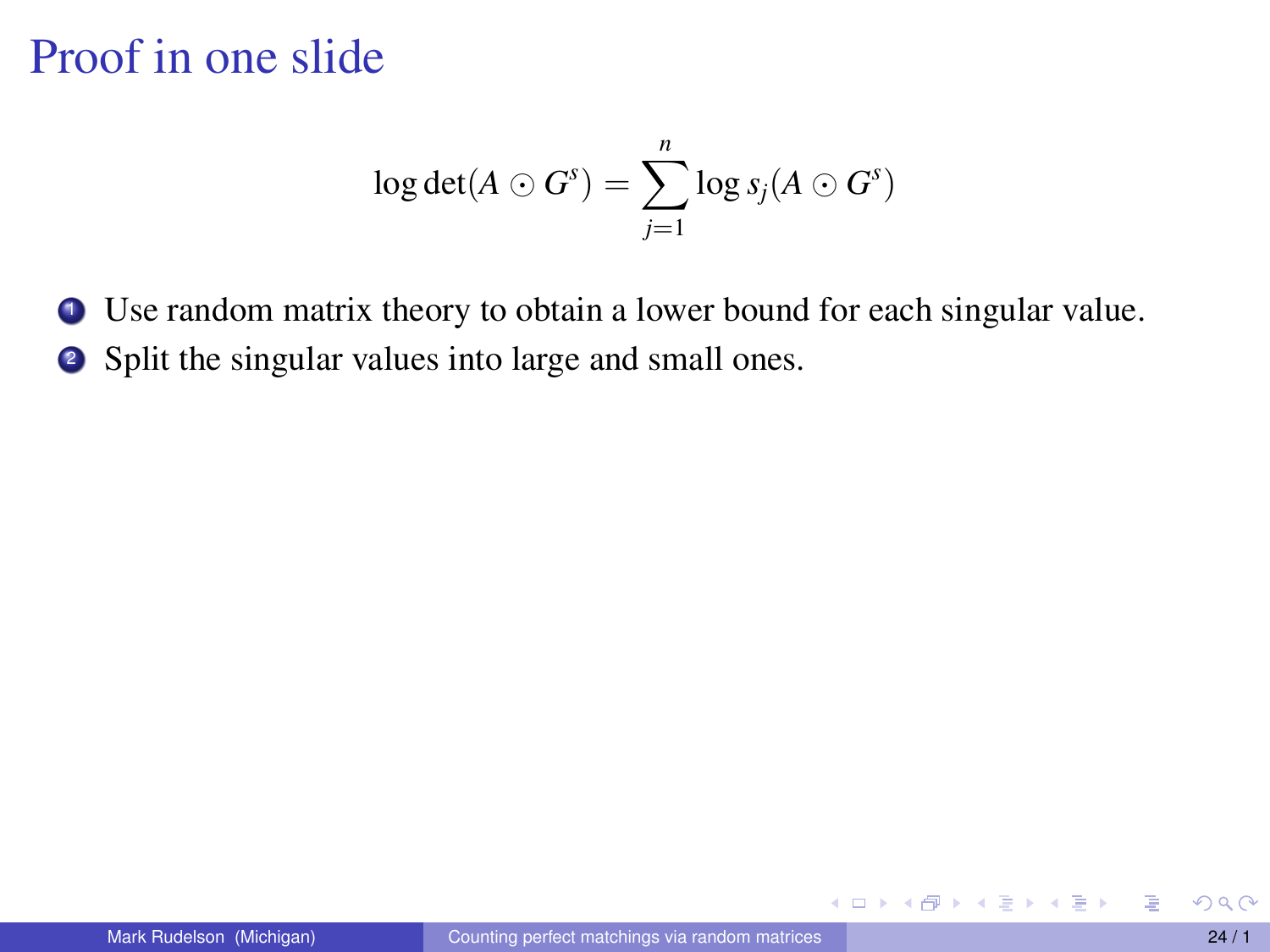$$
\log \det(A \odot G^s) = \sum_{j=1}^n \log s_j(A \odot G^s)
$$

<sup>1</sup> Use random matrix theory to obtain a lower bound for each singular value.

- <sup>2</sup> Split the singular values into large and small ones.
	- **1** Large singular values are far away from 0  $\Rightarrow$ we can use Gaussian concentration.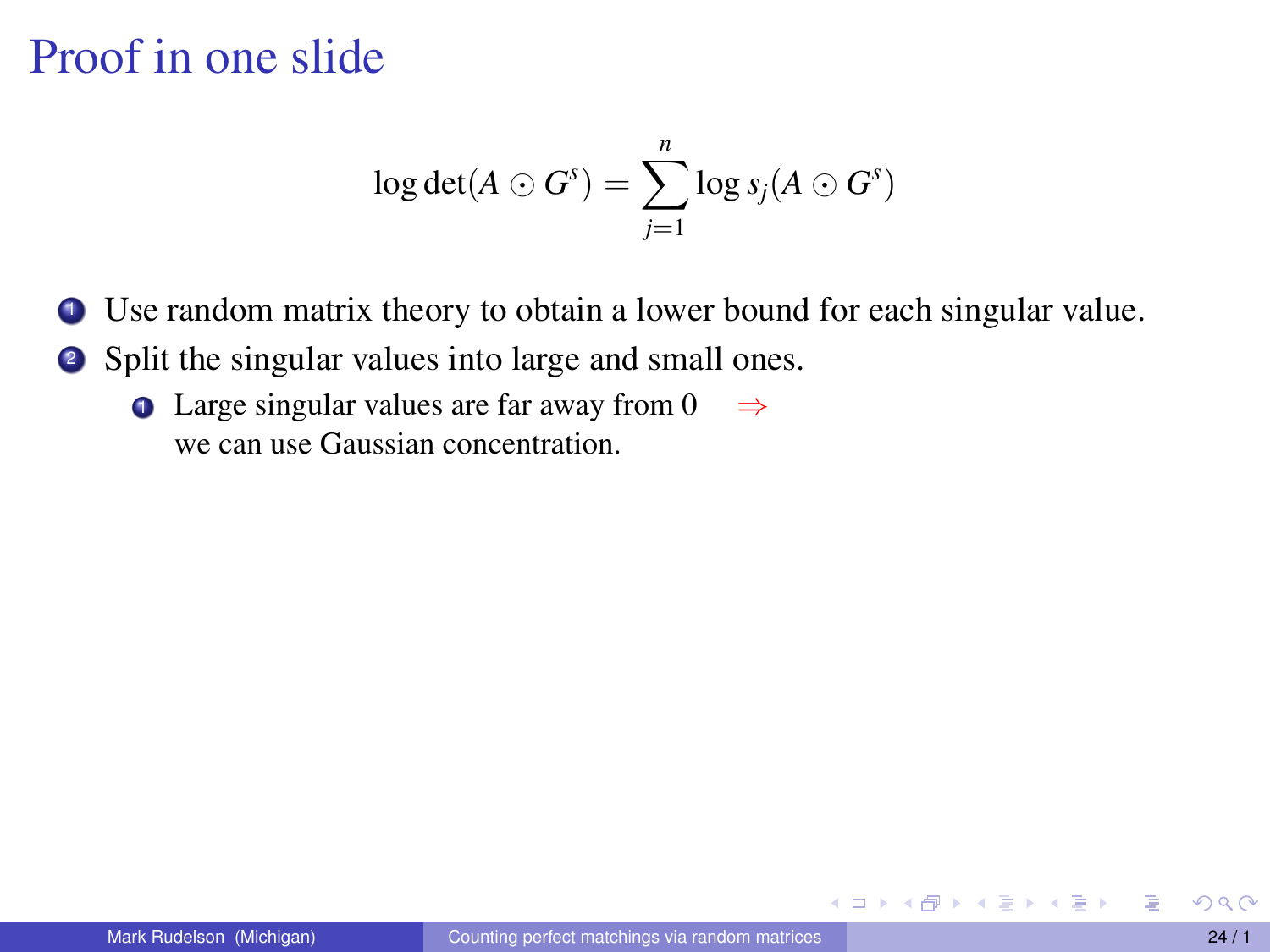$$
\log \det(A \odot G^s) = \sum_{j=1}^n \log s_j(A \odot G^s)
$$

**1** Use random matrix theory to obtain a lower bound for each singular value.

- <sup>2</sup> Split the singular values into large and small ones.
	- **1** Large singular values are far away from 0  $\Rightarrow$ we can use Gaussian concentration.
	- **2** The number of small singular values is small  $\Rightarrow$ we can directly bound them below by by some a priori bounds.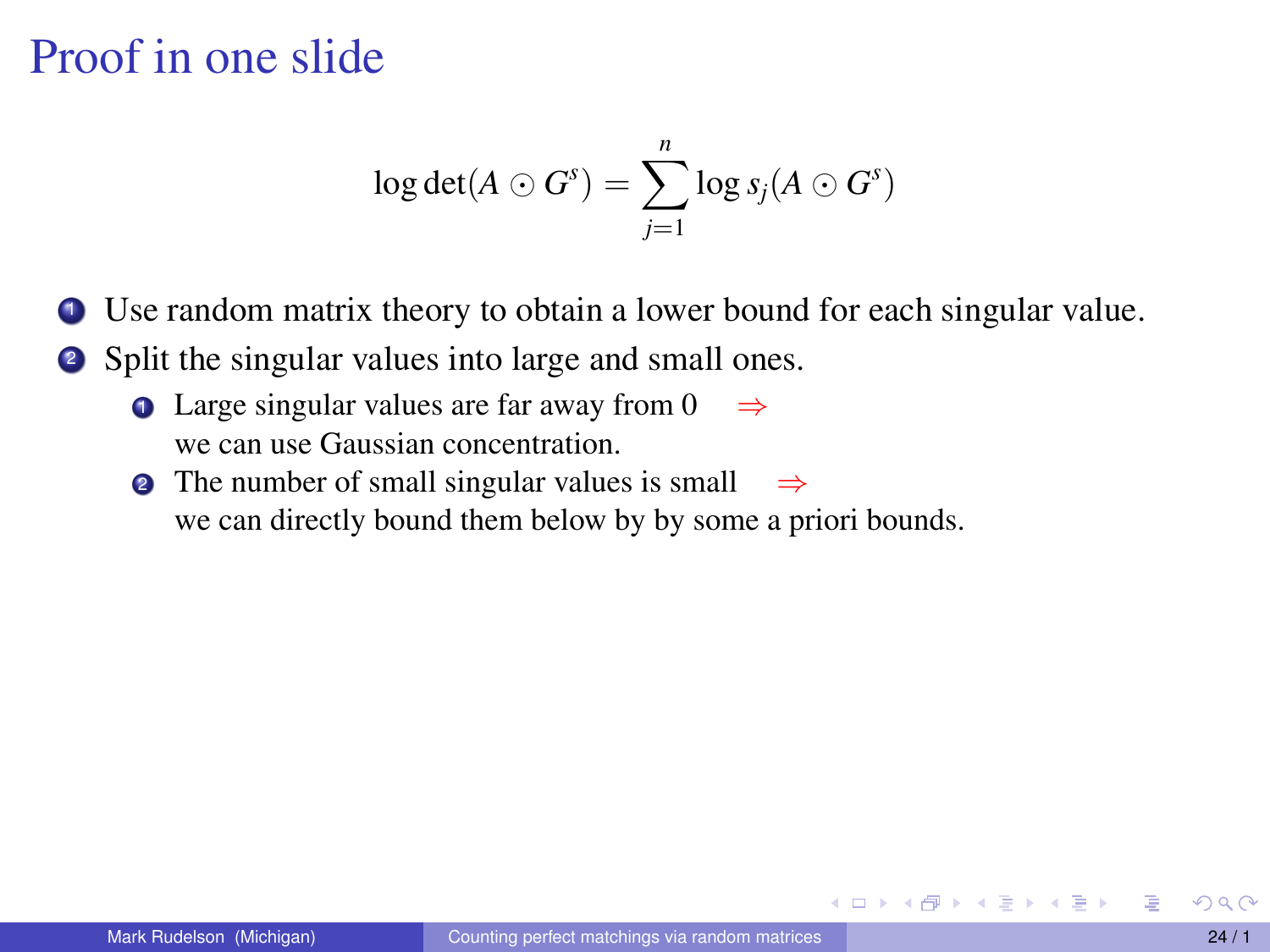$$
\log \det(A \odot G^s) = \sum_{j=1}^n \log s_j(A \odot G^s)
$$

**1** Use random matrix theory to obtain a lower bound for each singular value.

- <sup>2</sup> Split the singular values into large and small ones.
	- **1** Large singular values are far away from 0  $\Rightarrow$ we can use Gaussian concentration.
	- The number of small singular values is small  $\Rightarrow$ we can directly bound them below by by some a priori bounds.

This establishes concentration of  $\log \det(A \odot G^s)$  around its median.

<sup>3</sup> Use measure concentration to show that the median of  $\log \det(A \odot G^s)$  is close to the expectation.